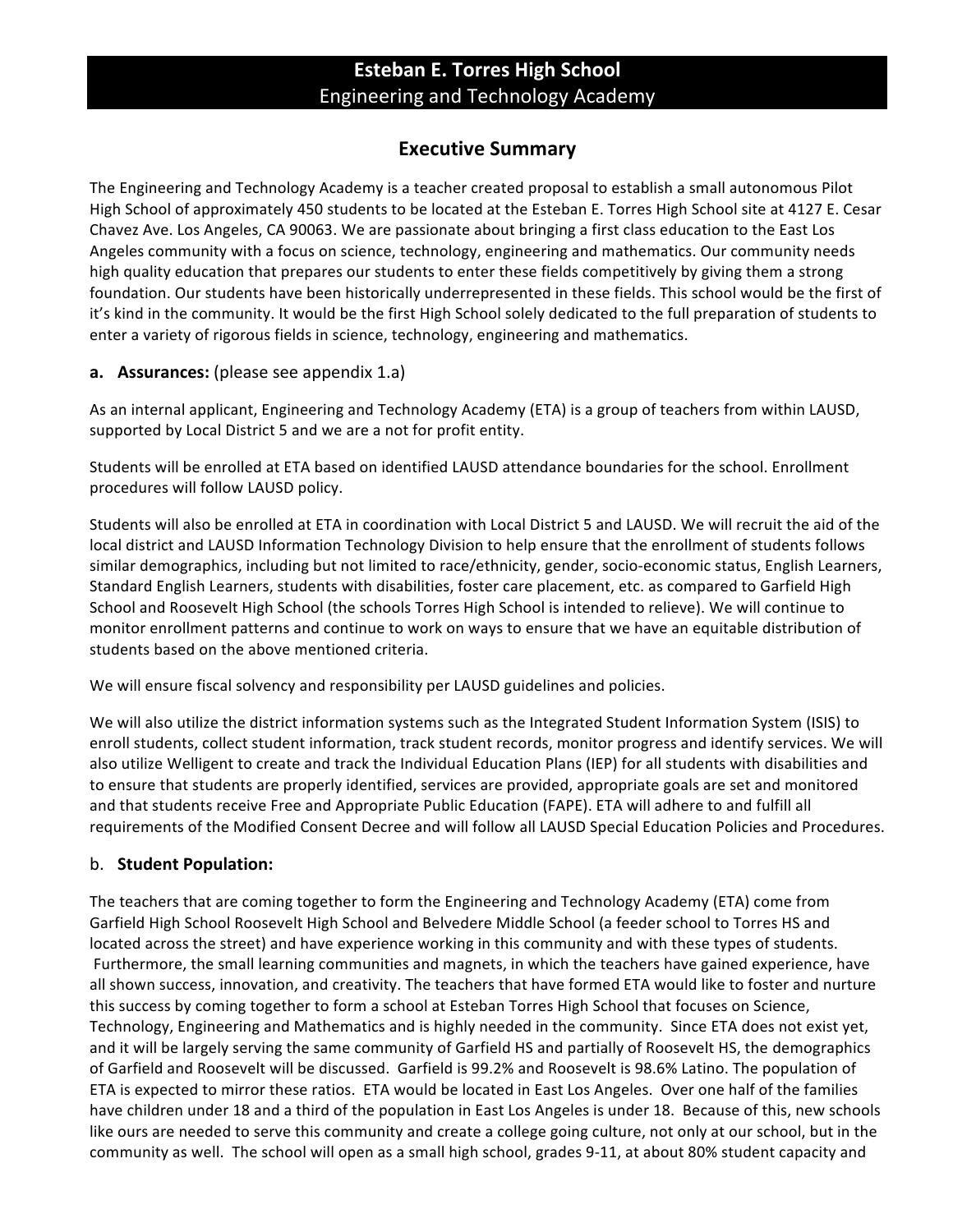will eventually grow to a 9-12 grade high school with about 450 students at full enrollment. The school will go through the initial WASC accreditation process in the first year as well as College Board membership.

#### c. Vision, Mission and Philosophy:

#### **Vision**

The Engineering and Technology Academy envisions the development of students with integrity and expertise in the areas of science technology, engineering and mathematics in order to infuse change in our society by creating citizens who, as critical thinkers and innovators, will transform their community, their country and the world.

#### **Mission**

The Engineering and Technology Academy (ETA) will graduate students who will be able to face the challenges of our world and be prepared to go into the workforce and/or to pursue higher levels of education. Our graduates will utilize critical thinking and creative processes of writing, listening, speaking, mathematical and scientific methodologies, object-design, and object-making in order to successfully navigate through the obstacles of contemporary society. Our school will offer a rigorous learning environment through an interdisciplinary approach where all students will be proficient in California State learning standards and fulfill the A-G requirements for graduation and college. Students will also have the opportunity to choose an individualize area of concentration following a multiple pathways curriculum that prepares students for college and/or the workforce. ETA will achieve 100% high school graduation rate. 100% of students will attain College Admissions. There will be personalized follow up with students over the summer after graduation to ensure that all students attend college or a vocational school and/or are employed in their area of concentration. To accomplish our mission, we embrace the following research-based strategies to improve student achievement and performance:

- Establish the academically rigorous essential learning standards that a student is required to master in order to successfully make the transition to college and align the curriculum and teaching strategies to realize that goal.
- Create dynamic teaching teams that are afforded common planning time to help organize and improve the quality and quantity of interactions between teachers and students.
- Provided structured planning time for teachers to align the curriculum across grades and to map efforts that address the academic, social, and personal needs of students.
- Implement a comprehensive advisory program that ensures that each student has frequent and meaningful opportunities to meet with an adult to plan and assess the student's academic, personal and social development.
- Teachers will have the opportunity to access the individual learning needs of students and tailor strategies to support academic learning.
- In order to add personalization and insure the success of our students, an initial one on one meeting between the lead teacher and each parent will take place. Current, up to date contact information will be provided and verified by parents. Goals and expectations for teachers, students and parents will also be outlined and agreed upon.

The school will open as a small 9-11 grade high school at about 80% student capacity. The school will go through WASC accreditation process in the first year and will eventually grow to a 9-12 grade high school with about 450 students at full enrollment.

#### **Philosophy**

We believe we have an obligation to understand a child's personal needs and to challenge him or her by meeting their needs intellectually, socially, and personally. We believe a high performing school is one that is academically excellent, developmentally responsive, and socially equitable. By providing a variety of structured experiences in which students are actively engaged in attaining their own self-empowerment (Paolo Freire, Pedagogy of the Oppressed), we believe we can address a student's need to: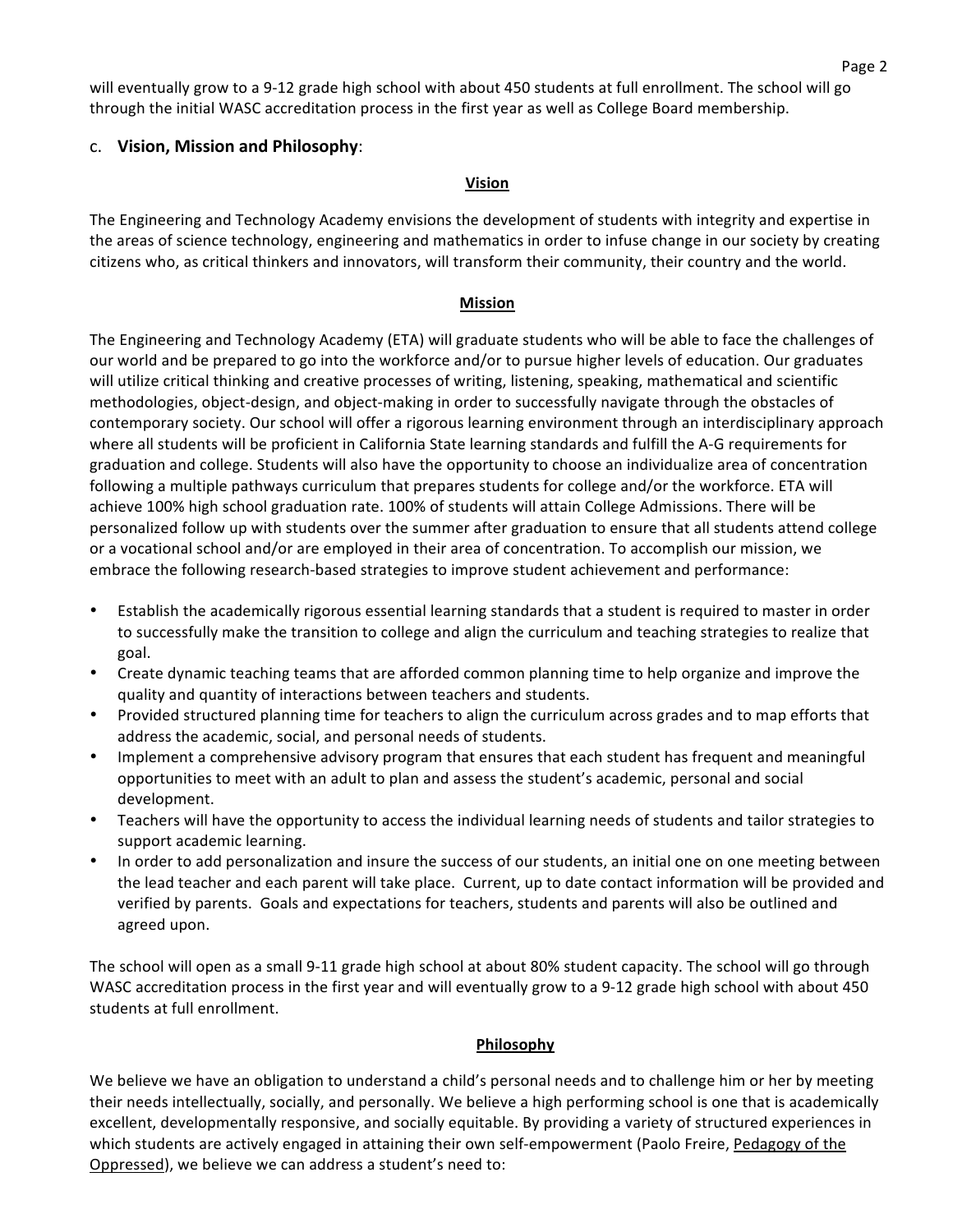- Express personal perspectives.
- Create individual and group identities.
- Examine options and choose their own path.
- Take risks and assess the effects of analytical and critical thinking processes.
- Demonstrate mastery.

We will work hard to fulfill each of these needs of our students. Each student will be encouraged to achieve their personal best and each will receive recognition for their effort through descriptive praise that addresses the specific student behavior, honor roll recognition, attendance incentives, etc.

Students will be creating, developing, and publicly exhibiting projects that demonstrate their mastery of engineering concepts on a regular basis and will also be able to demonstrate their unique talents through a student activities program and a Service Learning Program tied directly to the skills and knowledge taught at the school. Collaborative teams of students will work to solve technological problems, achieve better, more complex solutions and attain more reliable results. An authentic learning environment will increase our students' achievement in technology, science, mathematics, and English.

Our learning community is about learning and achievement for each student. We believe that by increasing the personal connections and our understanding of the motivations, aspirations, and learning styles of each student, our students will become engaged in their own learning and they will achieve to their full potential.

#### **A Day in the Life of Amy Moreno**

at Esteban E. Torres Engineering and Technology Academy

Amy's mother enrolled her at the Esteban Torres Engineering and Technology Academy because she wanted *something&more&for&her&daughter&than&what&a&typical&public&school&could&offer.&&She&knew&her&daughter&was&bright&* and she wanted her to attend a school with a smaller teacher to student ratio, more support services, and a better academic program that pushed students to meet and exceed the standards.

*Amy&arrives&at&Esteban&Torres&Engineering&and&Technology&Academy&a&little&early&to&meet&with&a&couple&friends who&have&a&quiz&in&their&Technology&Foundations&Career&elective&course&today.&They&sit&down&to&have&breakfast&as& they review the major concepts before school starts. They excitedly discuss the culminating project that will* involve proving how humans can devise technologies to conserve water, soil, and energy using various *technologies.&*

The bell rings at 8:25 a.m. and Amy is off to English class. Although Amy is a high achiever in Math and *Science,&she&tends&to&struggle&in&English&because&it&is&not&her&first&language.&She&is&confident&that&she&is&improving&* because her teacher monitors her progress using the Accelerated Reader program and is always suggesting books *for her to read. She hands Amy her Student Daily Progress sheet in reading for her parents to sign. In class today,* Amy's English teacher defines the term prologue and its evolution from the Greek usage to the Elizabethan. Amy takes notes in Cornell format during class lecture. The teacher tells the students that they will listen to the *prologue&that&begins&Romeo&and&Juliet&and&then&complete&a&linePbyPline&explication&of&the&prologue&in&class.&After& completing a think-pair-share in collaborative groups, Amy is still struggling with the Middle English. Amy raises her hand and her teacher assists her by showing her how to use the textual notes provided and she also gives her a T-chart to write down difficult quotes and their meanings. Amy finds Shakespeare a little less daunting.* 

*Amy&then&goes&to&her&favorite&class,&Algebra,&where&the&teacher&has&a&daily&warmPup&in&the&form&of&a&short&* review quiz. Today, the quiz covers solving linear equations. Amy is ready for the quiz because she completed her *flashcards and homework the night before. Amy is then asked to connect the idea of solving equations to real life in a short response: How are equations and inequalities used to make real-life decisions? When done, volunteers contribute responses and the teacher discusses algebraic applications in the real world. Amy feels confident as she copies&the&standard&down&for&the&day&in&her&notebook:&&Students&understand&and&use&the&rules&of&exponents.&&She& meets&with&her&assigned&group&to&solve&problems&involving&exponents.&&Amy&comes&up&to&the&board&to&demonstrate&* her group's solutions. Her teacher commends her for having the correct responses. The group then works on a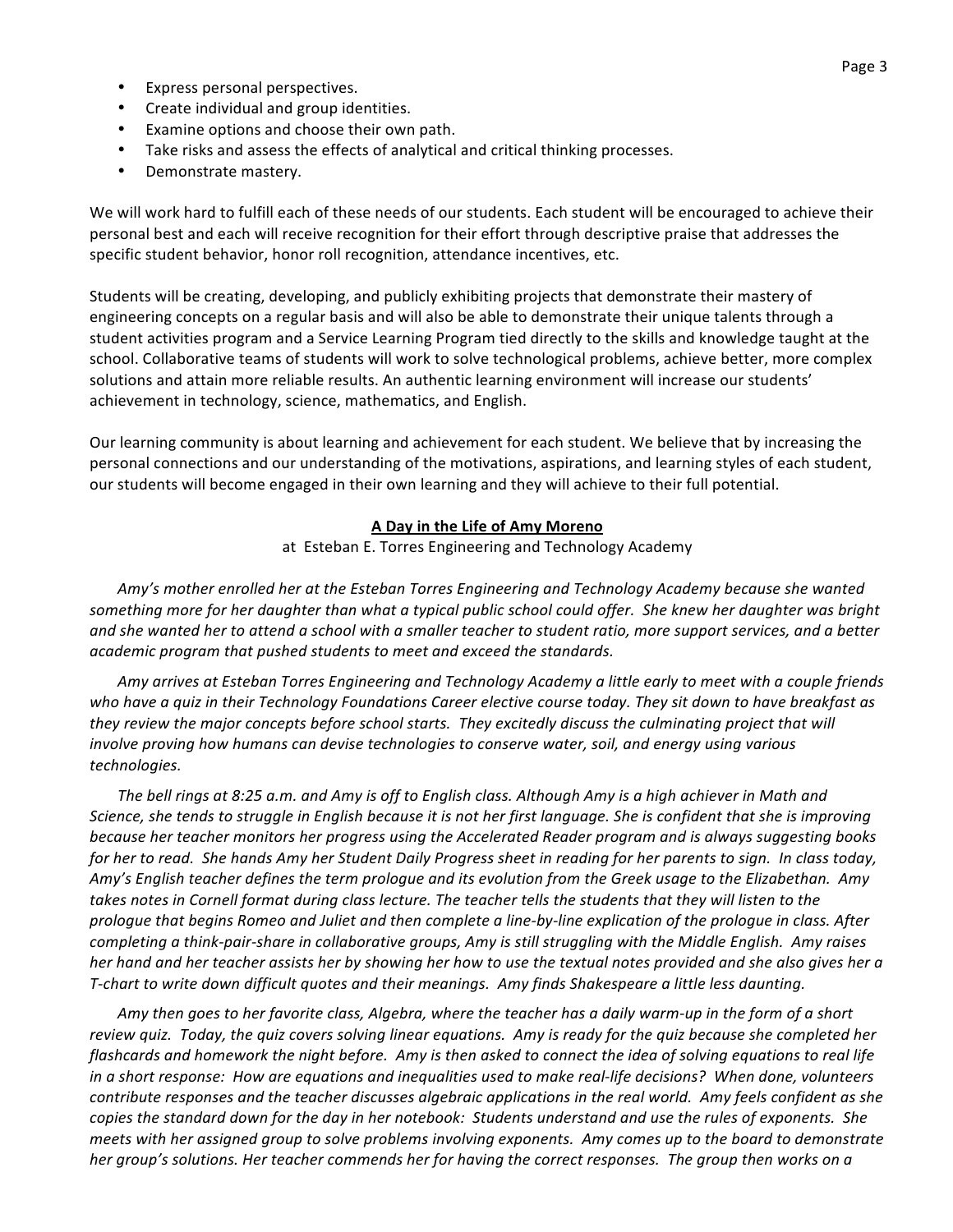poster displaying their knowledge of the standard and an explanation of the process of working with exponents. They then teach students in other groups the lesson and check for understanding using AVID tutorials.

*In Advisory class today, the class is utilizing AVID strategies and having a Socratic Seminar on a current article in the Los Angeles Times on the benefits of a higher education. Amy read the article the night before and highlighted&and&annotated&certain&portions.&&Before&the&seminar&begins,&the&teacher&reads&the&directions&for&a&* successful seminar. As the discussion begins, Amy is a little shy at first and she mainly listens to those in the inner *circle&who&discuss&the&pros&and&cons&of&going&to&college.&&After&a&while,&Amy&offers&comments&on&the&nonPmonetary& benefits&of&a&college&education&and&that&really&gets&the&class&going.&Before&she&leaves,&she&receives&a&College& Planning Checklist and a flyer for monthly Parent Night that she will take home so that her mom can be more*  $engaged$  in the happenings at school. The meeting will cover how ConnectEd and GradeMax will be used to help *parents&monitor&achievement&and&attendance.*

*At&lunch,&Amy&eats&quickly&and&heads&over&to&the&library&where&she&can&take&her&accelerated&reader&quiz&on&Elie& Wiesel's Night. She is anxious to move up to the next reading level and obtain more points so she can qualify for* the Student Recognition Assembly awards and field trips at the end of the semester. She obtains a printout of her *passing&score&for&her&English&teacher&to&sign.&&*

*On her way to third period, Amy sees her Algebra teacher in the hallway. He congratulates her again on her* good work in class. He reminds her of the homework assignment with a friendly smile which she reciprocates. In Biology, Amy continues working on a collaborative group project involving gas and nutrient exchange. Amy's teacher tells the class that this knowledge will be used for the cross-curricular culminating project involving the *conservation&of&natural&resources.&&Amy&and&her&group&are&asked&to&chart&their&results&in&their&lab&notebooks&and&* draw out their results in their portfolios. After receiving the teacher's signature on her work, Amy asks how the *culminating&project&will&be&graded&at&the&end&of&the&semester.&&Her&teacher&provides&her&with&a&copy&of&the&rubric&* and spaces for the signatures of her Math, Science and Technology teachers to verify her initial goals and early  $r$ esearch for the culminating project.

*Amy&goes&to&her&Career&Elective&during&fourth&period,&Foundations&of&Technology,&Engineering&and&Design.&& Amy&uses&a&computer&to&take&the&quiz&onPline&that&she&had&studied&for&in&the&morning&and&does&well.&Today,&Amy& meets a visiting professor from Cal State Los Angeles. He lectures on how various aspects of the environment can* be monitored to provide information for decision-making, through the use of technology. He directs the students to utilize their computers to read through a power-point presentation on waste and recycling and answer some *questions.&&When&completed,&students&are&asked&to&apply&this&new&knowledge&to&what&they&already&know&and&* continue to work on their culminating projects using the STEM and EbD Program on their computers. The room buzzes with activity as students work on various stages of their projects.

*At&the&end&of&the&day,&Amy&goes&to&the&computer&lab&to&finish&some&typing&for&an&essay&in&English&and&to&get&* some extra help with her project. She clocks in and out and makes sure to ask any needed questions of her tutor before she goes home to meet her mother for dinner.

#### d. **Education Plan**:

Our learning environment will facilitate success. Our students will be provided with a safe, academic environment that promotes not only scholastic excellence, but also respect, trust and compassion in a diverse society. We will close the achievement gap for students who are struggling by providing clear and high expectations for all students to achieve by providing a personalized and supportive learning environment. Our students will be prepared to be lifelong learners. By providing our students with a variety of structured learning experiences in which the child is actively engaged, we will address the need for the student to achieve the following:

Academic proficiency (Demonstrate mastery of essential knowledge as defined by the State of California and the Los Angeles Unified School District.) All students will receive a curriculum that is rigorous, Standardsbased, supported by instruction that delivers the intended subject content. Instruction will be differentiated to meet the needs of a diverse student population and will be culturally relevant.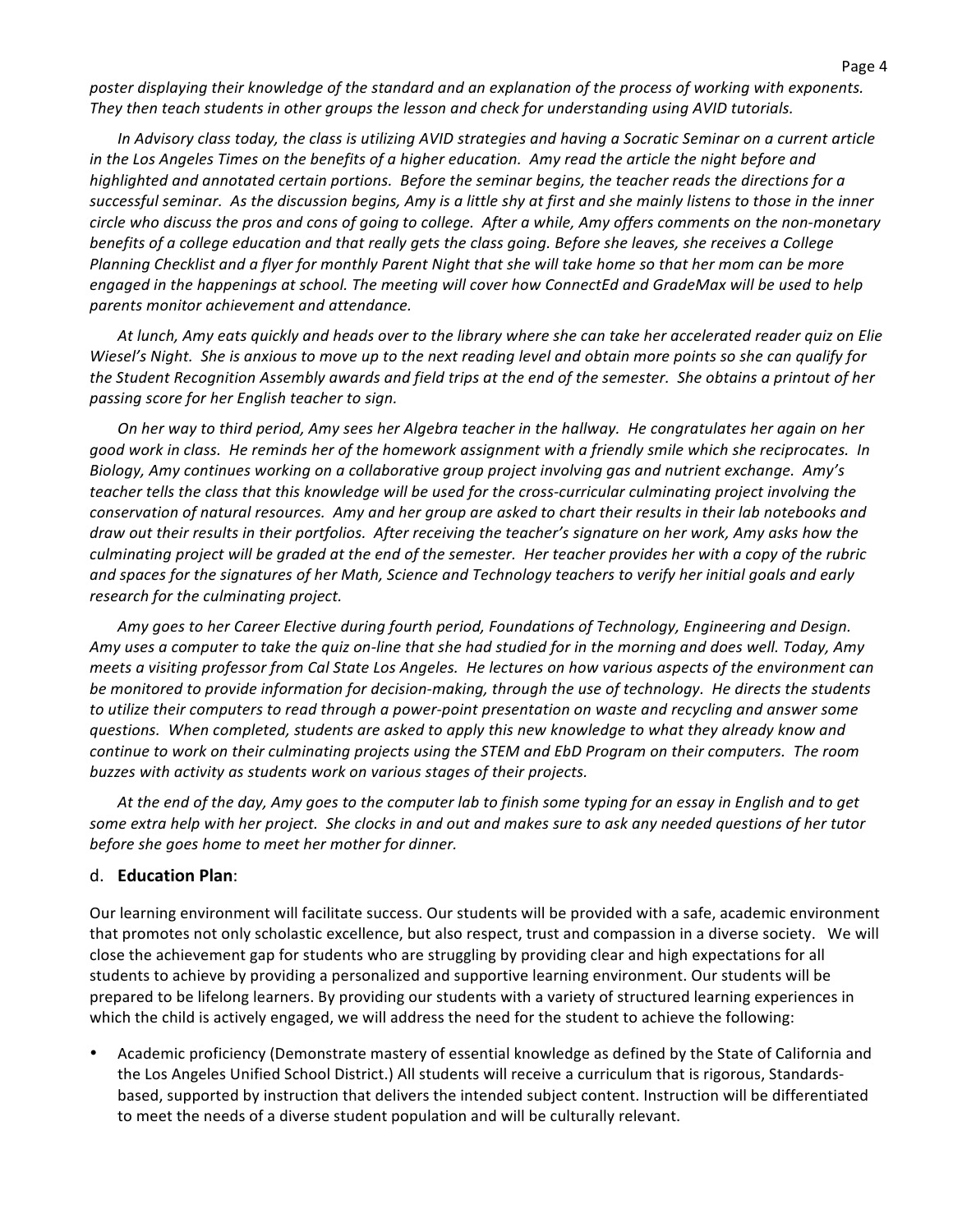- Equity and Access-all students will participate in a rigorous quality curriculum that is culturally relevant and linguistically responsive to their unique learning needs and infused with a focus on Science, Technology, Engineering and Mathematics (STEM).
- Personalization will be maximized, as we are a small Pilot school, and we will ensure that all students are assigned an advisory group and, at the same time, make sure that all students have adults as advocates.
- Examine personal perspectives.
- Use his or her imagination.

We will be a model for  $21<sup>st</sup>$  century high schools by:

- 1. Being able to use student exhibitions, portfolios and other student-centered projects to demonstrate mastery and learning rather than focusing on lecture based instruction.
- 2. Being able to align student activities with student service.
- 3. Being able to organize our learning community to integrate our curriculum and to be able to emphasize depth over breadth of coverage.
- 4. Being able to fuse technology with project-based learning so that students learn realistic and effective ways to enhance their own learning. Technology will be used to develop student's individual abilities to learn and to fully comprehend engineering concepts, mathematical, scientific, object design and object making concepts. Our use of technology will allow students to engage in collaborative learning opportunities, while recognizing that students have diverse learning styles and strengths.
- 5. Students will be able to survey their environment to recognize the inter-relatedness of engineering and technology with everyday life.
- 6. Being able to increase the quantity and improve the quality of interactions between students, teachers, administrators and other school personnel resulting in increased academic achievement as evidenced by research by Cotton (2001) which clearly established that by placing students in a small Pilot school, academic achievement is increased especially among demographics similar to our specific population.

Teachers will know and be able to use a variety of research based teaching strategies that have been proven to be successful. Using the research of Robert Marzano, teachers and the school will provide a viable curriculum and employ teaching strategies that have been shown to be effective over the past 35 years including:

- 1. Identifying similarities and differences (comparing, classifying, creating metaphors, creating analogies)
- 2. Summarizing and Note Taking. Incorporation of AVID strategies including Cornell Note Taking.
- 3. Nonlinguistic Representations including graphic organizers, thinking maps, pictographic representations, physical models, kinesthetic representations.
- 4. Questioning Techniques

Students will have extended learning opportunities through a 4x4 schedule that will allow for credit recovery during the school year or help accelerate their learning. College level courses will also be offered during the school day through a partnership with CSU Dominguez Hills.

### e. **Community Impact and Involvement:**

The Engineering and Technology Academy (ETA) participated in community meetings facilitated by Local District 5 to attain feedback from parents as to what they envisioned would be a great school for their child (see appendix 1.e). From these meetings, we understand that parents' greatest desire is that their children attain a quality of education that prepares them to be financially independent and successful adults. Many of the careers they wanted them to follow where careers in the fields of science, engineering and technology.

ETA will maintain culturally sensitive channels to inform and to communicate with our parents in our community, which will reflect issues and concerns of multiple stakeholders. Stakeholders have a voice within our school decision-making process. School leaders and staff will participate in and host reciprocal events to meet and to know the members of the community in authentic ways.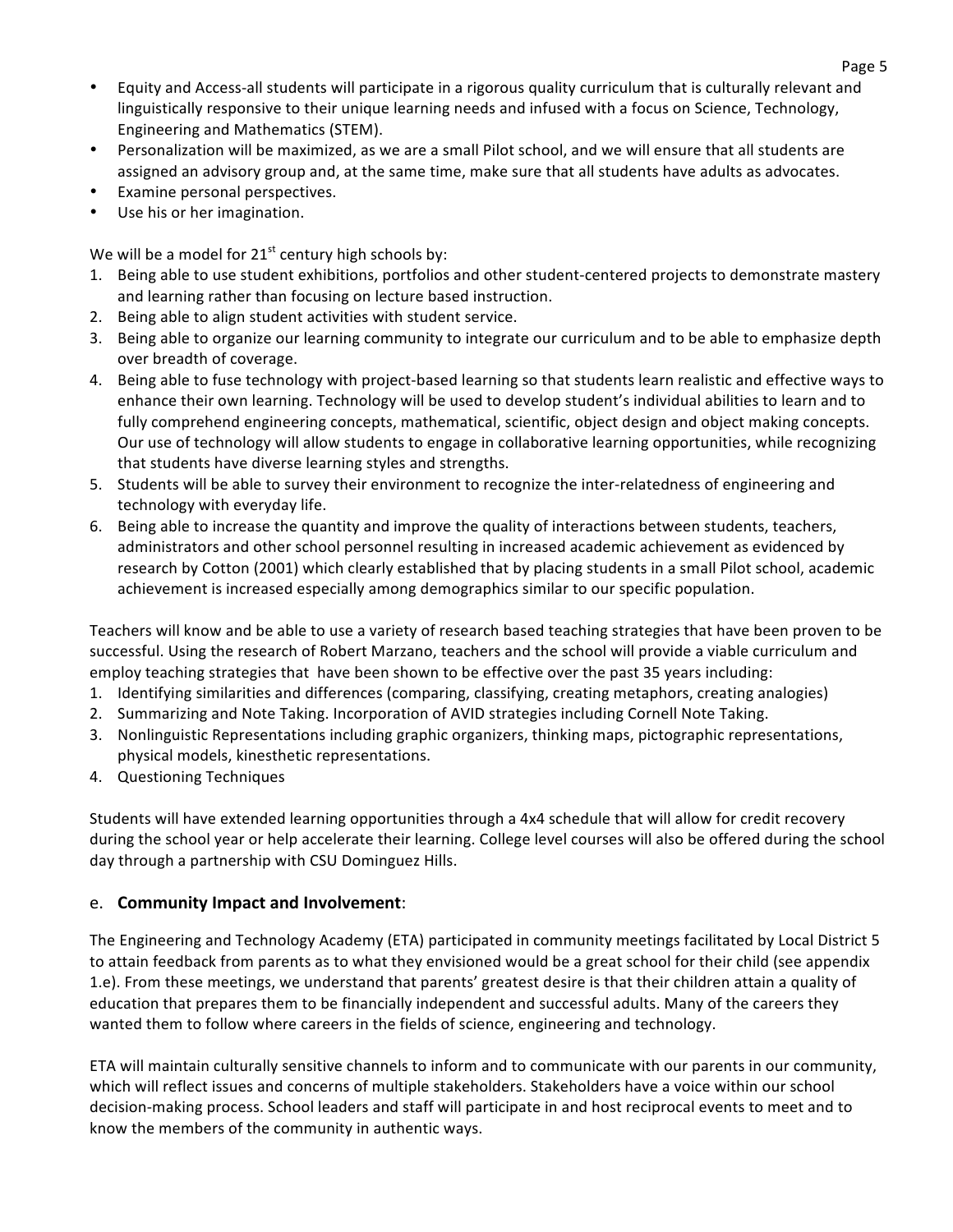School leaders will facilitate parent meetings in a welcoming, dignified, and respectful manner. They will also provide our parents with beverages, snacks and interpreters. Parents will be trained to help facilitate meetings and solicit information and feedback beforehand and afterwards. Our leaders will mediate conflict in ways that inform and educate all stakeholders to higher levels of understanding, rather than to divide staff and community about issues.

The Academy will be actively involved with local colleges and other Institutions of higher learning. Representatives from the colleges, along with staff members will provide parents with college financial aid workshops and make every effort to ensure that every student will have the opportunity to make a smooth transition to college. California State University Los Angeles' Department of Engineering and Technology will be a direct partner supporting much of the curriculum and parent outreach.

The school will help parents understand why they are so important to their children's school success. The school will provide parents with specific opportunities to help on campus, in classrooms, with teachers, with staff, and with the students. The school will train parents on how to support their children's learning outside of the classroom by:

- 1. Using role-playing to demonstrate how to work with children at home to reinforce classroom learning.
- 2. Share important rubrics, tools, grading criteria and other strategies to help family members learn how to determine if a child is successful in learning or completing an assignment.
- 3. Engaging everyone in math, reading, and technology games at family nights and other night school events. Invite our University partners to also host family nights.
- 4. Creating special learning kits to lend to students for home use.
- 5. Using exhibits, displays, engineering fairs and the school website to inform family members about standards.

Community partners will provide the following services (See appendix 8.c.ii and 8.c.i for list of partners and letters of support):

- Bienvenidos Family Services Center will provide health and wellness services and coordinate social services.
- East LA Classic Theatre will use the Torres auditorium and provide cultural opportunities for student, parents and the community.
- Inner City Struggle will provide youth development and leadership services; parent engagement and advocacy training; and community school improvement advocacy.
- East Los Angeles Community College will provide college classes for students and adults, college access information and assistance, and help build a 9-16 vertical plan.
- L.A. Parks and Recreation will provide a program to support parents with at-risk teens.
- Pan American Bank will provide assistance with a student-run bank and financial literacy.

### f. **Leadership/Governance**:

The Engineering and Technology Academy (ETA) will be an autonomous Pilot school (see appendix 15.a for Pilot addendum). The staff believes that it is our responsibility to create a school that works for all of the children in our community in a smaller more personalized setting.

Closing the achievement gap requires shared leadership and governance, both formal and informal, and shared accountability from staff, parents, students and community. To close the achievement gap, our Leadership Team will set the purpose and vision and create the context for high expectations, caring relationships, quality resources and community partnerships.

We will set high expectations in order for all students to achieve a personalized and supportive learning environment that recognizes student accomplishments, family-school-community partnerships and integrated technology in the classroom.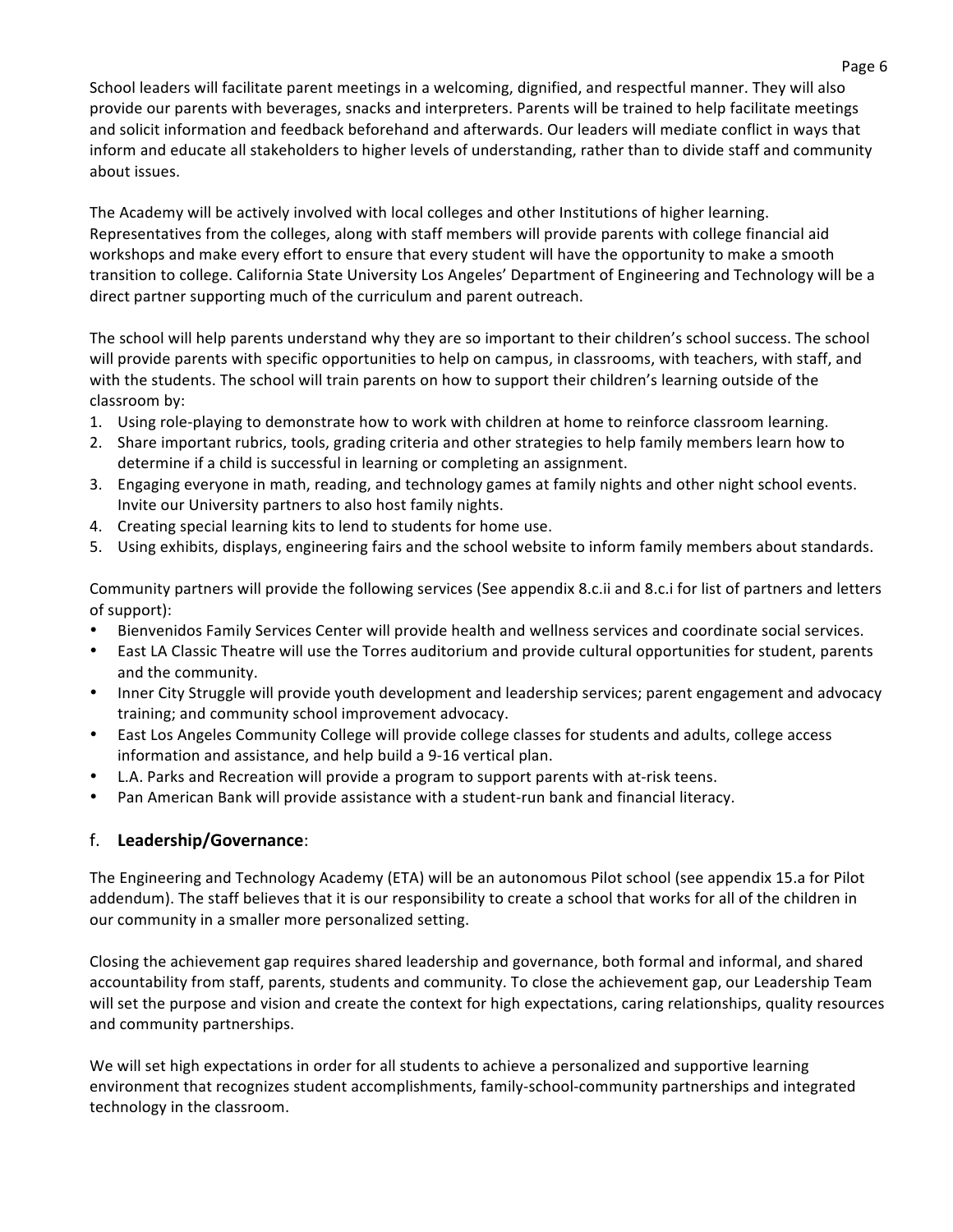Our Leadership and Governance structure will ensure that educators attain a high level of cultural proficiency, that the community feels empowered to participate in the education of its students and that this leadership is distributed amongst all stakeholders: administrator, teachers, staff, parents, students, and community members.

## g. **Fiscal(Plan**:!

We have received an estimate of the per-pupil budget for Pilot Schools of about \$4,000. With a projected enrollment of 380 for 2010-2011, the school's budget will be approximately \$1.5 Million. LAUSD withholds funds, known as encroachments, to pay for special education, Maintenance and Operations, and other district services. The school site budget must cover salaries and benefits for teachers, the counselor, clerical staff, the principal, a portion of the Esteban E. Torres' campus-wide custodial staff, and a percentage for a classified fiscal and operations manager to provide services related to the school's physical plant, student activities, and the sports program, as well as instructional materials and supplies.

The relatively small amount of funds over which the school's principal and governing council will have discretion will be spent on programs targeting student achievement, supporting professional development on the integration of science, engineering and technology throughout the curriculum, culturally relevant and responsive education and Response to Intervention and Instruction strategies. Title One, the state Textbook fund allocation, School and Library Improvement, GATE, Bilingual and any other categorical funds will be spent in ways aligned both to federal and state guidelines and objectives and to the school's specific vision and mission.

As an internal applicant, Local District 5 will support ETA in ensuring fiscal solvency and responsibility per LAUSD guidelines and policies.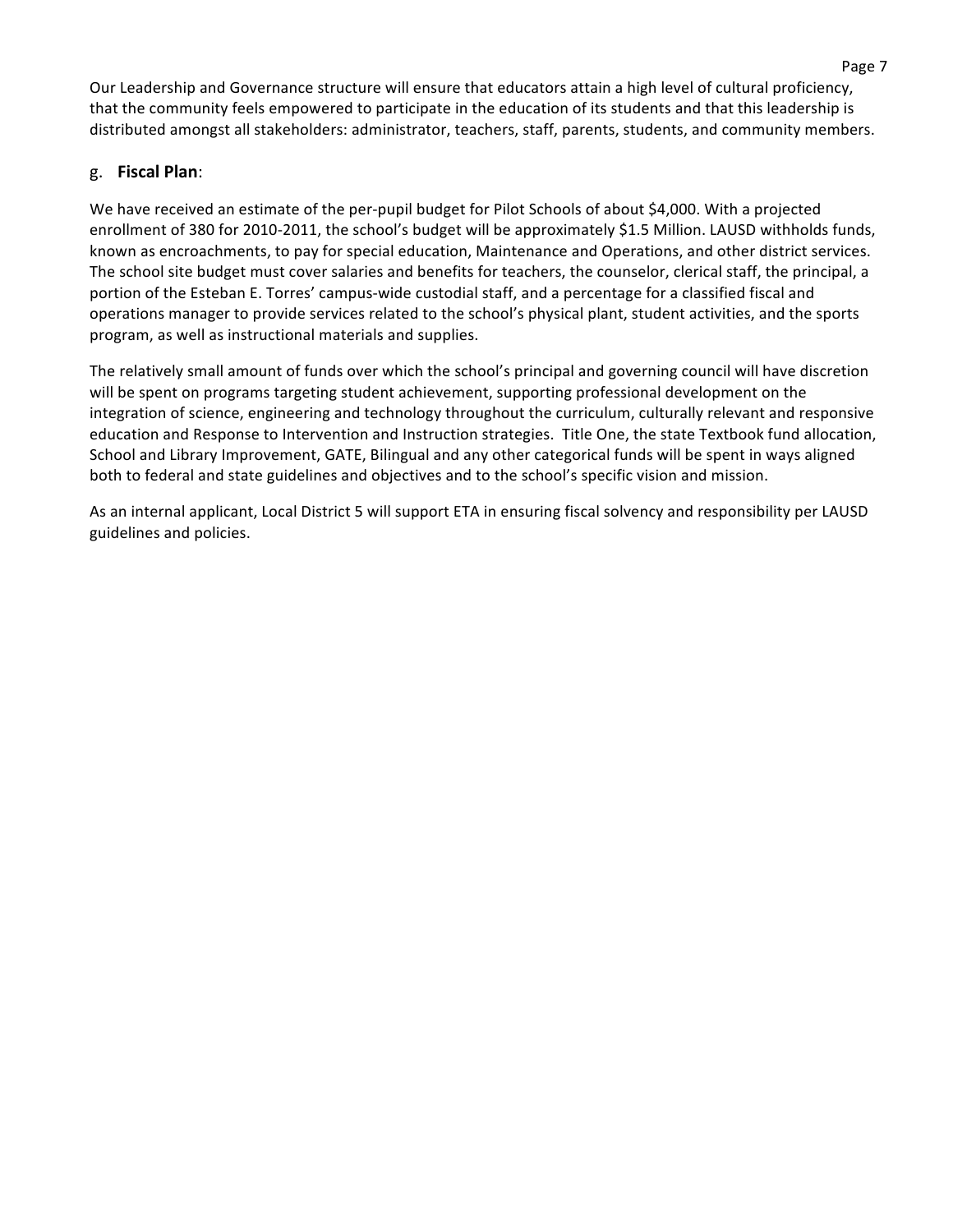# **2. Curriculum and Instruction**

#### a. **Curriculum Map and Summary:** (See appendix 2.a)

The students at ETA will have full access to a rigorous standards-based curriculum in all courses, aligned to and supported by LAUSD instructional guides and Periodic Assessments. Coursework will adhere to the A-G requirements in order to prepare students for entrance into the California University system. State-approved and District –adopted instructional materials will be utilized in all core courses at ETA. Additional materials to support specialized instruction in engineering and technology will be provided through Title 1 funds. Support for implementation of all instructional materials will be provided through professional development at the school site and Local District 5. All students will have equitable access to music, dance, theatre, visual arts and media arts through q credentialed staff that specializes in integrating technology into their instruction. ETA will provide technologically enhanced library media services with multiple resources for research available through online databases.

Furthermore, ETA will provide students with the content knowledge and skill sets that they need to succeed in the 21<sup>st</sup> century. Students will learn to make informed life choices, participate effectively in civic life, and compete in the global economy. Five of the key elements of  $21<sup>st</sup>$  century learning, identified by extensive research (Partnership for  $21<sup>st</sup>$  Century Skills) that will be taught in our curriculum are:

Core Subjects: English/language arts; mathematics; science; foreign language; civics; government; economics; arts; history; and geography.

 $21<sup>st</sup>$  Century Content: global awareness; financial, economic; business, and entrepreneurial literacy; civic literacy; and health and wellness awareness.

Learning and Thinking Skills: including critical-thinking and problem-solving skills; communication skills; creativity and innovation skills; contextual learning skills; and information and media literacy skills.

#### Information and communication technology literacy.

Life skills: Leadership, ethics, accountability, productivity and social responsibility.

To ensure success for our students, teachers at ETA will enable students to comprehend content by:

- 1. Providing explicit academic vocabulary instruction.
- 2. Providing direct and explicit comprehension strategy instruction.
- 3. Providing extended opportunities for extended discussion of text meaning and interpretation.
- 4. Providing instruction in cooperative communal environments structuring tasks to insure student collaboration.
- 5. Providing explicit advanced graphic organizer instruction for students to organize notes in a comprehensible manner.
- 6. (For Advanced Learners): Providing complex, higher-order tasks that require students to construct deep understandings and apply value systems.

#### Curricular programs that will be utilized to meet the needs of students:

- Use Read 180 double block for intensive tier 3 services or single period for tier 2 services for identified students.
- Use Voyager reading curriculum for Students With Disabilities.
- Language! Double block for intensive tier 3 services for identified students.
- English Language Skills single block tier 2 services for Preparing to Reclassified Program students.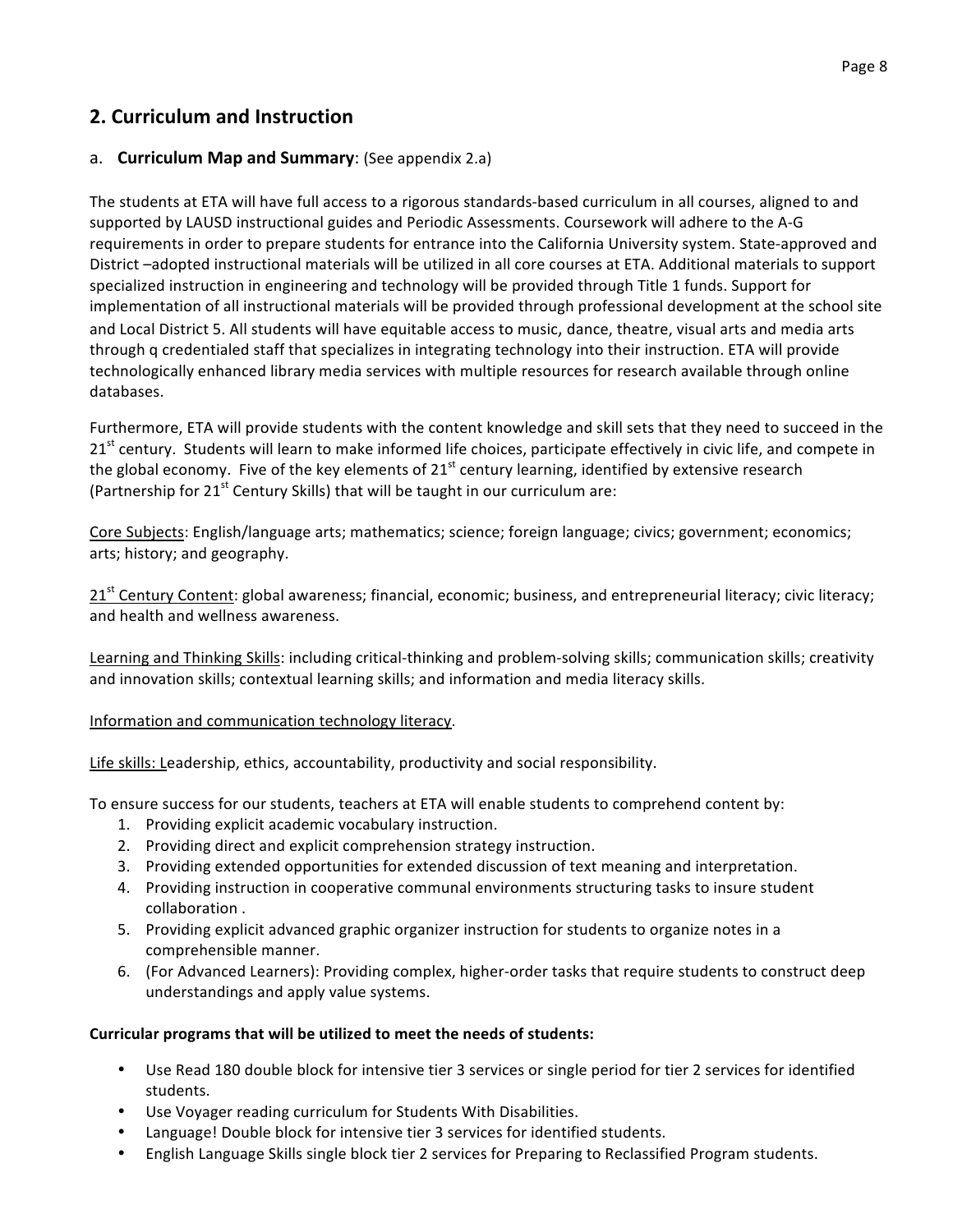- Use AVID to support access to core.
- Cross curricular interdisciplinary instruction focusing on Engineering and Technology themes.
- Create a progressive school wide discipline / School-wide Positive behavior Support
- Use of Second Step Curriculum
- School wide use of Thinking Maps, Academic Language Development.
- ELD programs such as Highpoint
- SDAIE programs, classes, strategies

Our special education curriculum maps are defined and guided by district position papers (elementary, middle and senior high), for standard-based diploma track students. Diploma track students utilize the same standard based curriculum that general education students use. Success is assured through the laying of supports and services as needed within the Co-Teaching full inclusion Model. Additionally, targeted instructional intervention is provided in the "Learning Center" using evidence- based methodologies and materials, for students identified as needing this level of support. This model is called the Resource Program Model.

For those students unable to benefit from a full inclusion model, the next level of Least Restrictive Environment (LRE) is the instructional model referred to as Special Day Program (SDP). These classes are typically normed at 15 students with 1 teacher and 1 paraprofessional, providing a low student to teacher ratio. Standard based core instruction with scaffolding, accommodations and services are layered in as needed, much like the resource program. Core Instructional standard-based materials are utilized and enhanced with supplemental material, linked to student's present level of performance. Differentiation of content, process, and product may be employed to assure learning and achievement. Grouping is essential in this model for skill development and growth assurances with frequent monitoring and assessment. Classes are often departmentalized with SDP students moving from one Special Education Core Teacher to another. Electives are scheduled with general ed population.

Those students receiving Certificates of Completion, and not on the diploma track, are considered to be on the "Alternative Curriculum. Typically, the alternative Curriculum serves students with eligibilities within the range of MR, AUT, and OHI. Students receive instruction as outlined in the Alternative Curriculum and Community Based Instruction Guide Books. Additionally, Bul-4438.0, provides protocols and oversight for the community based program. The CBI Program augments and enriches the Alternative Curriculum as a strategy.

### b. **Track Record of Proposed Curriculum**:

Marzano (2003) identifies one of the key factors in fostering school achievement as "a guaranteed and viable curriculum" (p. 22). For English language learners, a viable curriculum must include a detailed developmental sequence for learning the English language in social and academic contexts; this is in contrast to a language arts curriculum for native speakers, which primarily seeks to add academic discourse to the native language that a student brings to school. A viable curriculum also must address the additional time it will take for these students to concurrently master academic literacy and content. In Double the Work, Short and Fitzsimmons (2007) recommend adopting flexible student pathways that may entail an extended school year or day schedule, night and weekend classes, or simply a plan that enables late-entry adolescent ELLs to stay in high school for more than the expected four years. ETA will provide each student a Personalized Learning Plan that will offer all students alternative learning experiences and additional time to ensure success. Adolescent ELLs benefit most from reforms that improve learning for all students, such as curriculum improvement, professional development, and school reorganization (Ruiz-de-Velasco & Fix, 2000). ETA's strong commitment to ongoing school improvement and to building a community of life-long learners supports improved learning for all students.

Many intervention materials have been designed for SLD students and are specifically designated for use in the learning Center. Some of these materials include Algebra Rescue, 6-Minute Solution for fluency skills, Rewards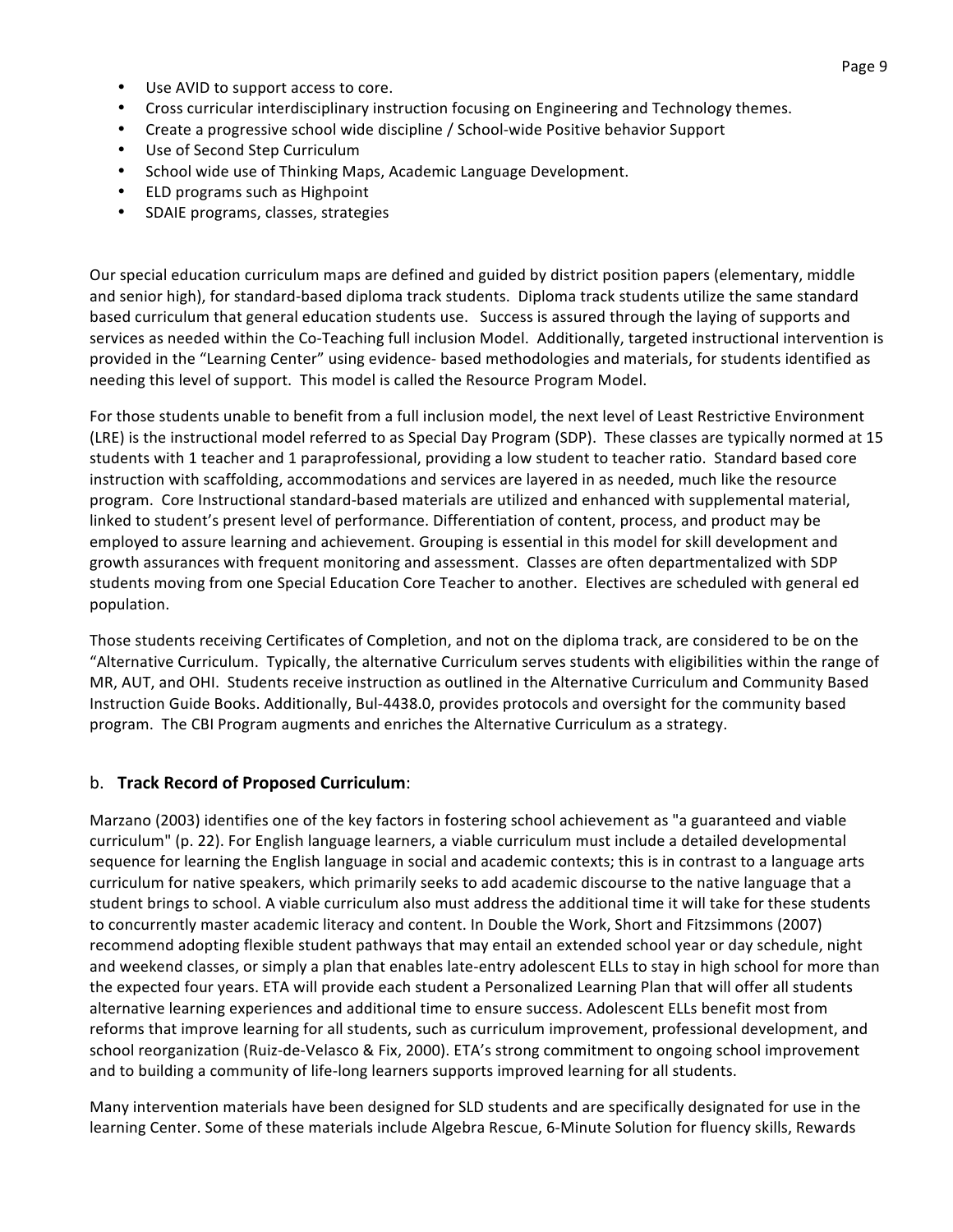Reading Program for decoding and fluency, Solo software tools for writing, Academic Workout for standard based language Arts, and Makes Sense Strategies, as well as an array of Graphic Organizers and Think Sheets.

Page 10

Although student achievement rates are affected by many variables, the MDC goal #2 states the % of students performing basic or above on the CST will be 27.5% for ELA and 30.2% for Math. Progress at achieving this outcome will be realized through continued full inclusion, instructional supports and service, accommodations, the effective use of the Learning Center and skilled implementation of student IEP's.

The leadership of ETA, upon opening the school, will begin the process of collection, analysis and making decisions guided by these multiple information sources to ensure a high-quality learning experience for all students. This will lay the groundwork for an initial WASC visit, where recommendations will be made for accreditation. The leadership at ETA will pursue accreditation on the fastest time table possible. All courses will be submitted to the UCOP (University of California, Office of the President) for approval and there will be an immediate application to obtain a College Board number.

## c. **Addressing the Needs of All Students:**

The staff at ETA believe that all students are entitled to receive a content rich, academically rigorous educational experience that prepares them for a multitude of post secondary possibilities with an emphasis in the fields of engineering and technology. The school is committed to meeting the needs of it's population including special needs students, gifted and talented, as well as our English Language Learners. Students will be appropriately clustered to ensure they have the opportunity to master course content. Where necessary, students will receive language support in their native language. Since engineering and technology are global careers, students will be given support in a variety of ways to ensure they can compete in a global economy. Teachers will be trained in a variety of teaching strategies including the use of SDAIE, scaffolding techniques, performance based instruction, reciprocal teaching and other innovative practices to ensure that all students are provided with multiple avenues to access the curriculum. The school will provide translated materials as needed to ensure that parents understand and participate in the educational experience of their children.

In order to ensure the primary goal of ETA is met, the school will implement Response to Instruction and Intervention (RtI<sup>2</sup>). This is a systemic multi-tiered framework that guides the development of a well-integrated and seamless system of instruction (e.g. literacy, numeracy, language development, and positive behavior support across content areas), and intervention that is matched to student need and directed by student outcome data from multiple measures. RtI<sup>2</sup> embraces evidence-based instruction and the District's Discipline Foundation Policy. It provides the structure within which all efforts of LAUSD fit to ensure that instruction, academic, and behavioral/social emotional needs of all students are the highest priority, including English Learners (ELs), Standard English Learners (SELs), Students with Disabilities (SWDs), and Gifted and Talented Education (GATE) students. At ETA the timely completion of all documents related to Policies, Procedures and Federal compliance mandates (IDEA) for Special Education Services will be a priority. Special Education students may need more frequent monitoring for assurance of instructional and behavioral progress.

**Supporting ELLs**: All LAUSD policies will be followed at ETA. A Home Language Survey (HLS) will be distributed to every student as part of the enrollment process. The purpose will be to identify students who come from homes where a language other than English is spoken. This survey is equitable, comprehensive, and not based upon prior assumptions. The CELDT test will be administered by the Bilingual Coordinator to determine appropriate language placement. Special Education students will be placed into appropriate settings based upon their I.E.P's and input from the school psychologist.

### The Academy of Engineering and Technology will provide for early identification by:

- $9<sup>th</sup>$  grade reading screening using DRP test.
- Screening of all  $9<sup>th</sup>$  graders using Accelerated Reader
- Literacy coach expertise using California Standardized Test data to identify students to be screened.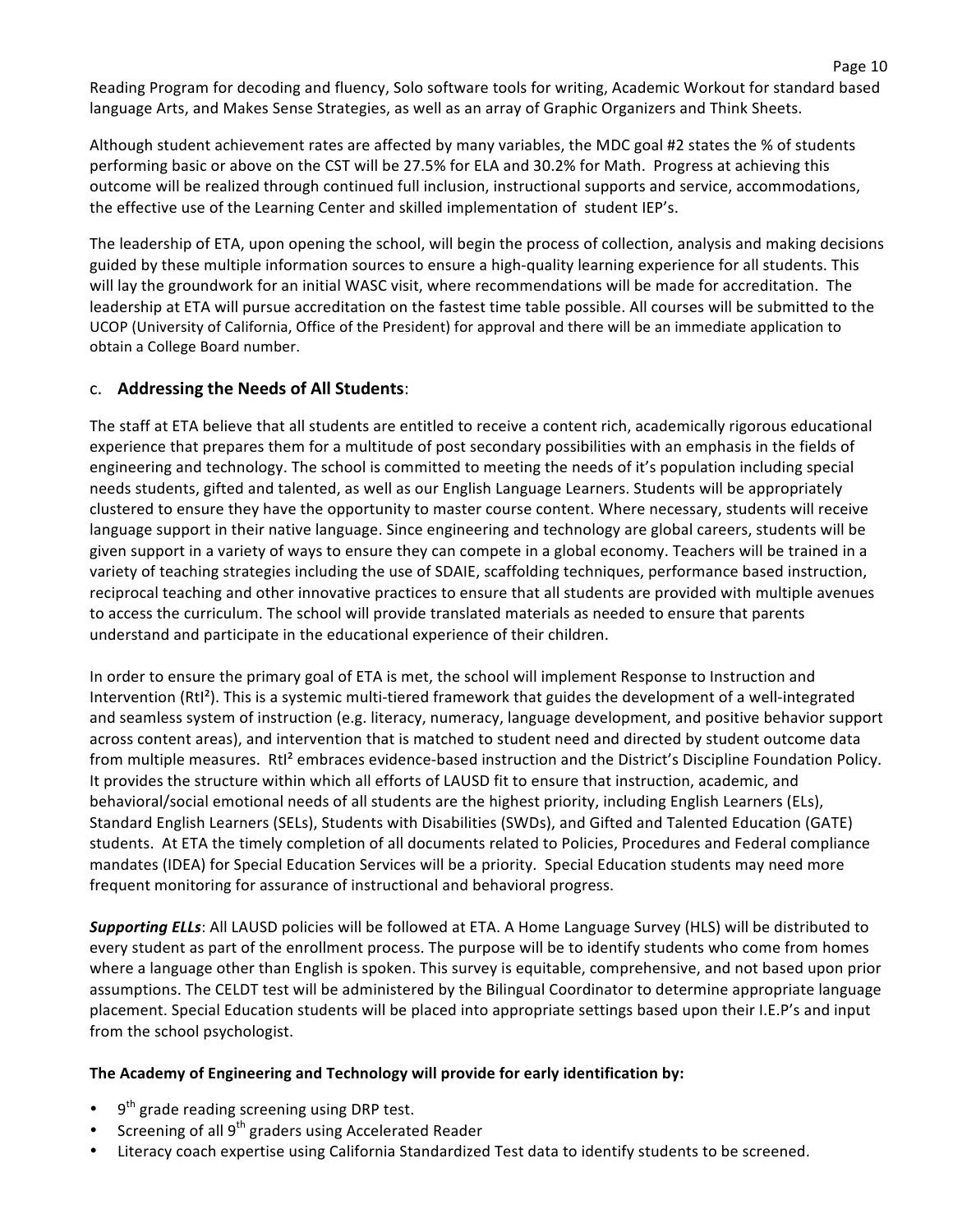- Provide four week  $9<sup>th</sup>$  grade summer bridge/orientation to provide social, behavior, academic support.
- Use Explorer (placement test) in  $8<sup>th</sup>$  grade to place students when they reach high school.
- Articulation between counselors from middle school to high school for academic and behavior support.
- Create a team with content experts, data experts, counselor, PSA: they will organize screening, analysis, and student placement.

The Academy will comply with all federal, state, and judicial mandates for English Learners, special education students, gifted, and other subgroups of students. Small group instruction will introduce intervention programs to students struggling with decoding and encoding skills. Students may be assigned to DRW classes and double block classes as well as intervention periods during the course of the school day. The bilingual/Title 1 coordinator will oversee the supports for English Language Learners.

**Supporting Special Ed Students**: Special Education students will have academic and behavior supports spelled out in their I.E.P's. All policies and procedures of IDEA and LAUSD will be adhered to.

**Supporting the RtI2 Framework**. One Assistant Principal and Lead Teacher will oversee intervention efforts. Intensive small group targeted intervention will be implemented for all struggling students allowing teachers to target specific deficits and provide students with a safe learning environment. Targeted students will also be enrolled in after school intervention programs closely monitored by the teachers involved in the program as well as the coordinator. A SST instructional cabinet will be established to deal with individual problems and will be charged with the responsibility of establishing behavior/academic/parental supports for the affected student. Appropriate language services will be provided to all students that require them. ESL teachers will work closely with the interdisciplinary teams to provide teaching strategies and support for classes containing ELL students or Limited English Proficient students. Teachers will monitor students through daily reading, writing, and discussion activities to determine each student's literacy habits and skills Based upon these observations, plans to address the needs of various populations will be constantly updated and assessed based upon current research on the development of language as well as brain-based studies. ELL programs will utilize the same educational content being provided as part of the regular school program. Many of the students will be recently redesignated and additional supports will be provided as this group often continues to struggle with academic English.

The staff at ETA are committed to setting high expectations and achievement targets for all students. The school's educational goals and metrics are outlined in section 4a and attached as appendix 4.a.

### d. **Accelerated Learning**:

The staff at Academy for Engineering and Technology is committed to providing accelerated learning activities for advanced students. All curriculum in core courses is backwards planned to include differentiation for accelerated and gifted learners. The strategies that apply to gifted and accelerated learners are inquiry-driven instruction, thematic connections, problem-based learning, and authentic assessment. The inquiry-driven nature of the instruction allows accelerated learners to respond to the curriculum from the vantage point of his or her specific developmental abilities and talents. Examples of inquiry-based curriculum are simulations, debates, Socratic seminars, scientific investigations, independently developed research projects, and regular engagement in metacognition. Gifted students are regularly engaged in higher order thinking processes in order to allow for complex thinking capacities to flourish. The thematic nature of our instruction responds to gifted students' desire to understand the patterns and systems at work in the real world. Problem-based learning appeals to gifted students' need to use self-generated problem-solving and abstract thinking abilities. Finally, every unit culminates in an authentic interdisciplinary assessment in which gifted students can use their understanding of metaconcepts and their creative abilities to respond to writing and project prompts. The curriculum and instruction at ETA allows accelerated students to acquire skills and understanding that are appropriate to their potential. In addition to an intense focus on differentiated instruction, the Academy will provide gifted and accelerated students access to an extensive range of resources, including a full range of web-based Advanced Placement courses; access to dual enrollment at East Los Angeles College; internships with business, cultural, and civic organizations; and summer university programs.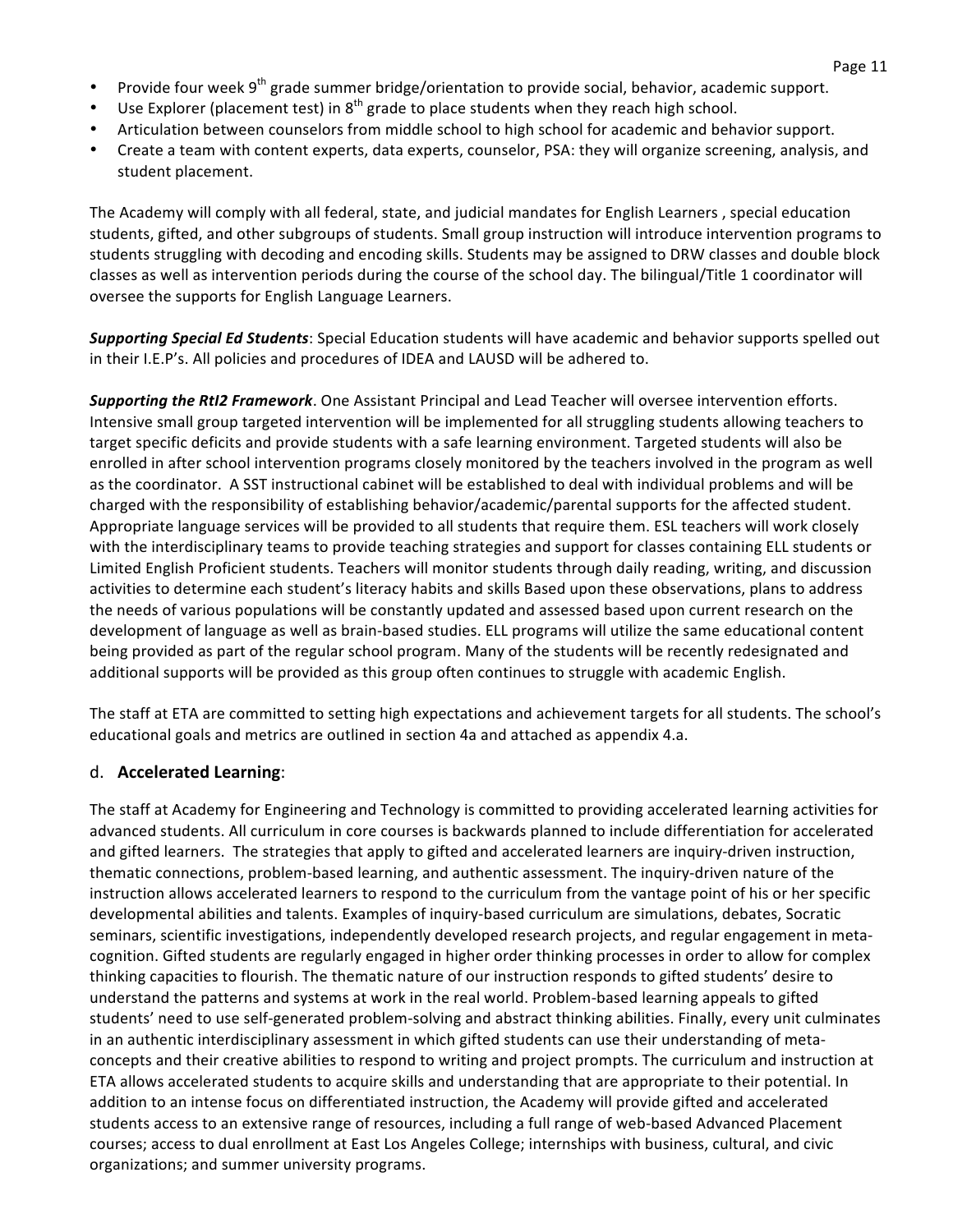Each teacher in the Engineering and Technology Academy (functioning as an advisor) will develop an individualized learning plan with gifted students, their parent/caregiver, the grade-level team, and relevant service providers from within the Torres Community School. This plan will address both cognitive and affective learning appropriate to the needs of the student. At-risk gifted students will be particularly well-served in the advisory as the team will collaborate to implement intervention strategies that can take place at school, in the home, and in the community. In addition, the needs of gifted students who are English language learners and lowincome will be met using this team approach to intervention.

The Academy will make provisions for ensuring full participation in accelerated learning activities of pupils from diverse socioeconomic and cultural backgrounds and students with disabilities. The school will collect the following data to identify potential giftedness: individual course and pupil records; individual tests interviews and questionnaires; portfolio assessment; classroom teacher input; parent observations; and, when appropriate, a credentialed school psychologist. The school staff will use one or more of the following categories to identify gifted and talented students: intellectual ability, creative ability, creative problem-solving ability, leadership ability, high achievement, visual or performing arts talent.

Each year, the Academy will evaluate the various components of our strategies and services for accelerated and gifted students through a data-driven process. At the center of this evaluation will be the quality of student learning, their overall engagement, and their satisfaction with their progress. All core Academy teachers will focus on gifted education as one of the areas of professional growth. They will increase their knowledge of the social, emotional and academic development needs of gifted learners as part of their professional learning regarding serving the needs of special populations. Additionally, the Academy will conduct annual reviews of gifted pupil progress, program design, identification, curriculum and instruction, parent and community involvement, support services, and compliance with District and state mandates.

Currently, only 8% of Roosevelt students and 9% of Garfield students are identified as gifted and talented (GATE), vs. 13% in LAUSD high schools overall. GATE percentages for the feeder middle schools also are below LAUSD's 16% overall for middle schools: Belvedere 11%, Griffith 11%, Stevenson 10%. ETA's inclusive methods of identifying giftedness and potential giftedness, as noted above, will increase the number of students served by differentiated instruction. Additionally, thoughtful vertical teaming will create a long-term and unified approach to serving gifted students. This teaming will be extended to our middle school colleagues as we collaborate to employ multiple measures to identify gifted students. Vertical teams of grades 6-12 teachers, with input and guidance from our post-secondary partners, will create fully articulated pathways for both indentified and unidentified gifted students so that they are fully prepared for challenging coursework at all grade levels. The capstone of this planning will be increased enrollment and success in Advanced Placement and college courses.

ETA's design team members are qualified to teach the following AP courses: World History, American History, Government, Economics, Literature, Language, Spanish. We will endeavor to employ two science teachers who are qualified to teach AP Biology and AP Physics. In addition, we will offer the following AP courses through online HippoCampus: Calculus and Environmental Science. Beyond offering 14 AP classes internally, the staff is also working with East Los Angeles College to develop an early college program that will enable students to take advantage of college-level learning at both Torres and the college. It is anticipated that 85% of students enrolled in AP classes will be low-income, and 99% will be Latino, thus increasing the enrollment of these groups in AP classes. The table also shows AP enrollment estimates for English learners, standard English learners and students with disabilities.

| <b>AP Course</b> | Total<br>enrolled | <b>SEL</b> | ELL | <b>Students</b><br>w/Disabilities | Gifted | Low-income $=$<br>85% of total |
|------------------|-------------------|------------|-----|-----------------------------------|--------|--------------------------------|
| World History    | 33                | 20         |     |                                   | 13     | 28                             |
| American History | 33                | 20         |     |                                   | 13     | 28                             |
| Government       | 33                | 20         |     |                                   | 13     | 28                             |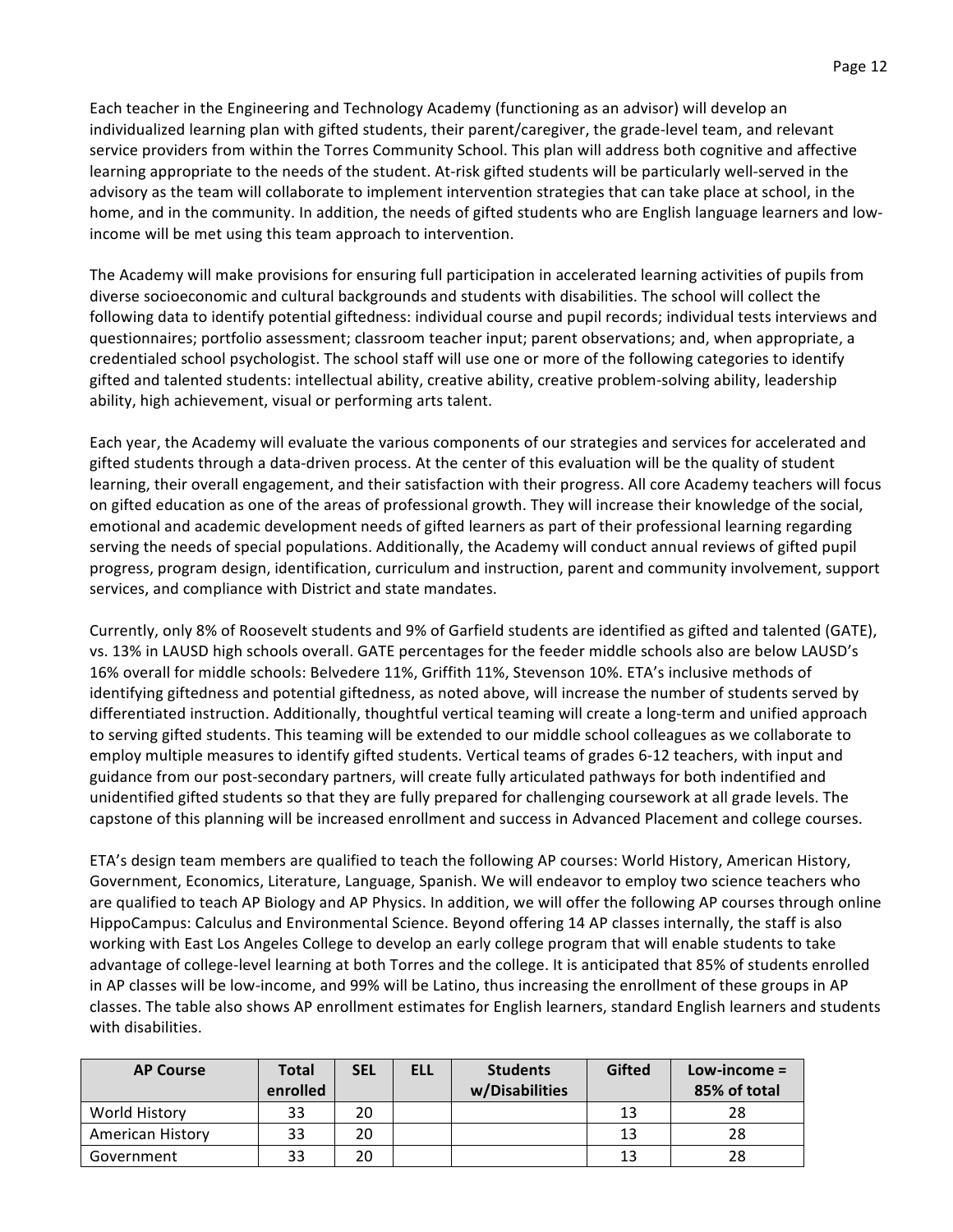| Economics                    | 33 | 20 |    | 13 | 28 |
|------------------------------|----|----|----|----|----|
| Literature                   | 33 | 20 |    | 13 | 28 |
| Language                     | 33 | 20 |    | 13 | 28 |
| Spanish Language             | 43 | 15 | 15 | 13 | 37 |
| AP Biology                   | 28 | 15 |    | 13 | 24 |
| <b>AP Physics</b>            | 28 | 15 |    | 13 | 24 |
| Calculus                     | 20 |    |    | 10 | 17 |
| <b>Environmental Science</b> | 28 | 15 |    | 13 | 24 |

#### e. **Instructional Strategies**.

Our instructional strategies are supported by the research done by: Robert Marzano, Michael Smoker, Linda Darling-Hammond, Michael Fullan, the National Association of Secondary Principals, Douglas Reeves, Grant Wiggins, Richard DuFour, and others. Based upon thirty years of research and upon the specific needs of the students enrolled in the Academy, the following strategies that have been shown to positively affect student achievement will be implemented:

- Identifying similarities and differences
	- 1. Assigning in class and homework tasks that involve comparison and classification.
	- 2. Assigning in class and homework tasks that involve metaphors and analogies.
- Summarizing and note taking
	- 1. AVID Cornell note taking skills.
	- 2. Asking students to generate written summaries.
	- 3. Asking students to revise notes, correcting errors, and adding information.
- Reinforcing effort and providing recognition
	- 1. Recognizing and celebrating progress toward learning goals throughout a unit.
	- 2. Recognizing and reinforcing the importance of effort.
	- 3. Recognizing and celebrating progress toward learning goals at the end of a unit.
- Homework and practice
	- 1. Providing specific feedback on all assigned homework.
	- 2. Assigning homework specifically designed for the purpose of students practicing skills and procedures that have been the focus of instruction.
- Nonlinguistic representations
	- 1. Asking students to generate mental images representing content.
	- 2. Asking students to draw pictures or pictographs representing content.
	- 3. Asking students to construct graphic organizers and thinking maps.
	- 4. Asking students to act out content.
	- 5. Asking students to make physical models of content.
	- 6. Asking students to use technology to represent content learned.
- Cooperative learning
	- 1. Organizing students in cooperative groups when appropriate.
	- 2. Organizing students in ability groups when appropriate.
- Setting objectives and providing feedback
	- 1. Setting specific learning goals at the beginning of a unit.
	- 2. Asking students to set their own learning goals at the beginning of a unit.
	- 3. Providing summative feedback at the end of a unit.
- Generating and testing hypothesis
	- 1. Engaging students in projects that involve generating and testing hypothesis through problem solving tasks.
	- 2. Engaging students in projects that involve generating and testing hypothesis through decision making tasks.
	- 3. Engaging and generating testing hypothesis through investigation tasks.
	- 4. Engaging and generating testing hypothesis through experimental inquiry tasks.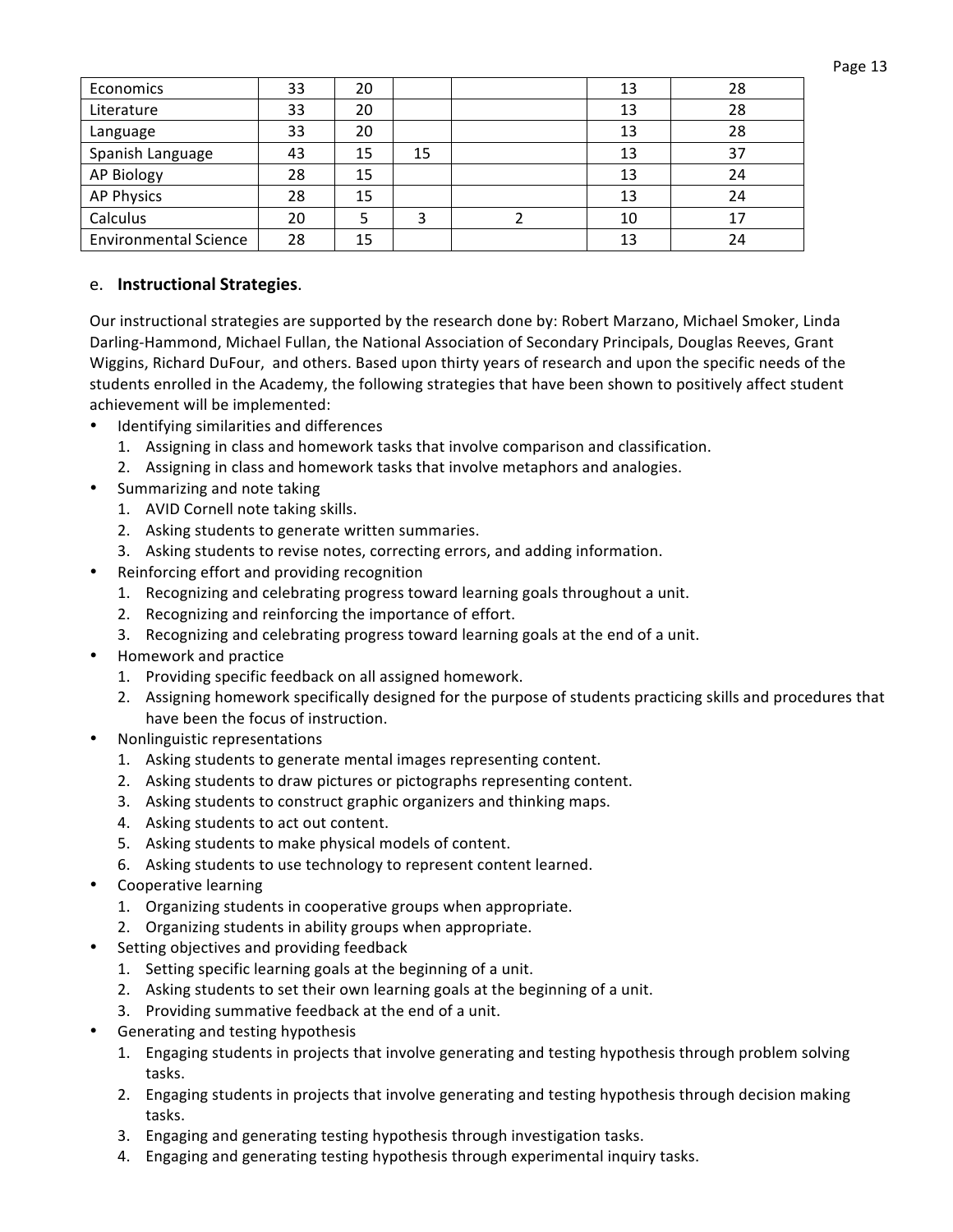- 5. Engaging and generating testing hypothesis through invention tasks.
- Question, cues, and advance organizers
	- 1. Prior to presenting new content, asking questions that help students recall what they might already know about the content.
	- 2. Prior to presenting new content, providing students with direct links with what they have studied previously.

**MULTI-TIERED FRAMEWORK TO INSTRUCTION AND INTERVENTION.** Pursuant to LAUSD Bulletin 4827.1, *Multi-Tiered Framework for Instruction, Intervention, and Support*, in a multi-tiered approach to instruction and intervention, teachers provide instruction at each tier of service that is differentiated, culturally responsive, evidence-based and aligned to grade-level, content standards. All students should have universal access to this high-quality instruction. Universal access refers to the right of all students to have equal opportunity and access to high quality, grade-level instruction and behavioral support, regardless of socio-economic status, ethnicity, background, or disabilities.

Four instructional methodologies and strategies have been identified LAUSD. These strategies offer universal access to core instruction. The research affirms that all students, including ELs, SELs, SWDs, and GATE students benefit from the integration of key access methodologies such as cooperative and communal learning, instructional conversations, the use of advanced graphic organizers, and targeted academic language development (Attachment A).

# **3. School Culture and Climate**

#### **a. School(Culture**

The Engineering and Technology Academy (ETA) will adhere to Article IX – Hours, Duties, and Work Year, Article XXIV – Student Discipline and Article XXVII –Shared Decision-Making and School –Based Management, as described in the LAUSD Collective Bargaining Agreements. ETA will also follow LAUSD promotion and grading policies.

**Our school culture will feature:** 1) A rigorous education for all students in line with the California State Standards. 2) A student-centered, supportive environment where students can positively interact with peers and adults through the small learning community of the pilot school and student leadership forums. 3) A staff that is focused, involved, and concerned. 4) Students who work together, respect human diversity, and appreciate democratic values. 5) Civic development Service Learning activities like designing water collection and irrigation systems for government housing projects and community gardens. All activities will require involvement and reflection as evidenced through closing projects, journals or presentations that are standards-based.

Instruction-based discipline: We believe that disciplinary actions must be used not simply to punish, but to instruct through consequences that allow students to learn positive, appropriate behavior, and prevent future occurrences of misbehavior.

Classroom academic benchmark recognitions will be such that every student can meet the goals often enough to be recognized frequently and publically praised for their work meeting the standards. Motivating activities like Student Recognition Assemblies, field trips, and scholarships where students who have been continually recognized for excellence will be rewarded for high achievement, academic improvement, and good attendance in front of their peers and families.

ETA will have Tutors, community volunteers, civic leaders, business leaders, and colleges to facilitate the growth of our students academically and socially. We will recruit parents who understand and support the school's mission and they will play an important role in achieving the mission.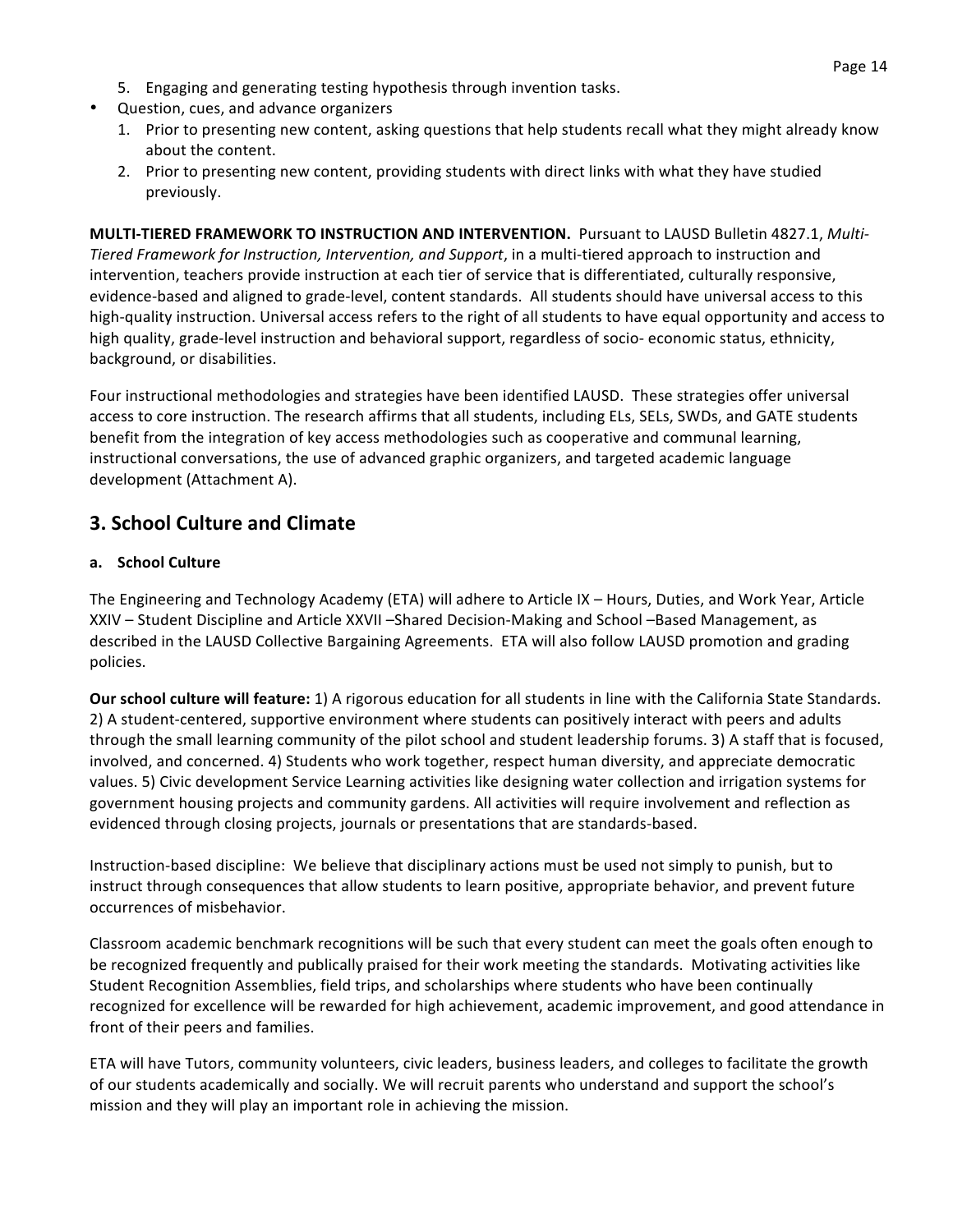High-quality teachers who have a track record utilizing AVID, Accelerated Reader, and IMPACT program strategies to assist at-risk youth and help them attain needed skills for personal and academic achievement. An experienced, collaborative staff who maintains clear, high expectations of students by assisting students to attain mastery of essential school skills by evaluating pre and post test data, CST scores, and classroom performance to gage a student's progress.

Interdisciplinary project-based learning models where the curricular content transverses subjects and thematically connects in culminating projects with support from our partners in the Engineering Department at CSULA (we will be utilizing the *Engineering by Design* interdisciplinary curricular approach, see appendix 3.a). There will be an engineering/technology focus in which to base our curriculum and career pathways that will lead to future success in a career or in higher education.

A caring school staff that will respond to and help students struggling with learning by developing "strong habits of mind" by studying and internalizing the Principles of Learning as developed by the University of Pittsburgh. These strategies include setting high, clear expectations at various stages of the learning process and displaying exemplary work publically for student analysis and reflection. Student progress will be frequently monitored through a variety of assessment procedures. Teachers recognize the need to align what is taught and what is tested. Fair and credible evaluations that students, parents and even employers would find suitable. These are tests that students can prepare for and exemplify clearly to staff, parents, and employers what a student has learned over the course of the semester and year.

A high-quality staff who will collaborate regularly with one another and outside partners through professional development workshops aimed at utilizing innovative strategies to assess data and the effectiveness of our team in developing differentiated lessons that meet academically rigorous standards and are consistently challenging work behavior for each developmentally different student.

High expectations of our students and curriculum offerings organized around major concepts that students are expected to know deeply. Our teaching will engage students in active reasoning about these concepts. In every subject, at every grade level, instruction and learning will include commitment to a knowledge core, high thinking demand, and active use of knowledge.

### **b.** College and Career Readiness:

Our experienced staff will utilize AVID college preparatory strategies in each A-G class to motivate and help students obtain college note-taking strategies, critical thinking skills, reading strategies, and speaking skills. The Accelerated Reader program will be specifically used to help students who are low-level readers become proficient and to improve the proficiency of all readers in the school.

There will be community participation through our connections with school partners CSULA (California State University Los Angeles), CSUDH (California State University Dominguez Hills) and East Los Angeles Community College who will offer classes and internships for our students.

School trips to JPL and Boeing will help to motivate students in Engineering and Technology and connect what they learn in the classroom to the outside world. Engineering and technology will be infused throughout the curriculum so that students' computer, science, and technical skills will enable them to produce cross-curricular projects as culminating assessments upon graduation.

A student improvement program consisting of an Academically Enriched Program (AE) will be used for achieving students that foster higher-level thinking and communication skills for the Advanced Placement program. Opportunities for future college and career pathways will be offered in technical fields like Power Distribution, Transformers, Engineering Economy, CAD Drafting, Industrial Controllers, PLC (Programmable Logic Control), and Robotics & Automation among other options.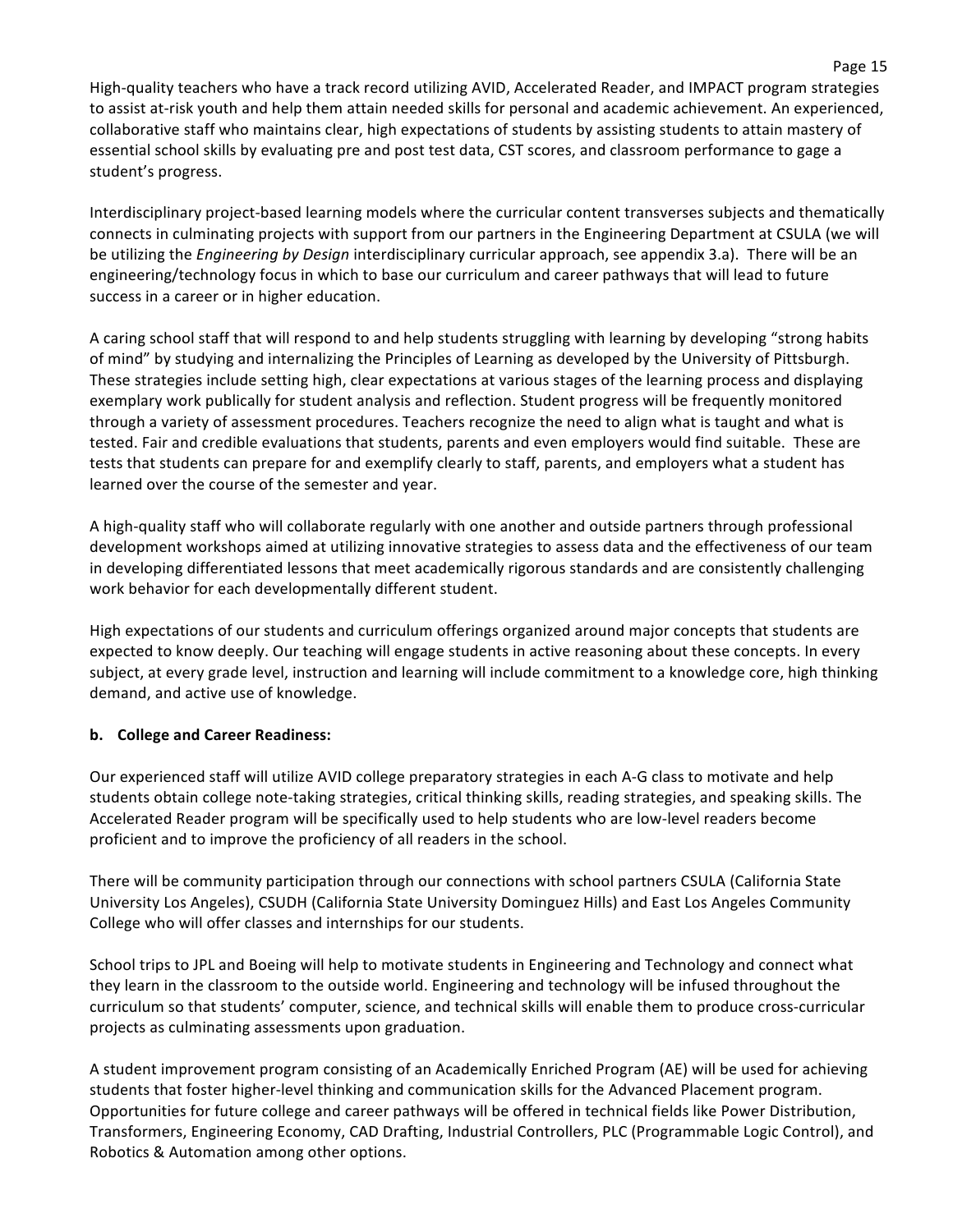To evaluate whether a student shall be promoted to the next level, a promotion policy of early assessment will be utilized in order to anticipate potential learning problems that might lead to non-promotion, and to allow early intervention with appropriate remedial learning activities.

To be promoted, students must have accumulated, not only a specified number of credits, but credits of a particular type. Thus, students can not become juniors until they have completed the entire sophomore curriculum, irrespective of any additional credits they might have earned from electives and so on. Using the 4X4 plan, the last quarter would be an opportunity for students to take a credit recovery course to make up credits they have missed during the course of the year in core subjects.

CST scores and DRP tests will be used as tools to determine promotion from one class to the next. For honors and AP courses, promotion is based on teacher evaluation and performance. For Mathematics courses, students may not be promoted to the next level without receiving at least a C in the prerequisite course. For English courses, students must receive at least a C in the prerequisite course or be taking the course concurrently.

To be promoted from high school, students must pass the CAHSEE and receive at least a C or better in their A-G courses before they graduate.

#### **c. School(Calendar/Schedule**

The Engineering and Technology Academy will be on a 4x4 schedule with a daily advisory period. During the advisory period, two days a week will be dedicated to AVID strategies and Life Skills. Using this schedule, students take four classes that meet in 80 minute blocks every day for one quarter of the school year, with two quarters per semester. The schedule is repeated the second half of the school year. This class schedule allows for expanded access to elective coursework and actively integrates intervention. As a result, students have the opportunity to take all A-G requirements for entrance into UC's, CSU's, and private universities, while still allowing them to pursue expanded elective opportunities that best meet their academic goals and career interests. This schedule allows students to take fewer academic classes at any one time, thus providing the flexibility to pace curriculum in a more individualized fashion.

Proposed Daily Block 4X4 Schedule:

- A 4X4 Block schedule will allow students to maximize their learning by offering a more flexible schedule to enable students to take more courses during the year. This will give students a more comprehensive curriculum and access to career pathway courses they might not have otherwise been able to take. This also enables teachers to utilize the RTI model and intervene when students are having difficulty during an Advisory period.
- In a recent study conducted by the Colorado State University, the results indicate that students in 4 X 4 block scheduling had greater gain scores in reading and mathematics than did students in both traditional scheduling and A/B block scheduling. *NASSP Bulletin, Vol. 89, No. 645, 72-87 (2005)*

**Bell Schedules** (Please refer to Appendix 3.C)

#### **Four-year Academic Schedule:**

\*Please note: senior year will not be present during the first that the school opens. Proposed four-year A-G college preparatory path (28 units). English and Mathematics will also be offered as yearlong courses in order to better prepare students for the rigors of college and to remediate if necessary. For students on grade level an enriched or accelerated curriculum will be offered so that they may prepare for the AP exam, thus ensuring a higher participation of students in AP and a higher pass rate: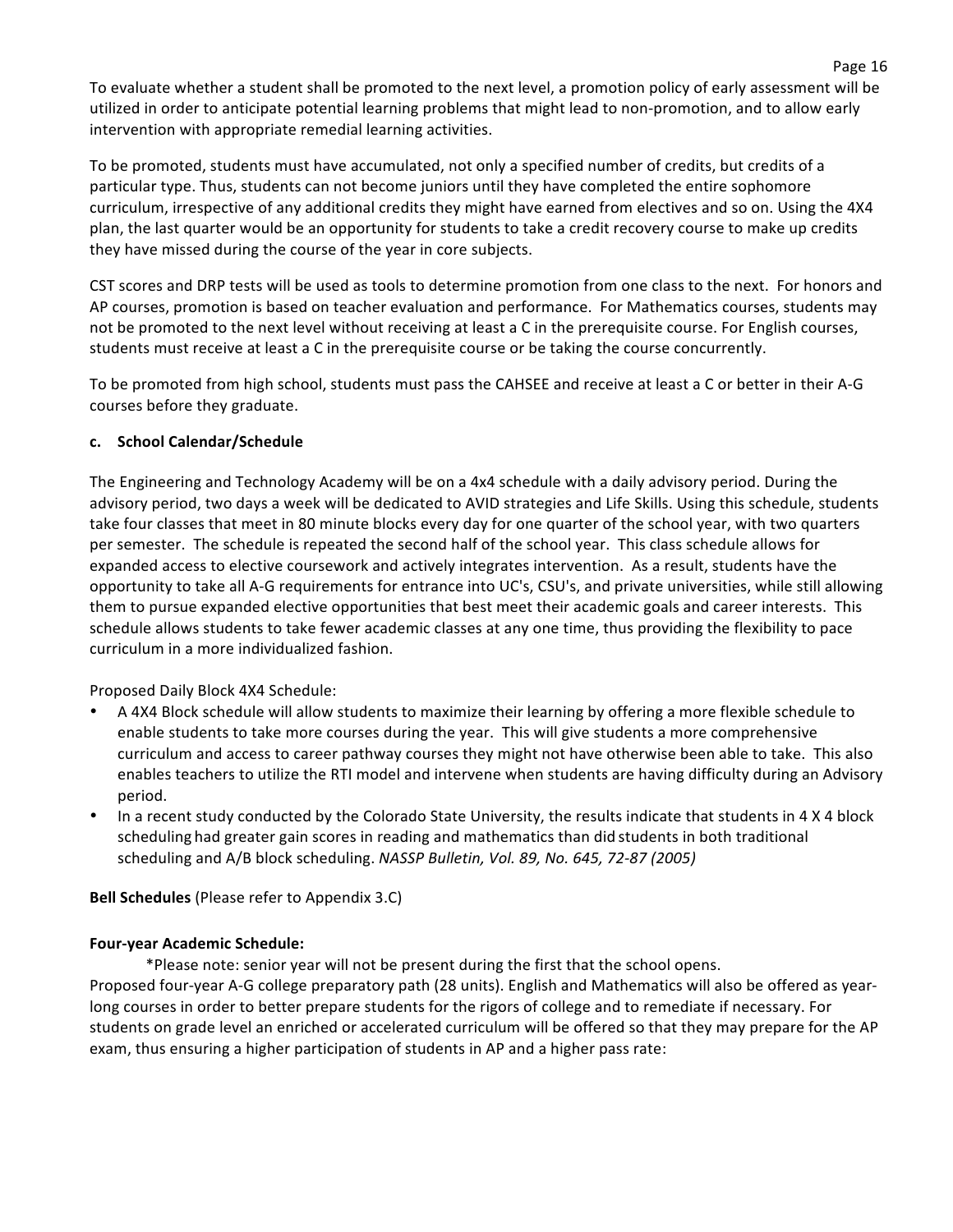| <b>Freshman</b>                        | <b>Sophomore</b> | <b>Junior</b>              | <b>Senior</b>                   |
|----------------------------------------|------------------|----------------------------|---------------------------------|
| <b>English 9</b>                       | English 10       | <b>American Literature</b> | <b>Expository Reading</b>       |
| Algebra                                | <b>Geometry</b>  | <b>Algebra 2 Trig</b>      | <b>Pre-Calculus</b>             |
| Environ. Science                       | <b>Biology</b>   | <b>Chemistry</b>           | <b>Physics</b>                  |
| Career Ed - Engineering<br>Foundations | Computers        | <b>US History</b>          | Government/<br><b>Economics</b> |
| P.E                                    | P.E              | World Language             | <b>World Language</b>           |
| Art 1                                  | World History    | Career Ed - Engineering    | Career Ed - Engineering         |
| Advisory                               | Advisory         | Advisory                   | Advisory                        |

The courses highlighted in yellow are possible Honors or AP courses or courses offered during the day through an adjunct professor at CSU *Dominguez Hills that will prepare students for competitive college admissions.* 

#### d. **Extracurricular(Activities**

Besides the rigorous A-G academic requirements for, students will have support activities and support services to address their social and emotional needs. An Engineering and Technology activities calendar will be developed collaboratively by all stakeholders that will include activities of social responsibility themes, promotion of service to community and student-parent activities. Such activities might include Student Recognition Assemblies, community events, intramural teams, social and school clubs before and after school hours, and community engineering/re-development projects.

In order to meet the emotional needs of the students, we will incorporate intervention and prevention measures. In addition, we will provide on site and off site organization services to help students and families who may require more urgent assistance. Impact Program intervention and prevention curriculum will be available for all students during advisory meeting time. This program will target the areas of need in Alcohol,Tobbacco,and Other Drugs also, Students of Concern and Students in Crisis situations as well as Grief. All these services have the main goal of assisting students in achieving academic success.

#### **Interscholastic Athletic Activation**

The Principals of the Esteban Torres High Schools will determine the sports programs and levels in analyzing the athletic facilities that are identified for competitive sports. The Principals will meet with SOTU to make decisions on athletic equipment. The Principals will meet with the Director of Interscholastic Athletics to re-visit what the school's athletic program can maintain and the recommendation of when an Athletic Program can begin at the school site. The Principals will determine the budget allowance, and select an Athletic Director to create expectations and a collective school philosophy to start an athletic program. The Athletic Director will hire coaches, review with them IAC and CIF rules. The Athletic Director will also review with them health and safety concerns, Athletic student paperwork, and coaching requirements. The Athletic Director will serve at the discretion of all five Principals (See appendix 3.d).

### **e.** Safe and Respectful Campus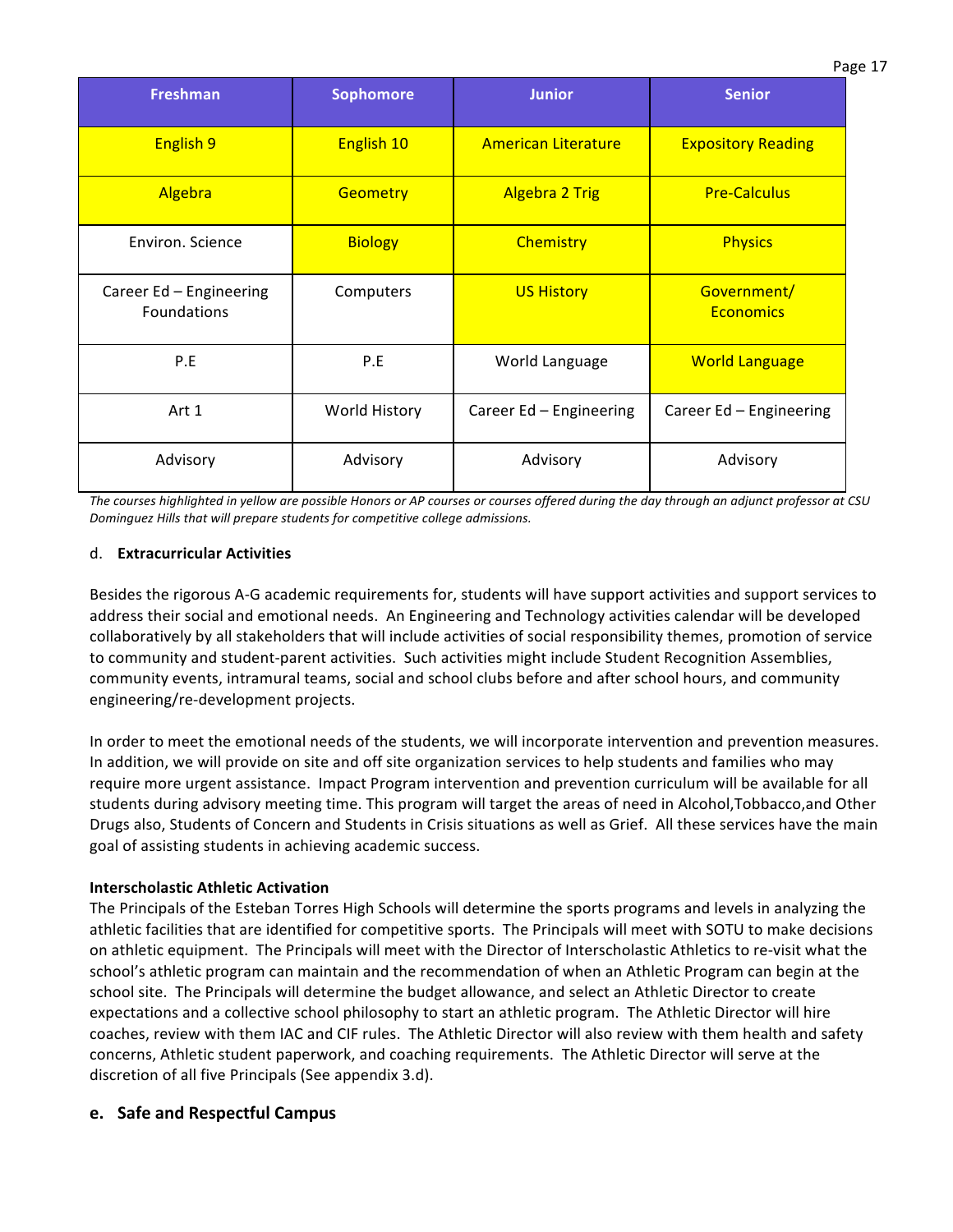It is the philosophy at ETA that every student has the right to be educated in a safe, respectful and welcoming environment. Every teacher has the right to teach in an atmosphere free from disruption and obstacles that impede learning. At ETA, this will be achieved through the adoption and implementation of a consistent school wide positive behavior support and discipline plan. Our discipline plan will be consistent with the Distirict's *Culture of Discipline: Guiding Principles for the School Community* (BUL-3638.0 Attachment A) and *Culture of Discipline: Student Expectations* (BUL-3638.0 Attachment B). Our discipline plan identifies the roles of all stakeholders: Administrators, Teachers, Other School Staff, Students, and Parents. It outlines the plan to address safety and discipline issues and establishes a model of progressive student discipline that first seeks to educate and the to seek discipline that is appropriate to a student's infraction (Discipline Policy detailed in appendix 3.E).

# **f. Health(Mandates**

As an internal applicant, East Los Angeles Academy of Engineering and Technology is a group of teachers from within LAUSD and supported by Local District 5. We will utilize the district information systems such as the Integrated Student Information System (ISIS) and Welligent Computer System to collect student health information, track student records, monitor progress and identify services. We will also utilize Welligent to create and track the Individual Education Plans (IEP) for all students with disabilities and to ensure that students are properly identified, services are provided, appropriate goals are set and monitored and that students receive Free and Appropriate Public Education (FAPE). We will utilize the LAUSD District Nursing Services. The Mission of the Los Angeles Unified School District Nursing Services is to strengthen and facilitate the educational process by improving and protecting the health status of children and by identifying and assisting in the elimination or modification of health-related barriers to learning. Students with Chronic Illnesses will be provided appropriate care as identified in their IEP or Section 504 Plans in coordination with their primary care physician. All staff will also be advised by site nurse of any and all health/medication issues schools that students may have. Health-care professionals will have student treatment protocols on file for reference. Students with 504 plans will have administrative review on annual basis to assure teacher knowledge of condition and accommodation. P.E. Teachers in particular will closely monitor all students with physical conditions and adapt the program to accommodate these students. All students will receive a health assessment at the time of their 3-year review for special education eligibility, or at any time if changes in behavior, motivation or endurance warrants concern. For students with special needs and disabilities, a special education teacher and RSP assistant will be readily available to assist teachers and staff with resources. Healthy Start and Bienvenidos will be available for parents to receive low-cost healthcare, mental health services and vision screenings for glasses. Other referral agencies for mental health can be made through the IMPACT program where students can receive one hour per week for 8-10 weeks of group counseling with a certified staff member.

### **g. Nutritional(Needs**

ETA will utilize the LAUSD Food Services Division to offer every student a quality breakfast and lunch. The Food Services Division strives to provide students with the nutrition they need not only for each school day, but also to help them form healthy lifetime habits. The East Los Angeles Academy of Engineering and Technology will work diligently to ensure that all students that qualify for free or reduced-priced meals are identified. Our leadership team will work with the cafeteria manager and the LAUSD Food Services Division to ensure that students are served well-balanced meals.

# **4. Assessments and School Data**

### a. **Educational Goals and Metrics:**

Our mission and vision support the concept that all of our students will be prepared to enter college, complete the A-G requirement and that 100% of entering freshman will graduate from high school. Our standards-based instruction will ensure that students are actively engaged in rigorous learning at all levels of Bloom's Taxonomy. Our teachers are trained in asking purposeful questions at higher levels of Bloom's Taxonomy. Our teachers make specific comments on student work tied to the standards being assessed in the classroom. Strategies that reflect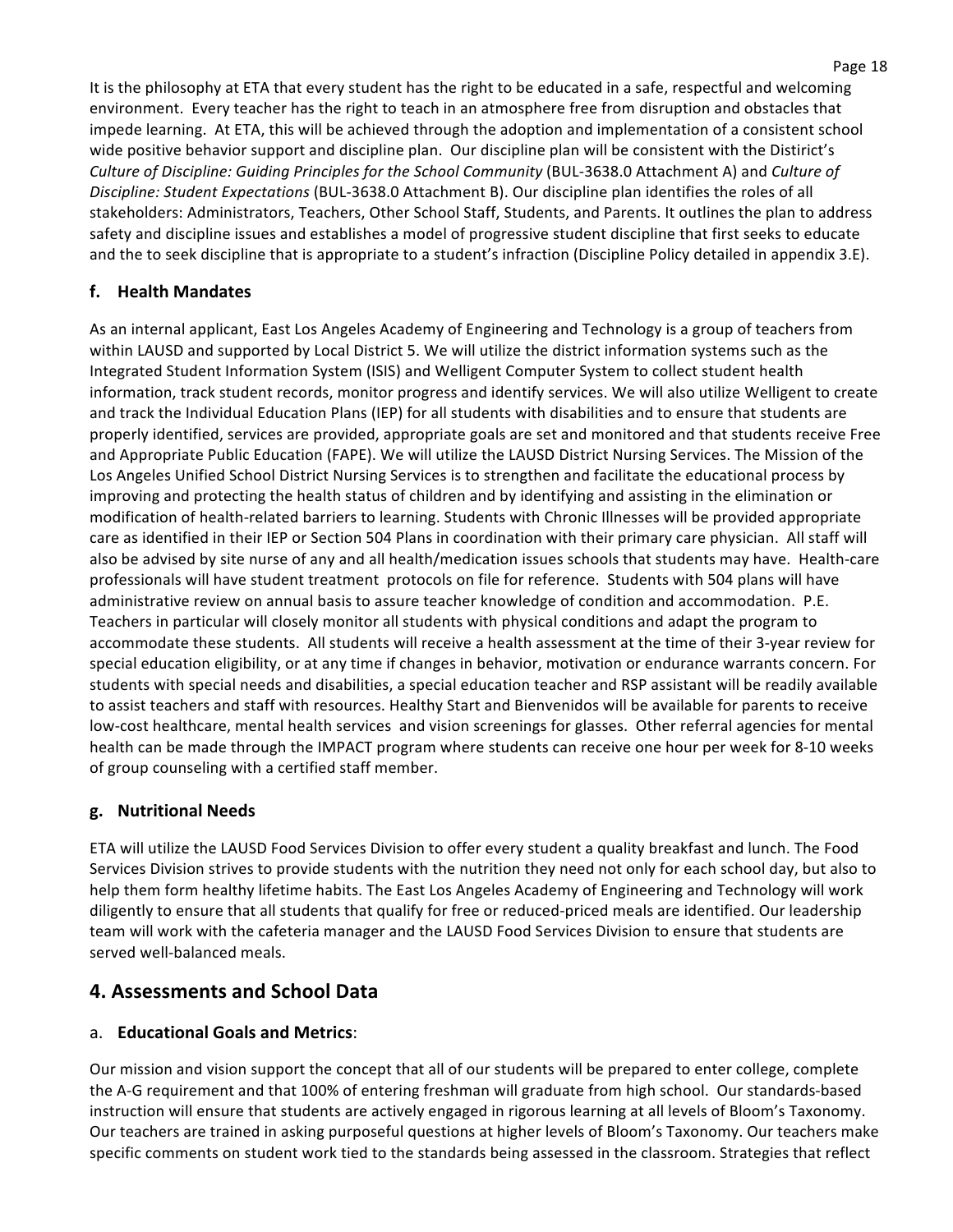metacognitive processes are being practiced by students on a daily basis and are linked to the standards. Culturally relevant texts and materials that reflect the prescribed curriculum are being used as part of the instructional process and are liked to specific standards and to essential learnings. The progress of all students will be monitored using their personal learning plans.

Our school's quantifiable achievement goals are aligned with LAUSD target metrics. These goals include increasing performance assessment scores by 10% and graduation rates by 8% annually for the next five years. We also aim to increase college matriculation rates by 5% each year. We will achieve our goals by reviewing metrics for each of the accountabilities on a quarterly basis and using them to guide our decision-making. Our faculty will be trained to analyze assessment data with their horizontal teacher teams to address the developmental needs of each individual student and adapt their lessons accordingly. School administrators and staff will also use these metrics to modify and improve administrative strategies and policies to best suit the needs of all our students. In addition, our school's vast array of extracurricular opportunities with the Torres Community School Partner organizations will foster an engaging academic environment that motivates and supports our students' success (Please see Appendix 4.a for Accountability Matrix).

## b. **Student Assessment Plan:**

Pursuant to LAUSD Bulletin 4827.1, *Multi-Tiered Framework for Instruction, Intervention, and Support*, to monitor and evaluate student progress, California Standards Tests (CST), CELDT, periodic assessments, curriculum- based measures, and behavior data (e.g. suspensions, office daily referrals) are used to guide and inform instruction/intervention.

All students are universally screened at the beginning of the school year in order to identify learners that need additional support or advanced learners that need acceleration or extended learning opportunities. Instruction is matched to student needs based on levels of performance and rates of student progress. Over time, quick curriculum-based assessments are used to measure growth, monitor progress and inform changes in instruction.

### **Progress Monitoring:**

Teachers will have common planning time to regularly collect, examine, and adjust instruction based on student data. Benchmarks will be created for each grade level and skills and will be aligned with the Engineering and Technology. We will utilize teacher created assessments as well as student portfolios that show student growth and whether or not students have met benchmarks. We will also have a senior/culminating engineering project.

There will be horizontal and vertical teaming to discuss benchmarks by grade level and progress of students through the benchmarks and department wide created benchmark assessments which will be given once a month for data. We will have an advisory period for personalized learning. There will be peer to peer mentorship and training. We will also establish Learning Teams or Lesson Study Teams to reflect on practice.

### c. **Data Team and Instructional Team**:

**DATA-BASED DECISION-MAKING**. Pursuant to LAUSD Bulletin 4827.1, *Multi-Tiered Framework for Instruction*, *Intervention, and Support,* another essential component of the multi-tiered framework to instruction and intervention is that instruction and/or behavior decisions for instruction and interventions are based on multiple assessment measures. Early identification of student needs can prevent learning gaps, provide additional time for instruction/ intervention, and promote student potential. Data are first collected early in the year and utilized to inform teacher and support staff decisions at each tier of the pyramid. Fluent and ongoing use of data allows the teacher and support staff to determine if the student should remain with current program supports, modify current supports within a tier, lessen supports by moving to a lower tier or intensify supports by moving up a tier.

The effective use of formative assessments is crucial to help educators determine the appropriate intervention for students. Progress monitoring assessments can be administered frequently and are sensitive to small increments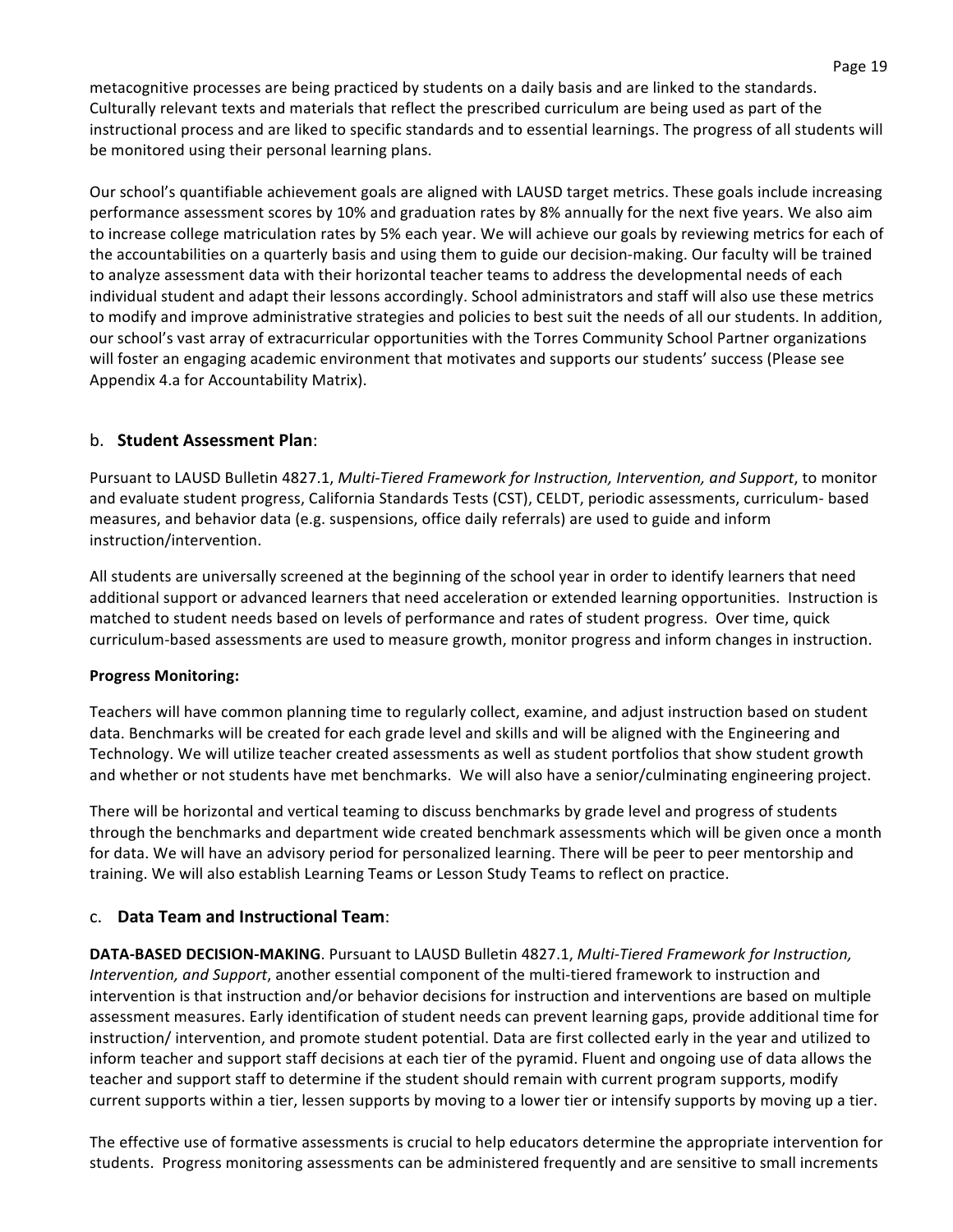of growth over time. These assessment results provide guidance in making decisions that promote student achievement.

As a specialized, small pilot school, focused on engineering and technological concepts and application, we will identify specific academic goals, specific standards, and clear benchmarks. Then, we will focus on achieving the articulated results. The focus of our assessments is to improve instruction and thus drive student achievement.

# d. **Data Systems:**

As an internal applicant, the Engineering and Technology Academy is a group of teachers from within LAUSD and supported by Local District 5. We will utilize district information systems such as the Integrated Student Information System (ISIS) to enroll students, collect student information, track student records, monitor progress and identify services. We will also utilize Welligent to create and track the Individual Education Plans (IEP) for all students with disabilities and to ensure that students are properly identified, services are provided, appropriate goals are set and monitored and that students receive Free and Appropriate Public Education (FAPE).

## **e.** LAUSD School Report Card:

We will utilize the district information systems such as the Integrated Student Information System (ISIS) to enroll students, collect student information, track student records, monitor progress and identify services. We will utilize the LAUSD School Report Card to help families understand how the Engineering and Technology Academy is performing in a number of key areas like graduation rates, student performance on standardized tests, English learner progress, and how well connected students, parents, and teachers are with the school. The primary purpose will be to help families become true partners with the school to help our students succeed.

### **f.** Research and Evaluation:

The school agrees to participate in research or evaluation projects in partnership with LAUSD, institutions of higher education or research organizations. We will facilitate the process of surveying or interviewing teachers or parents, as needed.

### g. **Operational(Goals(and(Metrics**:

As an internal applicant, the school will use LAUSD metrics to measure operational success. These include NCLB accountabilities to measure progress and use of the LAUSD Modified Consent Decree Indicators to measure the progress of students with disabilities.

### **5. Professional Development Program**

As an internal applicant the Engineering and Technology Academy (ETA) will adhere to Article IX-Hours, Duties and Work Year, Article IX-B- Professional Development and Article XXVII-Shared Decision-Making and School-Based Management, as described in the LAUSD Collective Bargaining Agreements and Pilot school addendums.

### a. **Professional Development**:

The Engineering and Technology Academy will form a professional community of learners. Based on the research of Astuto and DuFour, teachers and administrators will engage in a professional development program in which they continuously seek and share learning and then act on what they learn. Rather than placing the focus of professional development on teaching, the focus is on learning and making teachers accountable for taking action based on what they have learned.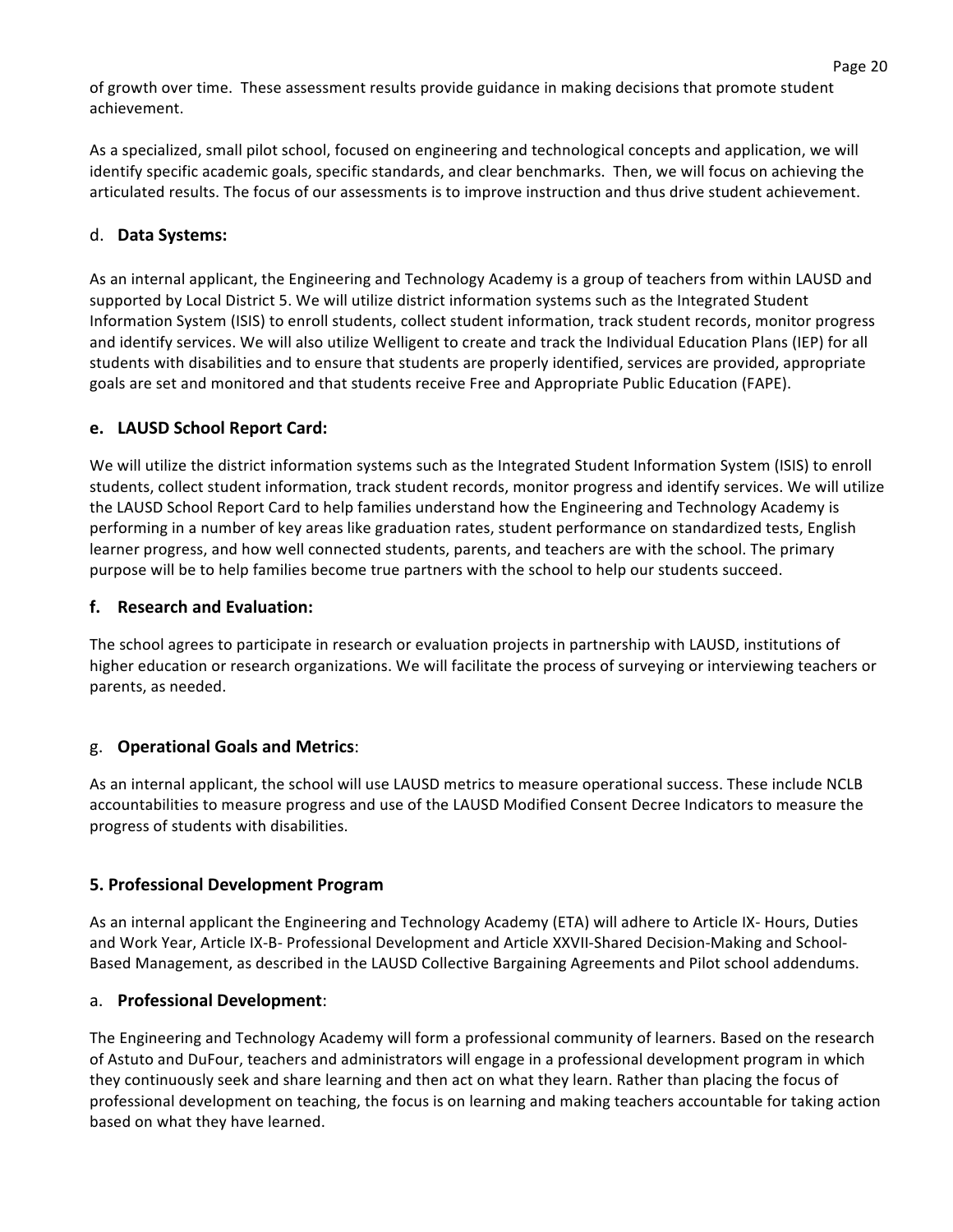Depending on their individual role and the content of professional development, a teacher will engage in PD as an individual teacher, as a grade-level team member, with faculty of their pilot school, or with faculty from all the colocated pilot schools. Professional development will be designed to meet the varying needs of teachers and pilot schools at Torres.

There will be a two-week summer institute every year to be done in collaboration with CSU Los Angeles' Engineering and Technology Department. This summer institute will focus on an interdisciplinary approach to the teaching of Science, Technology, Engineering and Mathematics (STEM) called Engineering by Design (EbD).

At the beginning of each school year, the entire staff will also participate in developing a yearly Schoolwide Learning Plan. The SLP will be based on specific student achievement data and school needs. Every teacher will be assigned to work as a part of at least two professional learning communities to address the goals in the SLP. Generally, professional learning communities (PLC's) will be organized by content areas, interdisciplinary teams, and grade-level teams. Some professional learning communities will study larger school issues, such as classroom environment and engagement strategies, literacy strategies, attendance incentives, and parent-community involvement. All PLCs will be driven by three essential questions (DuFour, 2004): What do we want each student to learn? How will we know when each student has learned it? How will we respond when a student experiences difficulty in learning?

The principal and teacher-leaders will be responsible for collecting the data and monitoring the decisions made by the professional learning communities to ensure that they remain in line with the Schoolwide Learning Plan. At the end of the year, the entire staff will meet to set goals for the next school year.

Please see appendix 5.a for the full details of the Academy's Professional Development plan.

### b. **Teacher Orientation**:

Our induction program is an on-going program with specific content addressed over the school year. We anticipate having several days over the summer, prior to the opening of the school, to focus on building the culture of the school Please see appendix 5.b.i for details of week-long topics to be addressed and appendix 5.c.i for PD calendar).

Weekly common planning time will focus on the development of common assessments, guaranteeing each student a viable curriculum, how to use the school website, SDAIE techniques, analysis of periodic assessments, note taking strategies (all students will be taught a common method of note taking, such as Cornell Note taking) grading for mastery, thinking maps, lesson study, strengthening teaching practices by understanding school factors contributing to student success.

For new teachers, induction will include thorough support in the successful completion of (BTSA) Beginning Teacher Support and Assessment by our resident support providers (please see appendix 5.b.ii for further details). Our induction program is an on-going program with specific content addressed over the school year.

There will be a 1-day teacher orientation prior to the start of the year for experienced teachers that are new to the academy and a 2-day training for new teachers. For new teachers, the first day will focus on, classroom management, establishing and implementing rules and procedures, methods of communication with parents, curriculum through the second week of school.

The second day will be for both new and experienced teachers and will focus on providing a tour of the campus and the community, obtaining basic supplies, learning the different procedures that are unique to the academy and reviewing the tentative master calendar which would include professional development and activities.

New teacher induction will include sessions clustered about 4 domains: 1) Planning and Preparation, 2) Classroom Environment, 3) Instruction and 4) Professional Responsibilities (please see appendix 5.b.ii for full details).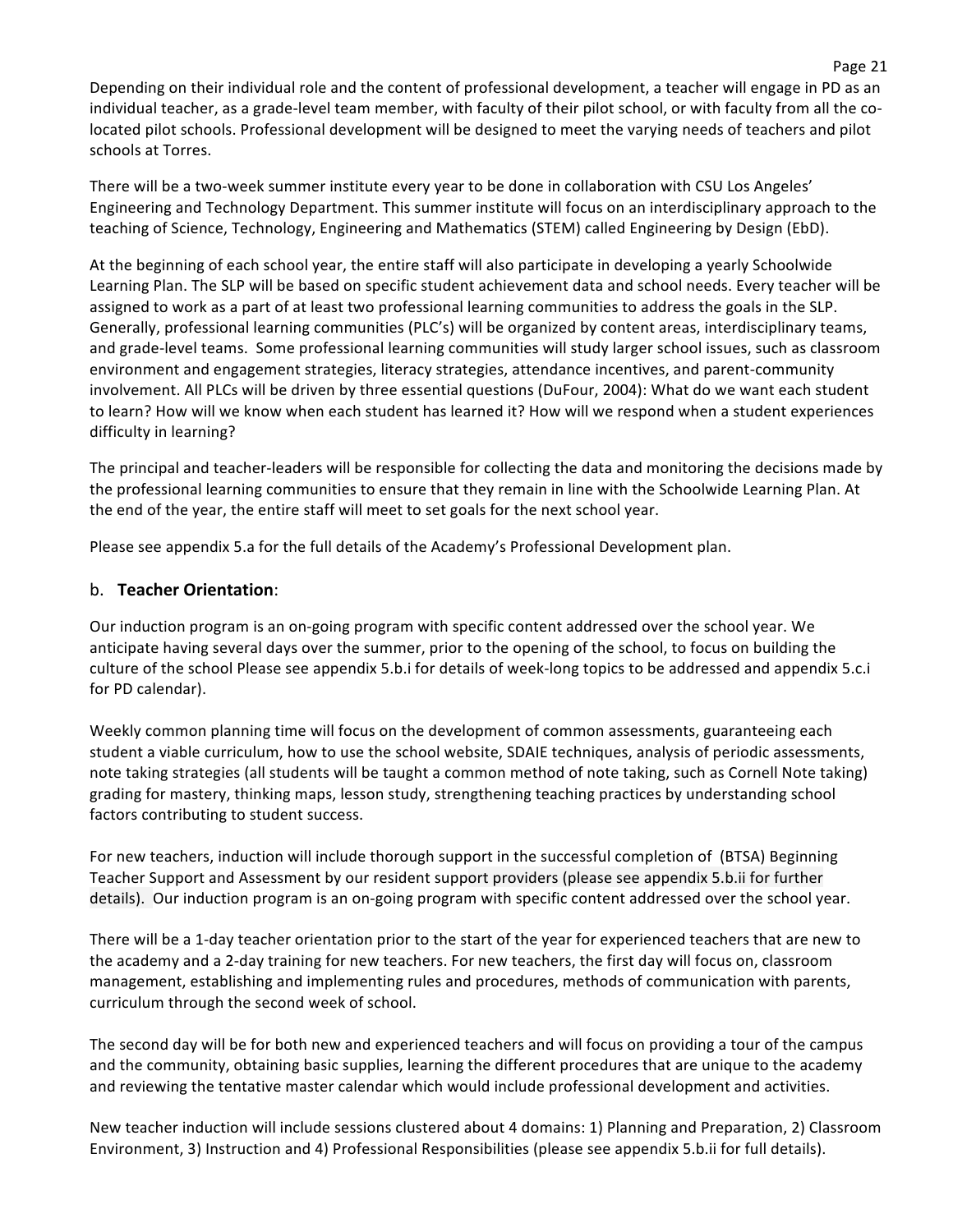## c. **PD(Calendar**:

The tentative PD calendar is listed in appendix 5.c.i. Professional development Tuesdays will consist of a 105minute weekly block. The professional development time will be extended by 45 minutes weekly, but there will be no formal faculty meetings. A focus on learning will take the place of traditional operational meetings. Operational items will be handled electronically via e-mail as a "cyber faculty meeting". However, the final 10 to 15 minutes of every PD Tuesday will be reserved should some necessary items arise that require face to face discussion. This schedule will allow the Academy to add an additional 28.5 hours of professional development during the school year. In addition, there will be a two-week summer institute that all teachers will attend over the summer to focus on the Engineering by Design (EbD) program that helps teachers develop interdisciplinary themes/units that are standards based and incorporate Science, Technology, Engineering and Mathematics across all subject areas. After the institute, time will also be allocated for a Buy Back professional development day to work with the CSULA Engineering and Technology staff to finalize themes and establish calendar for delivery of instruction (see appendix 5.c.ii for brochure on EbD).

### d. **Program(Evaluation**:

Implementation of ideas and skills learned in professional development are critical to the effectiveness of ongoing school improvement. Professional development activities will be reviewed in two primary ways: regular, end-of event feedback surveys; and an end-of-year self-assessment of teachers' progress towards the goals each set in August in their Independent Learning Plans. Emphasis will be placed on team development and group dynamics, which play a central role in the quality and implementation of professional development. Teachers' responses and concerns will be used to modify subsequent PD sessions, and end-of-year analyses of teachers' self-assessments, in conjunction with student and program data, will be used to determine subsequent goals. Students will also be asked to fill out student evaluation sheets on their teachers at the end of each quarter.

# **6.(Professional(Culture**

As an internal applicant we will adhere to Article IX- Hours and Duties and Article X- Evaluation and Discipline, as described in the LAUSD Collective Bargaining Agreements.

### a. **Professional Culture:**

The essence of our academy is teacher collaboration. We believe that the key to creating scholars and life-long learners is to lead students to inquire deeply into their studies. Thus, we teach our curriculum in thematic, interdisciplinary units, and teachers' collaborative planning and implementation reflects the collaboration and inquiry we strive to create in our students.

To foster and support our collaborative professional culture, teachers will collaborate informally every day, as teacher teams meet during their common conference period to discuss curriculum and student achievement. The academy also will provide weekly opportunities for teacher collaboration through our Critical Friends Groups and Professional Learning Communities, which are facilitated discussions of teachers' work. These structured conversations allow teachers to view instruction and students' work from multiple perspectives; hear and see evidence objectively; and make decisions to improve student achievement. Thus, our collaborative approach contributes to teaching by enabling teachers to learn from each other, make well-considered decisions about curriculum, and plan strategies and approaches that will increase student achievement. Collaboration will produce a consistent approach to instruction, which will benefit students.

Fostering a collaborative community of inquiry into practice creates a school culture in which leadership is shared, mentoring occurs naturally, and teachers hold one another to high expectations.

In a similar manner, school-wide policies will follow from collaboration. New initiatives will be drafted based on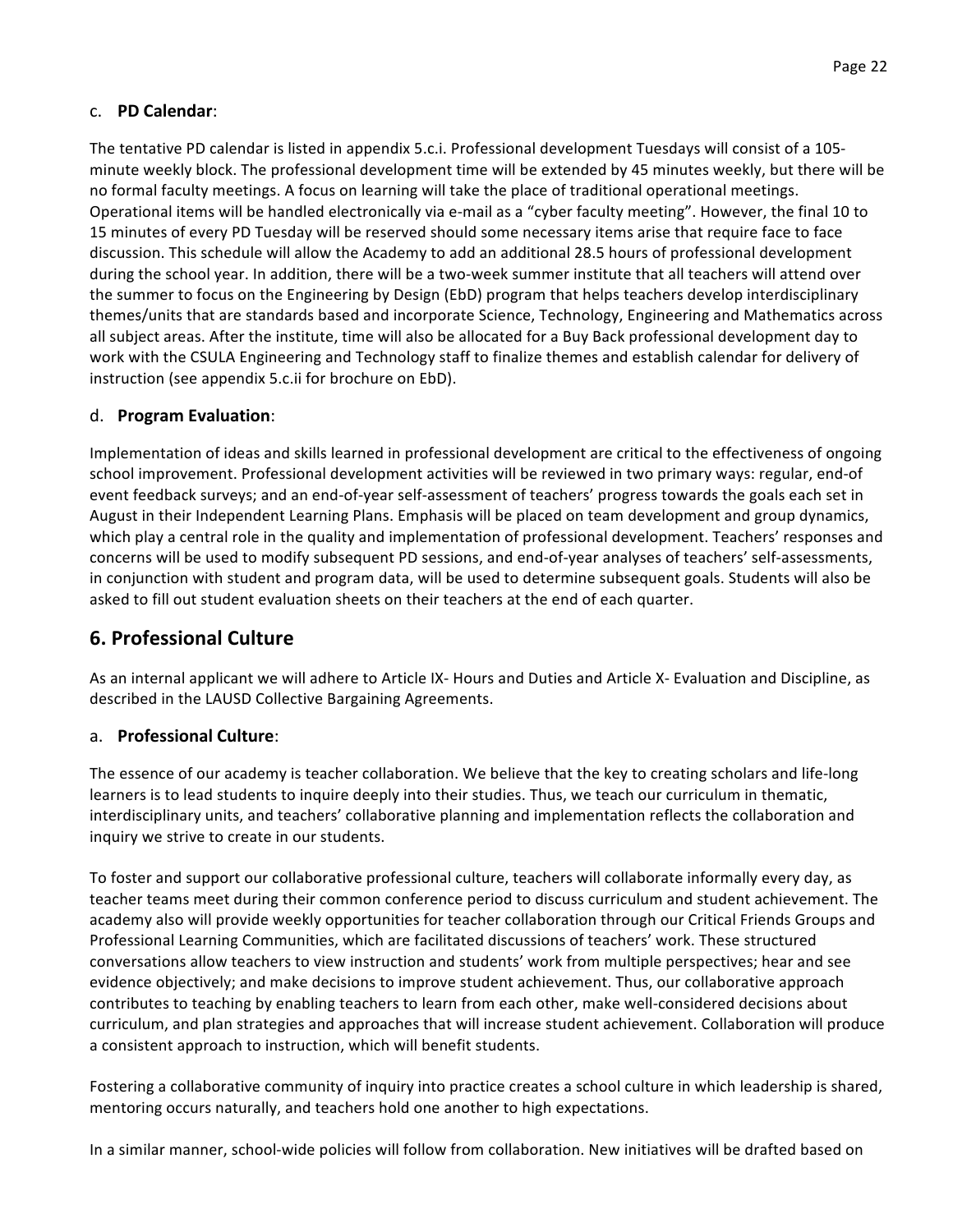the needs identified by the teachers, thus minimizing resistance and enhancing successful implementation. Teacher collaboration groups will continuously develop and participate in school policies, including budget decisions, professional development, outreach, parent involvement and school operations.

- Meaningful collaboration is systematically embedded in the daily life of the school.
- We foster collaboration by working in teams (This is our predominant unit for decision-making and getting things done.)
- Every member of our staff functions on several teams.
- Interdisciplinary teams are created on the basis of shared students.
- We have teams focusing on curriculum content as well as focusing on the needs of a common group of students.
- Our teams have the authority to make important decisions.
- We build time for collaboration into our school day.
- We work to break down isolation and we constantly revisit our vision so we have group clarity of our mission. We work as a group to monitor our progress and we support each other to sustain our motivation.
- We do not leave improvement and instructional focus to change. We take deliberate steps to ensure that standards-based, results-oriented collaboration occurs on a strict schedule throughout the school, for every course, for every department.
- We have frequent, focused data-driven teamwork.
- We schedule, monitor, and focus teamwork on explicit, measurable results.
- We schedule weekly course meetings

## b. **Evaluation:**

As an LAUSD Pilot school, the Engineering and Technology Academy (ETA) follows all LAUSD personnel policies and practices, except that the school retains the right to select and evaluate teaching and administrative staff.

The principal, and all teachers, will engage in a yearly reflection and evaluation process. The principal's evaluation will be based on the National Board Core Propositions for Accomplished Educational Leaders and the California Professional Standards for Educational Leaders. The evaluation process will include teacher feedback, a selfevaluation and a leadership practices inventory.

Teacher evaluations will be based on the National Board for Professional Teaching Standards' Five Core Propositions and the California Professional Teaching Standards. All administrators and teachers will also be evaluated on their commitment to initiate and carry the goals and objectives of the academy. All teachers will be required to:

- 1. Develop an Independent Learning Plan at the beginning of each school year that outlines personal learning goals and focuses on one topic to study intensively.
- 2. Participate in a yearly self-evaluation, using the Professional Teaching Standards Self-Evaluation. Submit an initial self-evaluation during the 12th week of school so it can be used by school leaders and the teacher throughout the yearly coaching process.
- 3. Maintain a personal Professional Growth File, which is a compilation of all evidence of professional growth such as in-service classes, courses taken, conferences, committee work, partner coaching, curriculum development, pupil progress and administrative review related to evaluations. The Professional Growth File provides documentation of all experiences that enable the teacher to achieve the California Professional Teaching Standards, as well as the personal goals(s) established by the teacher at the start of the school year.
- 4. Tenured teachers being evaluated for the year and all teachers new to the school must select their model of evaluation by the 12th week of school. The options include Partner Coaching, Administrative Coaching, Professional Growth Portfolio, Professional Development.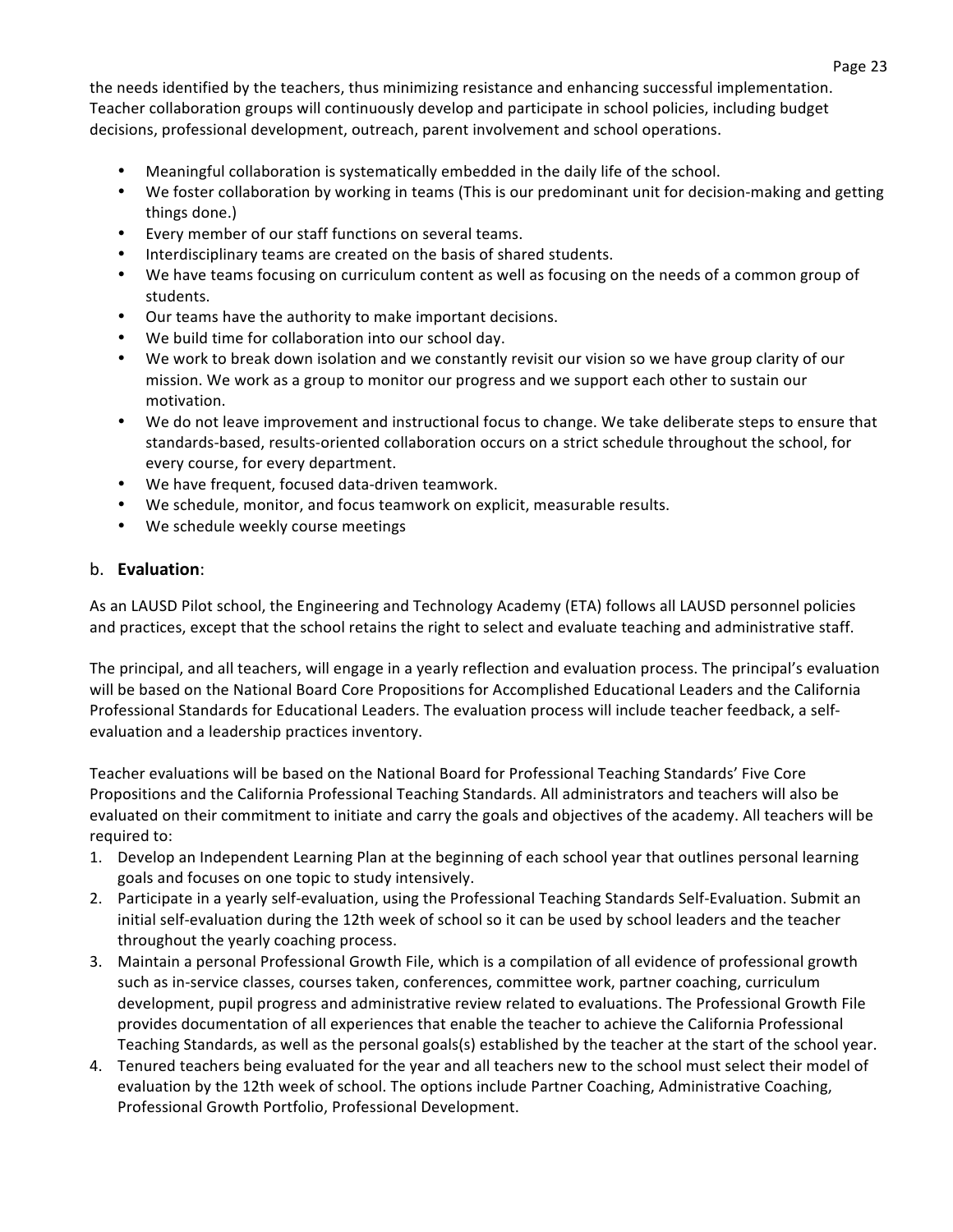Assistance: Teachers needing additional guidance and support in helping students achieve will be given assistance for 10 weeks. Assistance is initiated by the supervising school leader, along with the teacher being evaluated to:

- Identify the specific problem in relationship to the Professional Teaching Standards
- Develop and implement a plan for improvement in the Professional Teaching Standards
- Gather selection to show evidence of improvement in the Professional Teaching Standards

Intervention: If the teacher does not meet the goals in the Assistance Plan, the certificated staff member is then placed on Intervention for 20 weeks, and the Administrative Mandated Evaluation goes into effect. Intervention includes intensified observations and conferences based on the Professional Teaching Standards. At the end of week 10 of Intervention, the school leader will write a formative report to be shared with the teacher. The school leader will write a summative report at the end of the 20-week Intervention and will share it with the teacher. The teacher will remain on the Administrative Mandated Evaluation list the year following removal from Intervention. Failure to successfully meet the standards and goals as indicated during Intervention will result in a formal LAUSD Stull evaluation by the school leader.

### c. **Feedback**:

Quarterly, teachers and staff will complete a brief confidential survey on the effectiveness of strategies in such areas as interdisciplinary instruction, advisory curriculum, and West Ed's Reading Apprenticeship program. The results of the surveys will be used by the principal to make adjustments in professional development or in curriculum and instruction.

# **7. Serving Specialized Populations**

#### a. **Specialized Instruction**:

The Engineering and Technology Academy's mechanism for serving specialized populations of students is based upon Response to Intervention (RTI), a term that means the provision of systemic, phased in interventions (Tier 1=school-wide preventative services; Tier 2=strategic interventions; Tier 3=intensive interventions) that are preventative and serve individual student needs with a multi-level response for students at risk - those not meeting grade level standards and those with learning disabilities. RTI means 'early diagnosis and the right interventions'. The intensity and type of interventions provided are based on the student responsiveness to learning, how well or how successful the student is at responding to the interventions or instructional strategies. RTI is a relatively new approach for diagnosing and supporting students with learning disabilities or academic delays. However, it has been proven to be very effective in Florida and the State Department of Education in Florida has actually implemented RTI on a statewide level (http://floridarti.usf.edu/). The focus is on early intervention and specific researched- based instructional strategies (or evidenced based) to benefit the specific needs of the student. Monitoring is the key to success. The monitoring of the interventions must be valid and reliable and ensure both long and short-term gains. Below are plans that The Engineering and Technology Academy will put in place to ensure RTI among Students with Disabilities (SWD), English Learners (EL), and other at-risk students.

- Ensure 100% compliance to IEP goals and Least Restrictive Environment through comprehensive monitoring and collaboration between regular education and Special Education staff.
- Fully integrate school-based Mental Health professionals into the planning and coordination of instructional services for SWD, EL, SEL, and other at-risk students.
- All courses will emphasize pedagogy tied to the development of academic English language proficiency; students will receive regular opportunities for practicing oral and written language; ELD/SDAIE techniques will be infused into all teaching.
- Implement a systemic, tiered response to dropout prevention and recovery.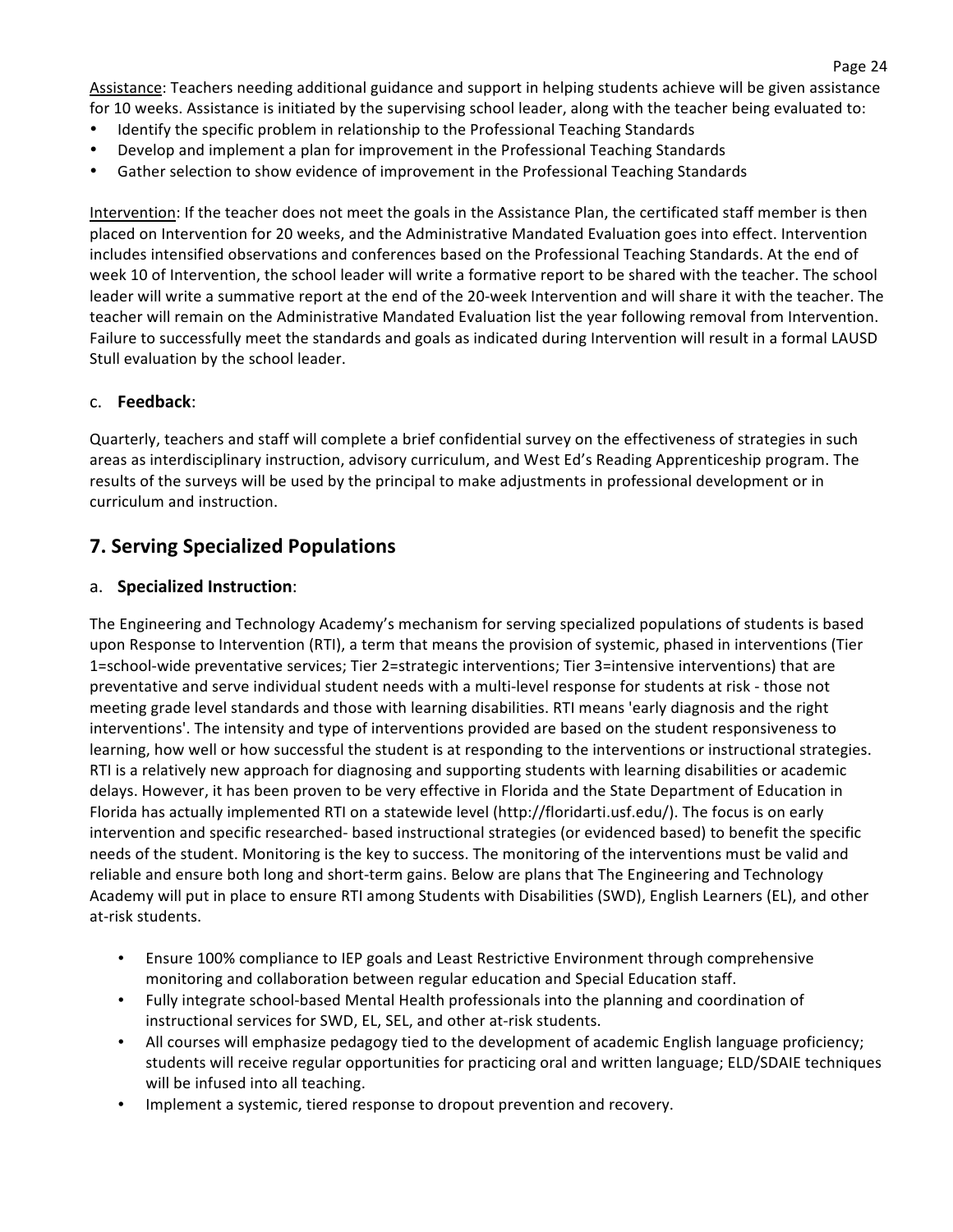The academy will also take every measure to personalize the learning experience of each student with special needs, through a focus on art and technology, and through building on the strengths and responding to the needs of each student with the development of an Individual Learning Plans (ILP). For all students, the academy will be a place where they are known well by a common set of adults who will track their progress and support their transitions within high school and beyond. As part of this process, teachers will ensure that each student has mastered a set of competencies relevant to their needs and the Expected Schoolwide Learning Results of the academy before they can proceed to the next level. The instructional program will be organized to accommodate key transitions and needs in the high school careers of its students. The goals of the academy are: 1) to support high expectations for academic and career achievement, 2) to promote critical thinking in their roles as students and citizens, 3) to support students' social and emotional development, 4) to build a strong, civil and collaborative community of parents, students and teachers and 5) to develop lifelong learners who are adept at the technological skills necessary to become actively engaged, thinking citizens of the 21st century

Faculty and staff will support homeless students and their families by helping them to connect to the community organizations and public agencies that provide programs that address their needs. Students will benefit from the school's philosophy of teaching the whole child, with close monitoring from their Grade Level Team of teachers, access to the on-campus physical and mental health services through the Bienvenidos Community Clinic and academic intervention programs. For our students who have uncertain housing, a temporary address or no permanent physical address, we will be able to get resources to provide transportation(tokens/bus stamps), clothing vouchers (\$50), school supplies(backpack, notebook, paper, calculator, hygiene products, etc), tutoring services, and other programs. Students must fill out the SRQ (Student Residency Questionnaire) in order to be provided with these resources. The SRQ form can be found in every enrollment packet in the school office.

Intellectually gifted or high ability students and students with other talents are at risk for school failure or the failure to achieve their full potential, despite their gifts and talents, if their educational, social and guidance needs are not met at school. The usual risk factors for students with low socio-economic status in impacted urban neighborhoods affect GATE students as well.

# **i.** Special Education Policies and Procedures:

The Engineering and Technology Academy is committed to developing students who are ready and able to advocate on their own behalf and on behalf of their communities. Students will take an active role in the development, management, and promotion of their education by 1) utilizing the skills learned in LAUSD's IMPACT, a nationally-recognized model for successful partnerships between community health organizations, healthcare providers and public schools, providing support for pregnant and parenting teens, students impacted by family issues, students with drug or alcohol problems, or who are struggling with sexual identity issues, or other emotional issues; 2) the use of the Structured Learning Center to help students with disabilities who are struggling academically; 3) inclusion and mainstreaming models. Each student with an IEP will take an active role in creating yearly goals and advancing from his or her present levels of performance by collaborating with teachers in the collection of multiple assessments and the writing process for the IEP. IEP meetings will be student-led, with facilitation and guidance from IEP team members. Welligent will be used to develop, present, and monitor student IEPs and services. The mandates of Article XII will be supported by the staff using the guidelines set forth by the District Validation Review audits. (Source: Special Teaching for Special Children. Ed. Lewis, A. & Norwich B. Open University Press, UK. 2005)

The Special Education Process determines whether or not a student is eligible for Special Education Services and if so, which services are most appropriate. The four steps of the process include: 1) Referral for Assessment; 2) the Assessment; 3) Development and Implementation of an Individualized Educational Program (IEP); and 4) the IEP Review (see appendix 7.a.i for details of the process). The Engineering and Technology Academy will adhere to the LAUSD Special Education Policies and Procedures Manual.

# **ii.** Students with Disabilities: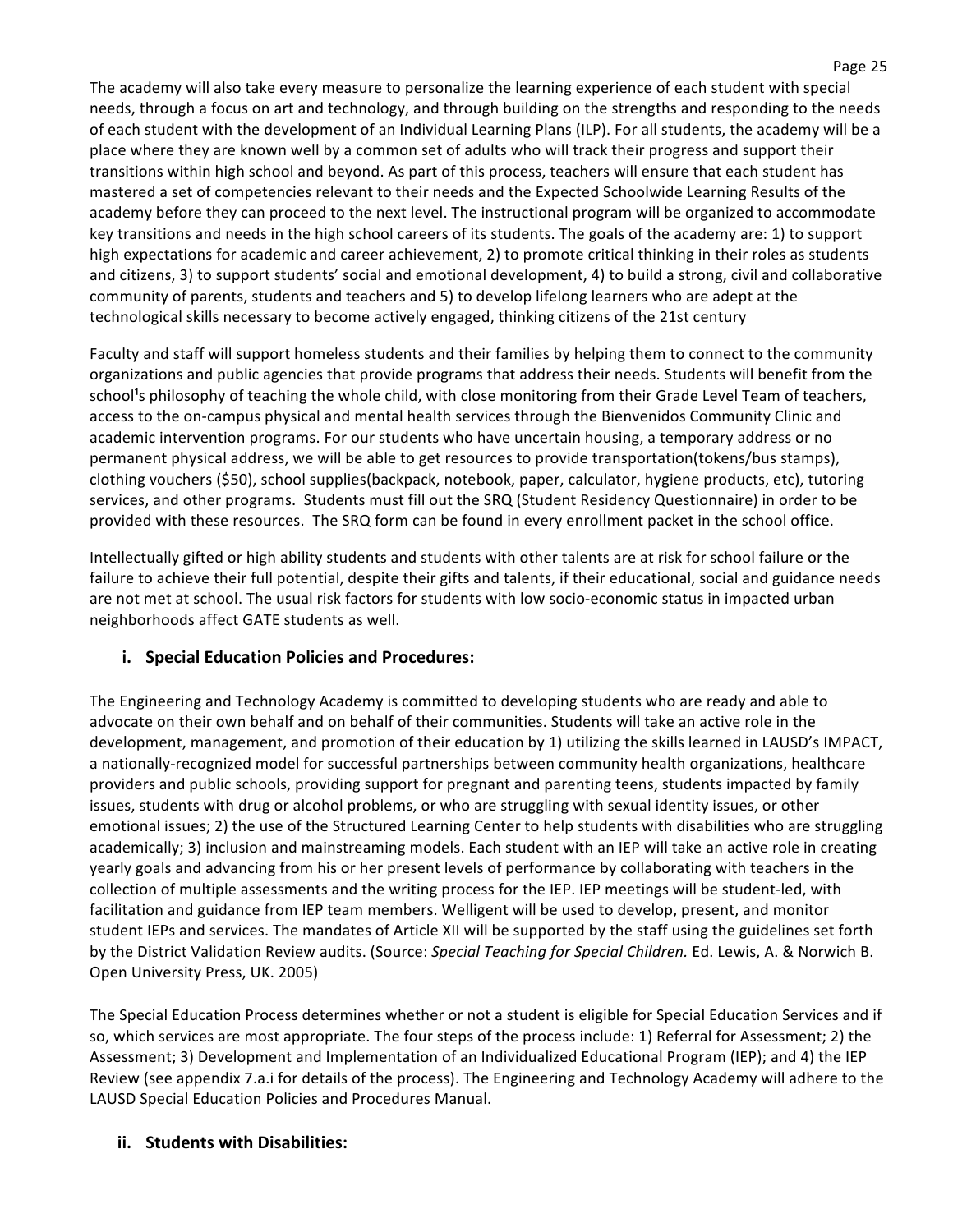Special Education law requires that public entities provide equal access for students regardless of any disability. Academy students with special needs or disabilities will participate in a fully inclusive model. They will enroll in A-G requirement courses in general education classes. Special Day Program students and students with moderate to severe disabilities (CBI and MR) will be expected to mainstream to the best of their abilities. The student and the IEP team will be responsible in determining what percentage of time and what classes are best suited to meet the needs of each individual student. The determination will be based on student strengths, interests, and the ability to meet previously set goals. Academy teachers will support students with special needs by continuous, focused attention on specific students in weekly professional development, by offering students a variety of ways to demonstrate mastery of course content and skills, and by acknowledging and accommodating different learning styles. (Source: Norwich, B. & Kelly, N. Pupils' Views on Inclusion: Moderate Learning Difficulties and Bullying in Mainstream and Special Schools. *British Educational Research Journal*, Vol. 30, No. 1 (Feb., 2004), pp. 43-65.)

Students who fall under this category may include those with different intellectual capacities; physical handicaps; behavioral disorders or learning disabilities. Under Least Restrictive Environment (LRE) guidelines, students of this population are served in the general education program and provide with adequate support to achieve educational success. Throughout, ELAPAA's model will be one of "Collaborative Consultation" whereby the general education teacher and Special Education teacher collaborate to come up with teaching strategies for SWD. The relationship is based on the premises of shared responsibility and equal authority with interactions structured through the small learning environment of the Pilot school. In addition, the Advisory Period provides regular time for monitoring and planning support for SWD.

We will also provide a Structured Learning Center designed to help students with disabilities who have struggled academically, receive individualized instruction within the unique focus of the academy. The Structured Learning Center will include a Resource Teacher, teaching assistants, itinerant service providers such as the School Psychologist, Speech and Language Teacher, Audiologist as well as the collaborative services of the math and language arts coaches and will be done in partial collaboration with the other four Pilot schools on campus and the community partners like Bienvenidos.

Placement will be based on assessed educational needs outlined in the student's Individualized Educational Plan (IEP). Specifically designed instruction and related services are provided to meet each student's needs. A certificated teacher and at least one instructional aide provide the delivery of services to the Structured Learning Center. Related services may include professionals such as a school psychologist, speech and language pathologist, occupational therapist, and others, which the school would obtain as needed. The placement of this classroom will be located within the Pilot school to allow for the interaction of disabled students with nondisabled students, however there will be a secondary learning center for behavioral support that will be held in the administration building in collaboration with the other Pilot schools.

# **iii.** Extended School Year:

Extended school year services shall be provided for a student with disabilities who has unique needs and requires special education and related services in excess of the regular academic year. Such students shall have disabilities which are likely to continue indefinitely or for a prolonged period, and interruption of the pupil's educational programming may cause regression, when coupled with limited recoupment capacity, rendering it impossible or unlikely that the student will attain the level of self sufficiency and independence that would otherwise be expected in view of his or her disabling condition.

Extended school year services shall be limited to the services, determined by the IEP team, that are required to assist a student maintain the skills at risk of regression or for students with severe disabilities to attain the critical skills or selfsufficiency goals essential to the student's continued progress. All students who are eligible for special education and related services must be considered for ESY services, however federal and state rules and regulations do not require that every student with a disability receive ESY services as part of the student's IEP. If the student requires ESY services to receive a FAPE, the school must develop an IEP for the student that includes ESY services.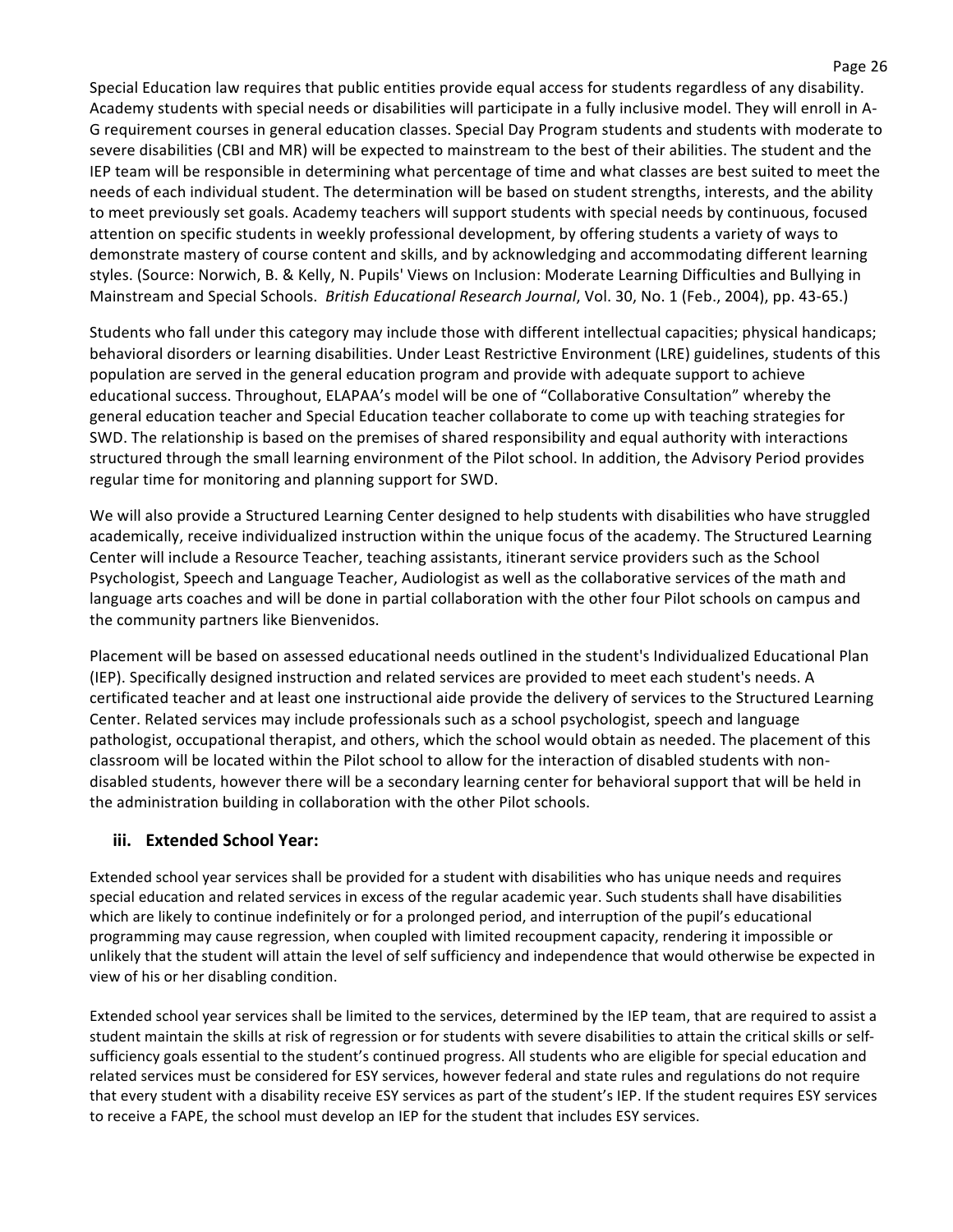If the IEP team determines that a student is not eligible for ESY, the student may be referred to the general education summer/intersession program.

Page 27

Extended school year (ESY) services are special education and related services that are provided to a student with a disability in excess of the traditional school year in accordance with his/her IEP. The primary goal of ESY services is to ensure the continued provision of an appropriate education by maintaining skills and behaviors that might otherwise be lost during the summer/intersession period. ESY services will be coordinated with the LAUSD Division of Special Education.

# iv. **English Language Learners and Standard English Learners:**

Academy students will come from Garfield and Roosevelt high schools. Roughly one-third of students—30% Garfield and 36% Roosevelt—are classified as English Learners (EL), as are about one-third in the three feeder middle schools. Many of the remaining students could likely be classified as Standard English Learners (SEL) insofar as these students demonstrate difficulty in *academic* English language proficiency as demonstrated by state assessments (e.g., California Standards Tests, California High School Exit Exam). Meeting the needs of the EL and SEL students at the academy will require the collaboration of teachers, parents and support staff in addressing the issues facing this diverse group of learners.

Since many Academy students will come from bilingual households in which an English dialect or regional variation on Standard English is spoken, they will share some traits and challenges with Standard English Learners. Their need to master Standard English will be addressed through intensive focus on academic English vocabulary and writing skills. The academy will provide a learning environment in which home languages are welcomed and accommodated in the classroom, in meetings, and in all school events and communications. The curriculum for all students will embody a language development approach that preserves and enhances the native language skills of students. (source: Lesaux, N.K, & Siegel, L.S. The development of reading in children who speak English as a second language (ESL). *Developmental Psychology, 39*(6),1005-1019. (2003))

The number of students who will require English as a Second Language (ESL) courses is expected to be small. Therefore, emphasis will be placed not only on supporting these ESL students, but also on the majority of students who have completed the ESL sequence but have yet to demonstrate a level of English proficiency, based on the established State and district criteria. Students who qualify for ESL 1 and 2 will be placed in an intensive ESL program along with additional language supports in the other core content classes in order to provide maximum access to the grade level curriculum while providing for the developmental language needs.

Primary language assessments and the California English Language Development Test (CELDT) will be administered within the first 30 days of enrollment, to ensure proper classification of new students. Furthermore, the home language surveys and other pertinent documentation are examined upon enrollment, as well as periodically throughout the year.

A key component of the EL program at the academy will be the detailed monitoring of the students' progress through the ESL classes, as well as meeting the state and district guidelines for reclassification as an English Proficient student. Student work and assessment data will be monitored within all four domains of the ELD: Listening, Speaking, Reading, and Writing, and on a periodic basis the interdisciplinary teachers, the counselor and the administrator will meet to review the progress of each EL student. The principal and counselor will analyze the rosters of all EL students, checking for student progress and searching for students who may potentially reclassify within the semester. Testing and grade report data is also utilized in the appropriate assignment of English Learners in the mainstream A-G English classes, as well as after-school and intervention programs.

For EL students who have transitioned into sheltered instruction in the academic core, as well as the large proportion of SEL students in these classrooms, the teaching and reinforcement of literacy is a natural extension of a comprehensive and explicit English oral-language development program. A strong English literacy program for EL and SEL students is built upon language acquisition theory validated by research and successful classroom practices. Elements of phonemic awareness, comprehensible vocabulary development and print awareness are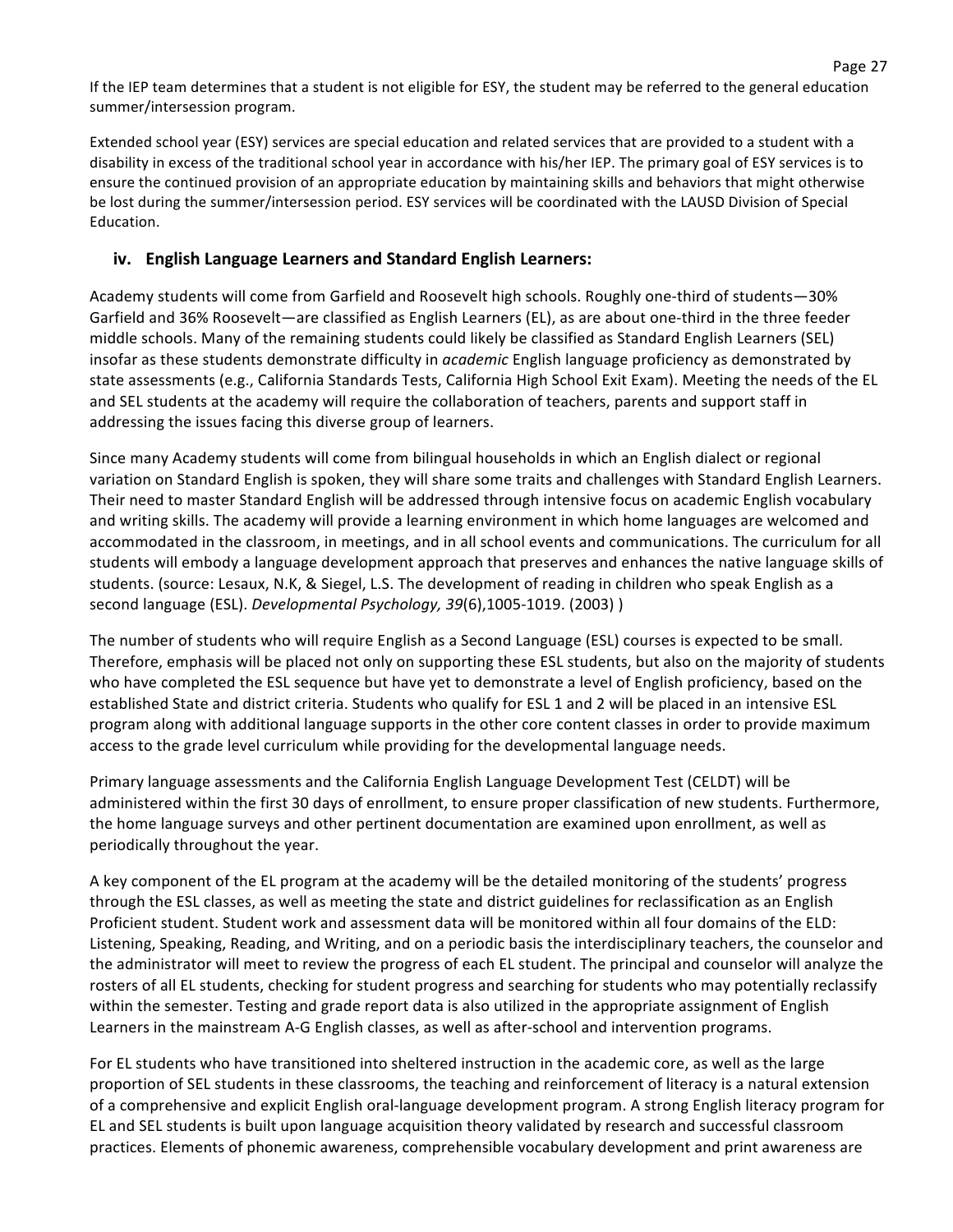important components of a balanced literacy program for EL and SEL students. The academy is proposing schoolwide infusion of research-based instructional strategies in all areas of the curriculum including use of SDAIE, AVID, Project-based learning, and Reciprocal Teaching, with a special emphasis on developing ways to use engineering and technology to support content-area literacy.

These pedagogical techniques have demonstrated effectiveness in promoting achievement among both EL and SEL students precisely because they systematically scaffold instruction to allow students to access and master rigorous, standards-based content. Moreover, these strategies are complementary in their deliberate approach to "chunking" instructional delivery so that there is direct instruction with explicit teacher modeling, academic vocabulary frontloading, graphic organizers to help students organize and categorize learning, structured guided practice that facilitates oral language production and student interactions, collaborative learning environments, and only then a release for students to practice skills independently. Our challenge is to ensure consistent application of these strategies across the curriculum so that ALL students benefit from this approach. Moreover, the emphasis on data-driven collaboration and professional development (see Sections 4 and 5) will ensure that the progress of EL and SEL students is carefully monitored using multiple measures.

## **b.** At Risk Students:

According to statistics collected by IMPACT, 33% of the students attending schools in urban, low-income neighborhoods are suffering from depression. Esteban Torres' demographic data show that students may have multiple risk factors for depression and other mental health issues. Teachers, students, parents, counselors, clerical and all other support staff will be trained to report students who they feel are at risk, or who are showing signs of severe stress or mental illness. All of the stakeholders will be trained to use the current District referral system to refer and catalogue the events in which students exhibit behaviors indicative of high risk.

IMPACT programs will be implemented to provide support for our students, in conjunction with Bienvenidos, the community partner in the planned, on-site health clinic. Interdisciplinary projects will provide opportunities to explore at risk behaviors and the impact that they have had on communities and students' lives, using the disciplines and processes of art and technology. As mentioned, IMPACT is a model for school-community collaboration to support pregnant and parenting teens, students impacted by family issues, students with drug or alcohol problems, or who are struggling with sexual identity issues, or other emotional issues. We will include professional development from the LAUSD IMPACT program for all teachers in our first year of operation, with annual updates and ongoing dialogue between IMPACT group leaders, teachers and other stakeholders about challenges facing our students and the ways students can be effectively supported by teachers, parents and other community members.

Truancy will be tracked and addressed through aggressive use of direct intervention, such as home visits, parent conferences, behavior plans, student contracts, referral to community support services and incentives. In addition, innovative uses of school communication systems, such as ConnectEd, GradeMax, texting and phone trees, to involve parents, students, teachers and other stakeholders in continuous monitoring of students' attendance and achievement.

When Academy teachers meet weekly during their common planning time with their grade-level teams, their first order of business will be to monitor the attendance and achievement of students who are highly at risk for dropping out or failing to graduate on time. Every student earning a D or below at the first grade reporting period in two or more classes will be considered at risk. The counselor will make sure that all teachers are aware of the special needs and specific family or health issues impacting the child's achievement or attendance, and all teachers will participate in developing and implementing a plan to address the child's needs in class. In addition, a concerted effort will be made by Academy staff to provide a range of resources to assist students who are struggling academically or who are at risk. Academic interventions include:

Classes scheduled within the school day, which include specially designed classes for students needing to build basic skills before they can access the content in grade-level English and Mathematics courses. These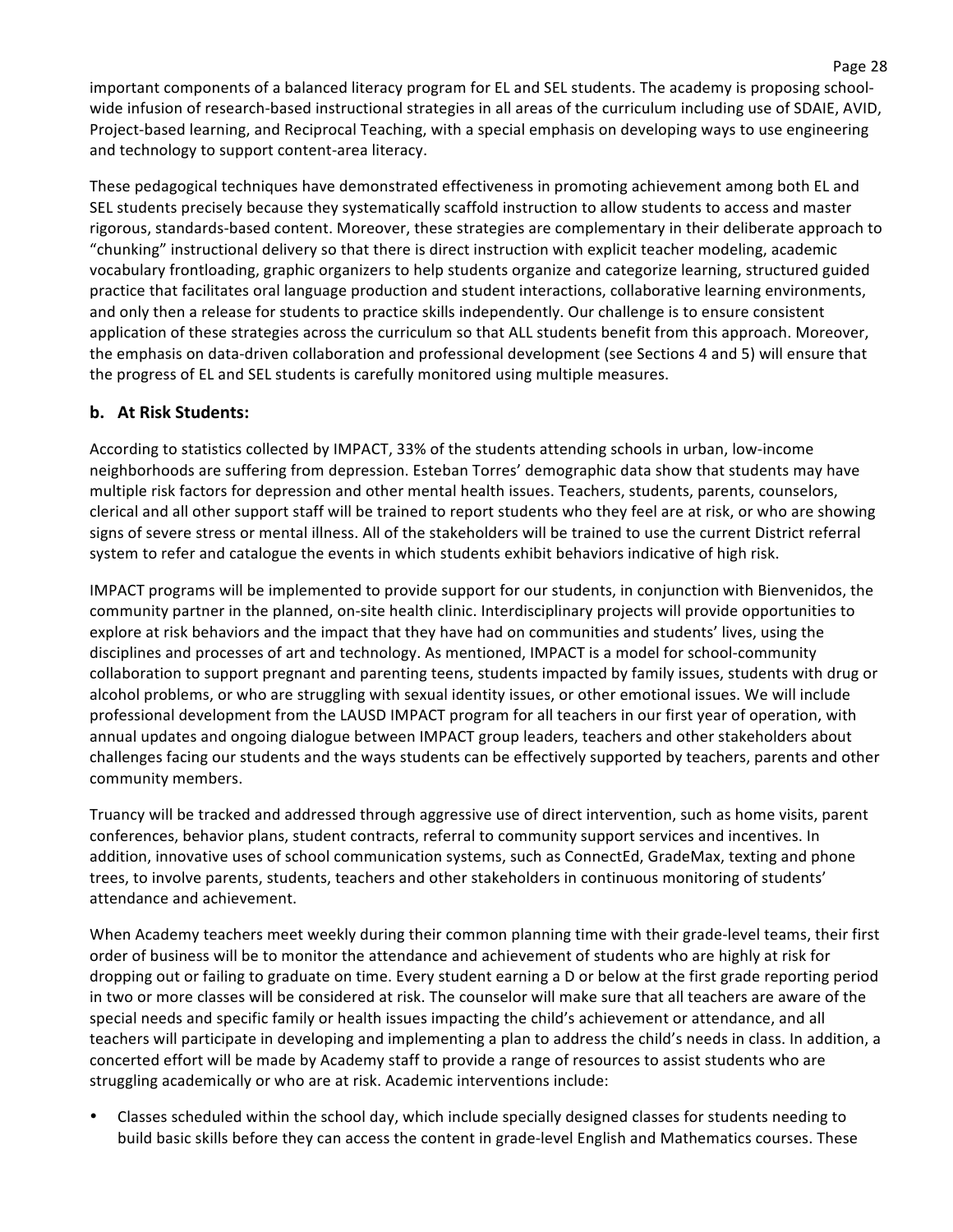classes provide real time for scaffolding and additional academic support (see Curriculum and Instruction Section for more detail).

• After school support through the "Beyond the Bell" program, which provides academic tutoring and CAHSEE preparation classes for students who need assistance.

The academy will also have several mechanisms to identify and encourage at-risk students and their parents to take advantage of these options and opportunities. These mechanisms include the *Coordination of Services Team (COST),* which serves as an initial referral source for teachers who are in the position to recognize struggling students and can ask for help on their behalf. Other intervention vehicles for at-risk students are the Language Appraisal Team (LAT) and the *Student Study Team (SST)*. These teams include teachers, administrator, support personnel and community agencies who work in collaboration to identify and provide critical interventions

Drop-out Prevention: The academy will implement various strategies to address the high dropout rate at Garfield and Roosevelt high schools. There will be a phased program in two tiers:

#### *Tier\*1*

- The academy is implementing a data-driven intervention for students at risk of dropping out. Graduation Groups are weekly motivational student support groups offering a total of 15 sessions, including a college field trip. Teachers and parents are encouraged to partner with the group leader to collectively address student issues as they arise.
- Students identified as potential non-grads are invited to Diploma Plus Workshop to inform them of diploma and GED options in adult school and support them in this transition by a parent meeting to share educational options and enlist parental support.

#### *Tier\*2*

- Students are given the option to recover credits through concurrent enrollment at East Los Angeles Community College, where a student can earn up to 110 credits in one year. Students and parents apply and interview for admission. The Academy principal and counselor will meet in small groups with students and parents to share about additional support available to them. All students will be offered workshops addressing personal, career and academic goals, credit recovery, mental health issues, and college plans.
- A Student Recovery Day enlists staff across LAUSD departments as well as Academy staff to visit students in their homes, address the reasons why they dropped out, and help them re-enroll in school. This intervention will be repeated at least twice each school year to recover additional students.

Mental Health Services: A psychiatric social worker based at the Esteban E. Torres High School campus will work under the mission and guidance of LAUSD's School Mental Health Branch. School Mental Health professionals will provide students and community with a range of comprehensive services including prevention, early intervention and treatment services. These comprehensive services support a positive interaction between peers, school personnel, family and community by facilitating the development and the ability to successfully deal with problems. The psychiatric social worker will also foster resiliency by helping our students develop the capacity to spring back successfully in the face of adversity, and develop the social and academic competence despite the exposure the stress of today's world.

The psychiatric social worker will offer therapy (individual, group and family), parent education and training, behavior contracts and positive support planning, ongoing case management services, home visits, conflict mediation, crisis intervention, mental health consultations, and school wide projects to foster human relationship building among students and school personnel. The social worker will collaborate with student support services such as attendance counselor, deans, Diploma Project counselors, academic counselor, etc., in order to ensure that no student falls through the cracks.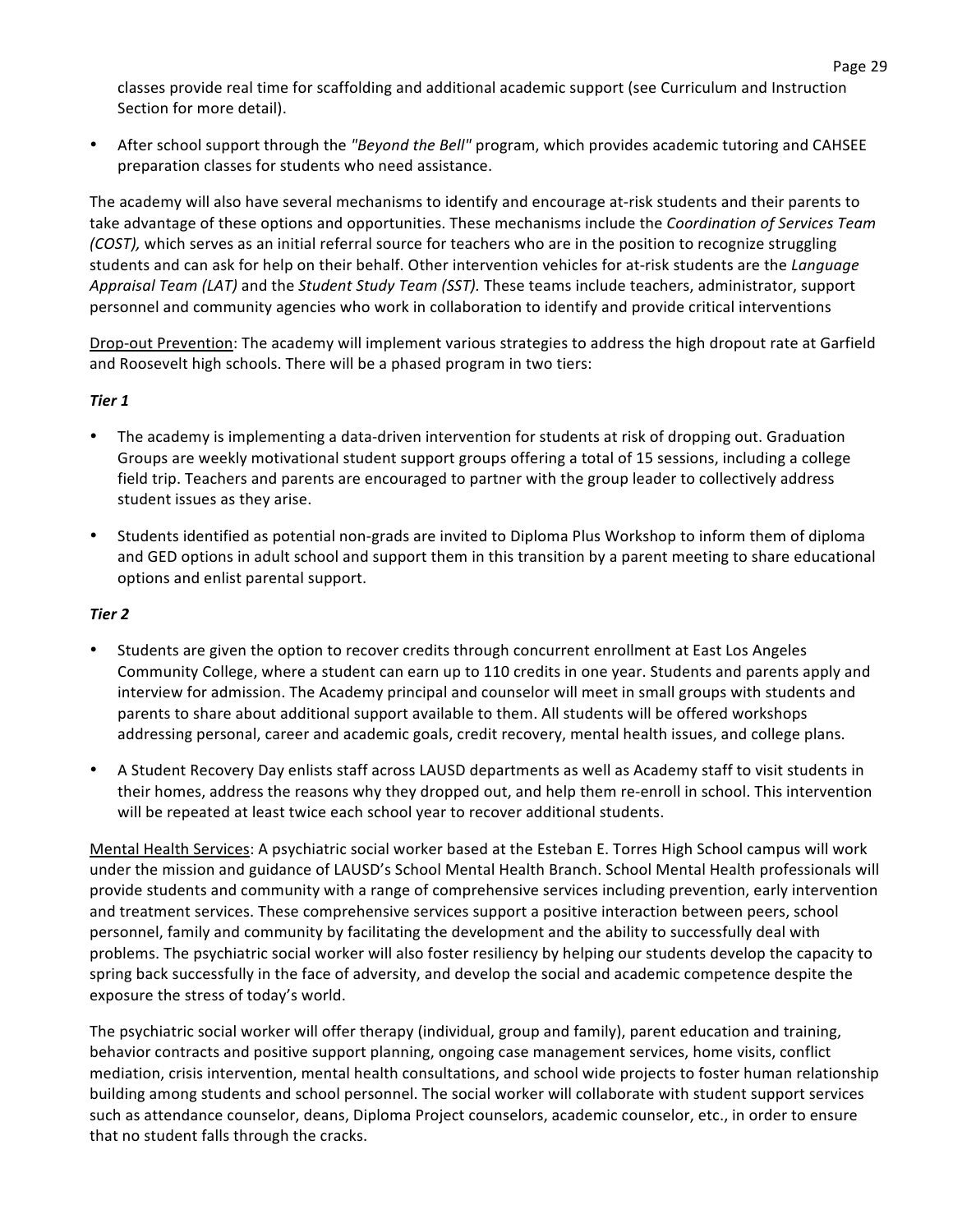Mental health services will also be provided through our community partner Bienvenidos, a public service agency whose mission in mental health is to provide therapeutic individual and family counseling by licensed therapists to children and their families. They are experienced in working with children and young adults, ages 0 to 21, who present a variety of emotional and behavioral difficulties. Well-trained clinicians work collaboratively with children and their families in addressing emotional and behavioral difficulties such as anxiety, child abuse and trauma, depression, eating disorders, hyperactivity impulse control, reactive attachment, academic performance and adjustment, self-injurious behaviors, and sexual acting out.

# **8. Family and Community Engagement Strategy**

## a. **Identification**:

99% of the student population within the Engineering and Technology Academy will be Latino. Our school community itself is located in an unincorporated East Los Angeles and the Boyle Heights area of Los Angeles. Our academy will be part of the Torres Community School. The Esteban E. Torres High School campus, which will house five pilot schools, is designed as a hub with common facilities such as offices, cafeteria, and auditorium at the entrance surrounded by five small schools in separate buildings. The entire complex will become the Torres Community School.

**Description of the community – assets**: The community is rich in cultural diversity. Of students presently attending Garfield and Roosevelt High School, 99% identify themselves as Latino, with families originally from Mexico and numerous Central and South American countries. Approximately 11% of Garfield and Roosevelt's students have special needs and another 9% are identified as gifted through LAUSD's GATE program. The Garfield-Roosevelt community is multilingual. About 30% are English Learners, while almost 50% have been reclassified as fluent in English. Eighty-six percent of the schools' students are considered economically disadvantaged. All students in the Garfield-Roosevelt community have personal strengths and experiences to contribute to the community and to draw upon as they pursue their education. Among these strengths are innate creativity and enthusiasm waiting to be tapped.

Another strength of the community is its parents and caregivers, who hold strong opinions on how their children should be educated, as they are deeply interested in advancing their children's education and creating an opportunity for a prosperious future. Ninety-nine percent of family members who answered a 2007 survey conducted by InnerCity Struggle said they wanted their children to attend a university after graduating from high school.

The local community and the greater Los Angeles community are filled with people and organizations who are interested in education and are willing to offer their time, experience and resources for the benefit of students and to help students make a difference in the community. Many of these people and organizations are active partners of the Torres Community School.

**Description of the community – needs**: The school community has educational needs, many associated with the low incomes of many families and the issues common to large urban areas. Perhaps the biggest issues are the low graduation rates and poor performance on state and district standardized assessments. While these issues are severe, they are by no means insurmountable. All our Academy teachers have personal experiences intervening with students to help them improve their performance in class, achieve on tests, stay in school and graduate.

Another issue many of our students face is the demands on them outside of school that make it difficult to fully focus on schoolwork. These include the need to help supplement family income and to provide care for siblings and other relatives.

The community lacks resources available in wealthier areas, such as bookstores, banks, city services, cultural institutions, and, until now, adequate educational space. The community also lacks well-paying jobs that offer a pathway out of poverty, including in the fields of engineering and technology. Members of the school community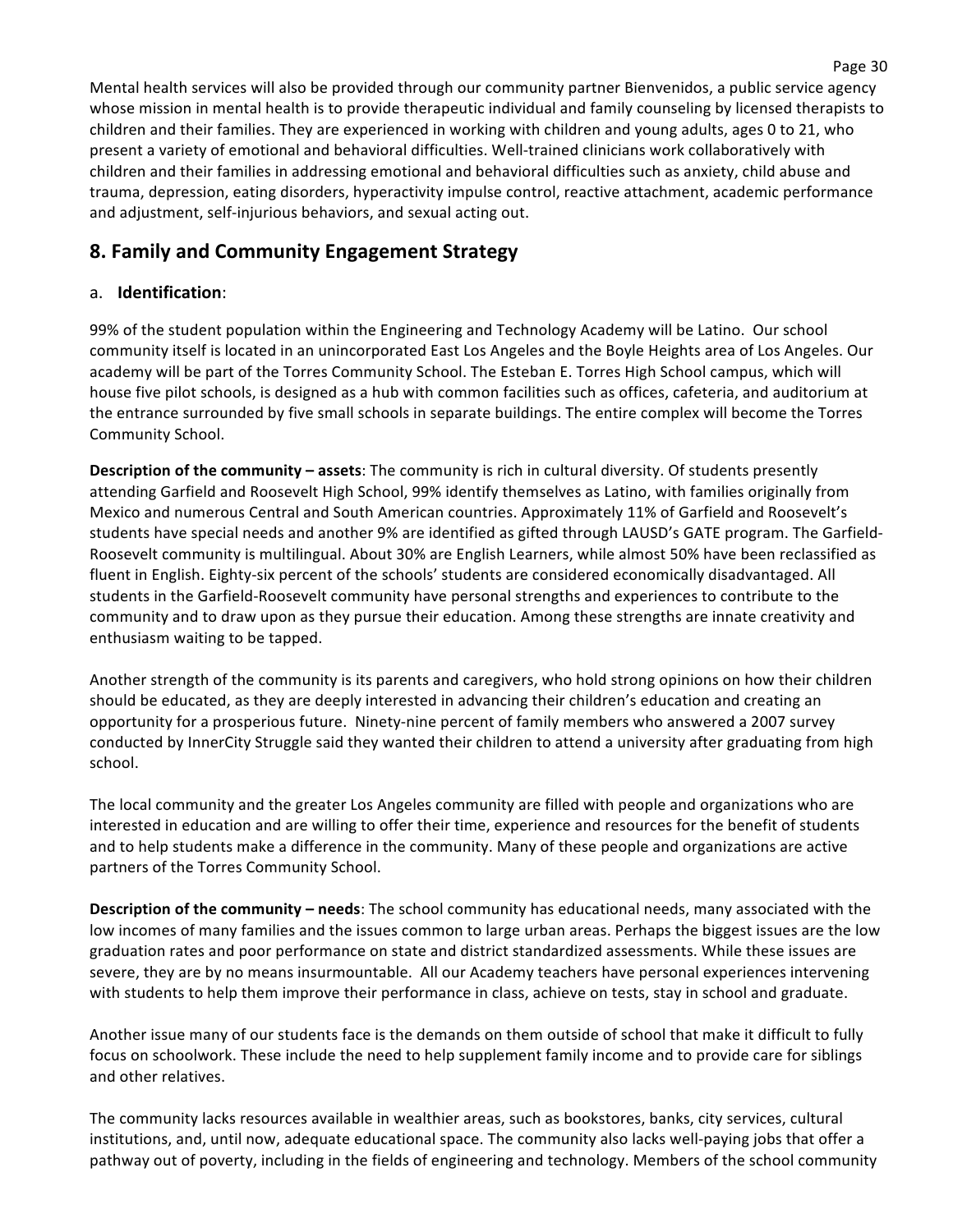have been historically underrepresented in the engineering and technology industry, and this is the focus of our academy's programs.

These factors contribute to a feeling of disempowerment held by many students and family members regarding the forces that affect them, including the public educational system. Finally, we have been told by our students and parents that they have a need for an educational program that not only prepares them for college, but does so in science and technology, a field that will ultimately lead to higher employability and greater financial independence.

**Rationale for serving**: Academy teachers believe that our students are an untapped resource that needs to be nurtured and developed. All academy teachers feel that they can make a positive difference in the world by helping create an educational environment that brings the community together to help our children thrive. All teachers have a strong commitment to the community and are grateful to be part of the Torres Community School where our collective resources and partnerships can strongly benefit students.

The Community School and the pilot schools to be located on the Torres campus share a deeply-held belief that a school thrives when it is fully integrated into the fabric of the surrounding community. This occurs when students, teachers, parents and caregivers, alumni, community members and organizations, feeder schools and postsecondary schools are all full participants in the educational process in a community school.

Our vision of a community school is:

- the school is a source of pride, unity and empowerment for the community,
- parents and caregivers play a decisive role in their children's education as advisers, participants, and evaluators,
- teachers and community organizations work together to weave real-world, authentic learning opportunities into the curriculum,
- students and families are connected to organizations that help overcome barriers to learning,
- students and teachers are active participants in the community,
- community members and organizations help facilitate children's transition from student to participating member of the community
- That the responsibility of all stakeholders begins before students arrive at the school and continues after they leave.

The Torres Community School's philosophy is that parents, caregivers, community members, and teachers who take an active role in designing, implementing and sustaining high-quality high schools will demonstrate to our students that one can make a positive difference in the world. The school's culture will celebrate and uplift the community, and students' participation in it will be a source of pride.

Alignment with community strengths and needs: Our proposed academy is well-aligned with the community's strengths and needs, primarily due to the high level of involvement of students, parents and community organizations in planning our pilot school and the Torres Community School. The academy will be part of the Torres Community School, which will provide a wide variety of resources for students, parents and the community. The educational program is designed with a rigorous college-prep curriculum, research-based strategies proved to improve achievement for our targeted students, sufficient support for all types of students, and engaging themes and lessons that are connected to the real world to spark student interest.

While the academy alone cannot surmount poverty and other urban issues, the school can give students the educational tools they need to rise above poverty and the self-confidence to avoid negative influences.

Specifically related to the academy, our focus on engineering and technology, including projects, internships and work experiences that the academy and its partners will provide, will help address the lack of careers and opportunities in the community. Many in the community feel excluded from or lack knowledge on how to launch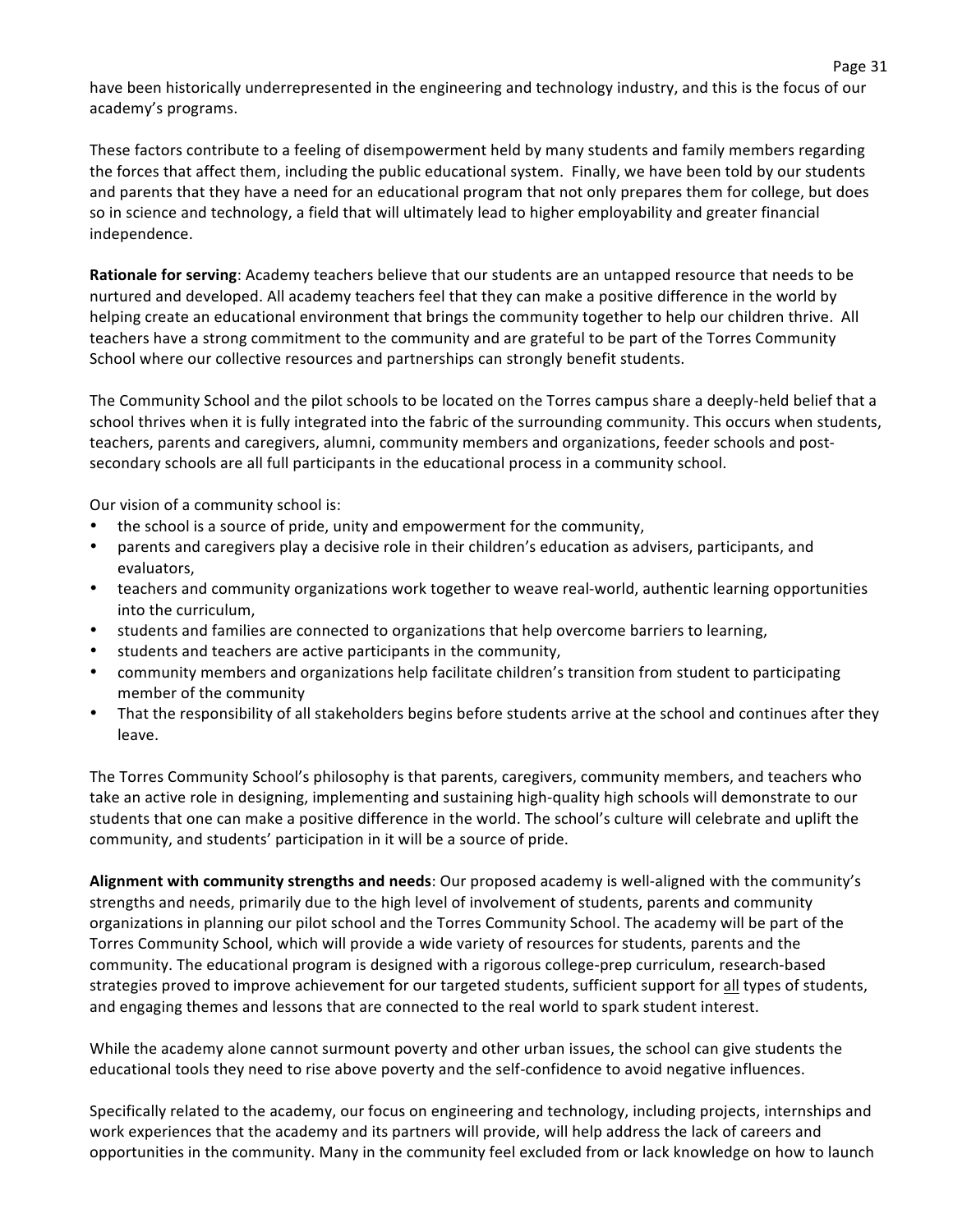a career in Los Angeles' thriving economy. Our multiple pathways will help students build the skills necessary for careers in engineering and technology and will empower students to embark on these careers.

We anticipate tapping student interest in graphic and digital media to create presentations at Torres and in the community in order to bring student media expertise to feeder elementary and middle schools to help engage and motivate their students. We believe these activities will lead some students to careers in education and public service agencies.

Teachers also recognize that our students possess creative energy and have had life experiences that need an expressive outlet. Our academy strands help students draw upon these strengths and develop the creativity, critical thinking and 21st-century literacies that will help them become successful scientists, engineers or leaders in whatever fields they wish to pursue.

Perhaps most important, our community wants to support its children, but historically there have been obstacles to fully realizing this support. Full community support and involvement is the cornerstone of our academy's program.!

#### Important community-based organizations and cultural institutions:

We are honored to have many of the community's key organizations and institutions as our partners in creating the Torres Community School. These include InnerCity Struggle, Bienvenidos Family Services Center, East L.A. College and Cal State Los Angeles among many others.

History and experience in the proposed community: A majority of the academy's founding teachers have taught in the East Los Angeles community for several years. This experience will help the teachers of the academy understand and adapt to the complexities and challenges that are involved in the educational process and also ensure the success of the school.

### b. **Family and Community Engagement:**

The more that parents, caregivers and community members become engaged in the education of ETA students, the more the academy and its students will become integrated into the community. To facilitate the engagement of parents and community members, the school will be open 6 a.m. to 9 p.m. and on Saturdays. Many serviceproviders will be located on the Torres campus in the school's common area for easy access by students and parents. While community-based organizations will have free space on the campus, they will provide their own funding for services, personnel, equipment and material.

Students at ETA will have access to before- and after-school enrichment opportunities, health services, recreation, and college preparation opportunities. Teachers will have the opportunity to provide real-world, authentic learning opportunities for their students through partnerships with organizations related to Engineering and Technology. Parents will have health and welfare services, adult education and college courses, and recreation. We also hope to have computer access for parents and training to help them develop technological skills.

The Torres Community School will be a hub for the community. The increased engagement of students in their learning and the increased connection among students, teachers, parents and community members will make the campus a vital community center. Parents, caretakers, alumni and community residents will feel welcome on campus, will be informed about what is happening and ways they can participate, and will want to join in the numerous meaningful activities. Students will see that they are a part of the broader community and will welcome the opportunities given to them to participate in that community in a positive way. Families will see that the needs of their children are being met and will be empowered by the role they have played in this success. The Torres Community School and with it, the academy and its students, will develop a positive reputation and become a source of pride for the community.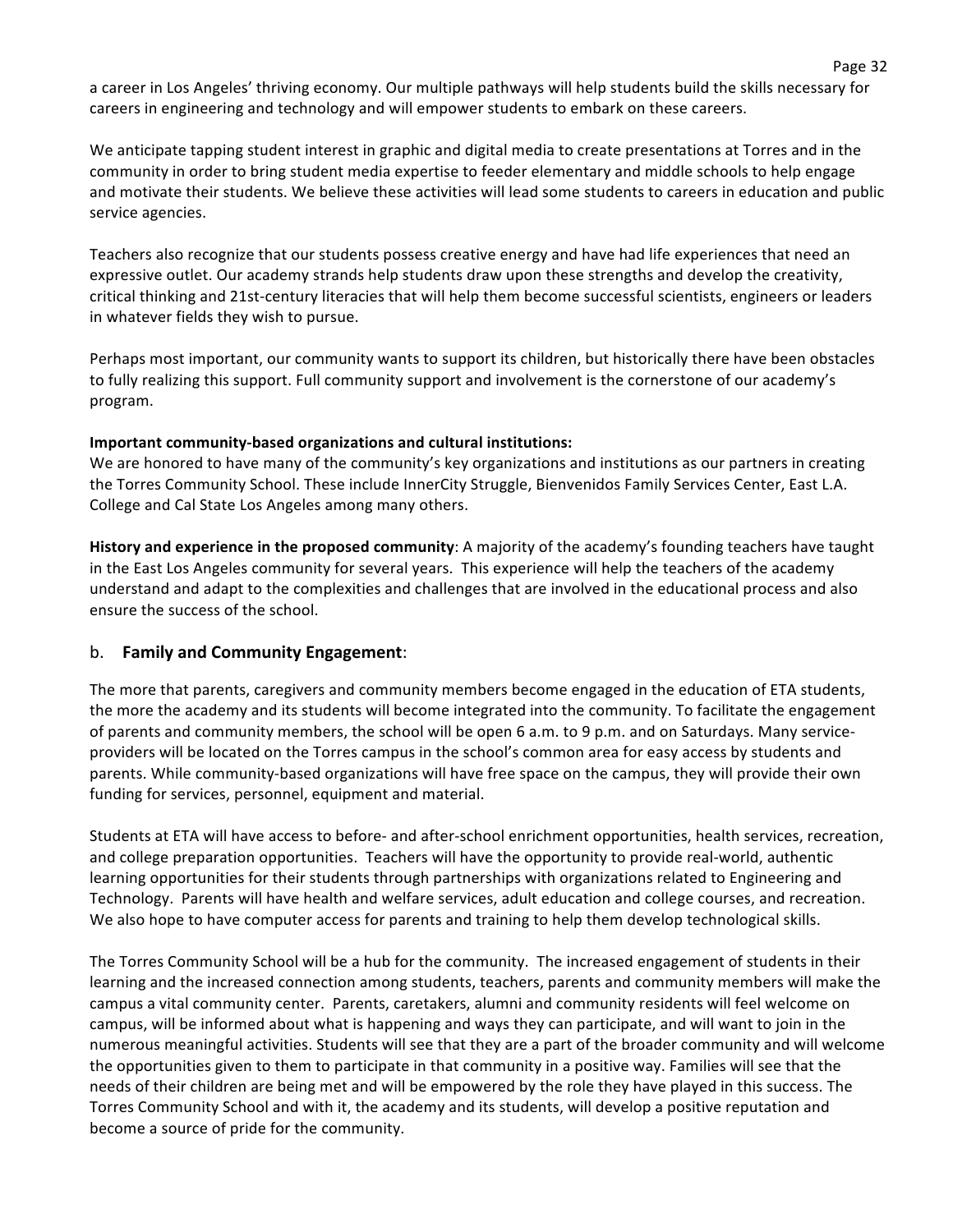Strategies to engage parents and caretakers in their child's education and in the broader school community: We want the academy's educational approach to reflect parents' and caretakers' beliefs and aspirations for their children. To that end, parents, caretakers and the community have been consulted in the academy's design process and have played a part in the creation of this proposal. They will continue to play a major role in governance of the academy through the governing board.

Parents and caretakers will be directly involved in their children's education by participating in activities that encourage them to be on campus as much as possible during and after school. This includes grade-level fall parent orientation; involvement in Tuesday afternoon community meetings featuring college access, school alumni, and motivational speakers; weekly teachers office hours before or after school; quarterly meetings with their child's advisory teacher; twice-annual teacher conferences that include student-led presentations; special quarterly social events aimed at making parents and caretakers feel welcome and comfortable at school; parent and caretaker support on field trips and other activities; and adult education programs for both students and community members.

Parent participation will be further encouraged with increased alumni and community opportunities. School alumni and community organizations will be an integral element in working together with students on certain projects tied to educational standards and of interest to both students and themselves. For instance, alumni and community members involved in Engineering and Technology will be invited to offer their experiences and expertise in conjunction with a relevant unit in the same discipline, and they will be encouraged to invite students to visit their workplaces. These relationships could lead to internships. Students will be able to satisfy a school service requirement by helping an alumnus or community member develop a program or project for display on the Esteban E. Torres High School campus or in the community.

The Torres Community School's post-secondary partners (East Los Angeles College, California State University Los Angeles, Cal Poly Pomona and Art Center College of Design) and the academy will provide workshops and counseling services to families during the students' high school years so that families are prepared to send their children to college. In addition, post-secondary partners will offer classes to students, parents and community members on the Torres Community School campus.

The Engineering and Technology Academy will embrace the use of technology for instruction and communication. Classroom syllabi, assignments, and student performance will be available online, and we will train students and parents how to access these resources. We anticipate that parents will have access to fully functioning, Internetconnected computers at all times the school is open.

**Organizational structures to ensure frequent and ongoing engagement of parents:** Making families partners in their children's education and creating a structure for family and educator collaboration is one of the stated responsibilities of the principal. Parents as well as school community members are represented on the academy's governing council. Every student has an advisory teacher who is a point of contact for the parent and who meets with parents quarterly or more often if required. The academy will hold regular pilot community events for family and the community, and a quarterly family social activity at the academy campus.

Students will be required to take a leading role in other regularly scheduled activities with parents and caregivers. These include student-led conferences once a semester. The academy also intends to participate actively in formation and support of the Esteban E. Torres High School Alumni Association and to offer to all Torres High School and Academy alumni open houses, regular email communication, and a student-alumni event demonstrating joint projects.

The academy will publish a twice-monthly newsletter. Academy students will use their technology expertise to host a school website, updated daily, including a webpage reporting on individual student accomplishments and on events of interest, with a hard copy summary provided to families regularly.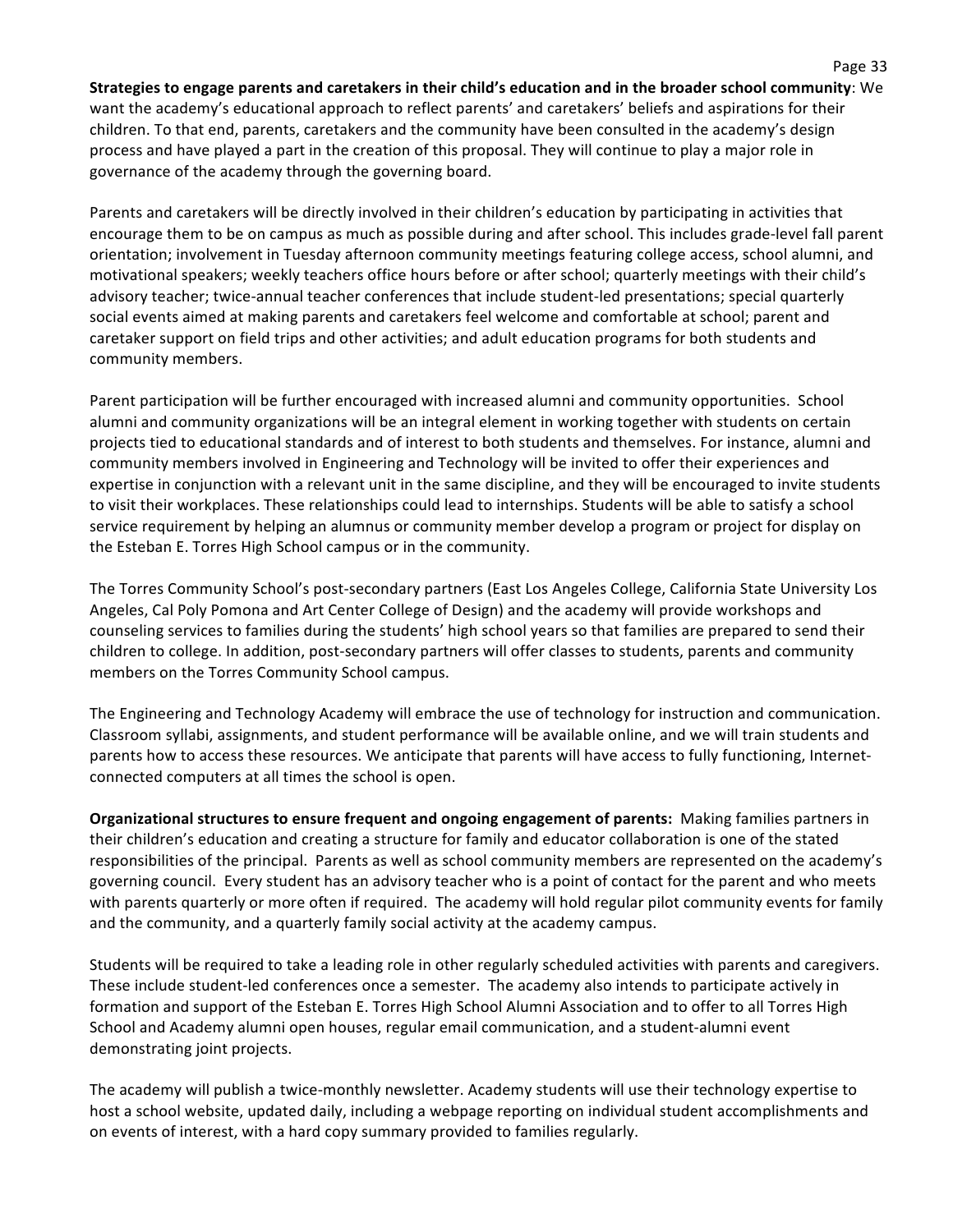Academy will use the GradeMax and ConnectEd programs that enable parents to access their children's grades and attendance, and we will offer parents training and access to computers in the Academy office and at the Torres Learning Center to use these programs.

Finally, there will be specific expectations that all academy staff will regularly communicate with families using multiple communication strategies and vehicles.

**Vision for the academy to become a hub for the community:** ETA, as part of the Torres Community School, will advance the school' partnership with the community. In our vision, a school thrives when it is fully integrated into the fabric of the surrounding community. This occurs when students, teachers, parents and caregivers, alumni, community members and organizations, feeder schools and post-secondary schools are all full participants in the educational process in a community school.

Services and resources to be provided to community members: The Torres Community School and the academy will offer a wide range of services and resources to community members, described above and the list of partner organizations (Appendix 8.c.i).

#### **Family and Community Engagement**

- Create a parent center that provides language support and explanation of school systems.
- Parent literacy classes
- Data chat conversations with parents/guardians.
- Invite parents to participate in School Site Council, ELAC, CEAC
- Provide bilingual support person and liaison.
- Coffee with the principal

## c. **Key(Community(Partnerships**:

Community organizations and members will play a vital role in the academy. Partners will provide enrichment opportunities, curricular enhancement, service-learning and internship opportunities, job shadowing and classroom visits, and inspiration for students. As an example, the academy will work together with Torres Community School post-secondary partners, including East Los Angeles College, California State University Los Angeles, Cal Poly Pomona and California State University, Dominguez Hills, to ensure that students graduating from the academy have been adequately prepared to succeed at those institutions. Community partners will provide academy students real-world/authentic learning experiences through opportunities ranging from classroom visits to internships and direct relationships with adult mentors in their career strands. Key to these partnerships will be the partnership with the department of Engineering and Technology at CSU Los Angeles. This partnership will provide professional development for our teachers and on-site support through volunteer hours from undergraduate and graduate students in the School of Engineering and Technology at CSULA. There will also be mentorships established for students through students at CSULA and also for faculty through relationships established with professors.

For parents, partners will provide educational opportunities through CSULA, health and welfare services, and community connection. The academy will participate in the Torres Community School's activities engaging students, parents and the surrounding community in the success of students and the community. A sample of services and those providing or coordinating them are:

- Bienvenidos Family Services Center will provide health and wellness services and coordinate social services.
- East LA Classic Theatre will use the Torres auditorium and provide cultural opportunities for student, parents and the community.
- Inner City Struggle will provide youth development and leadership services; parent engagement and advocacy training; and community school improvement advocacy.
- East Los Angeles Community College will provide college classes for students and adults, college access information and assistance, and help build a 9-16 vertical plan.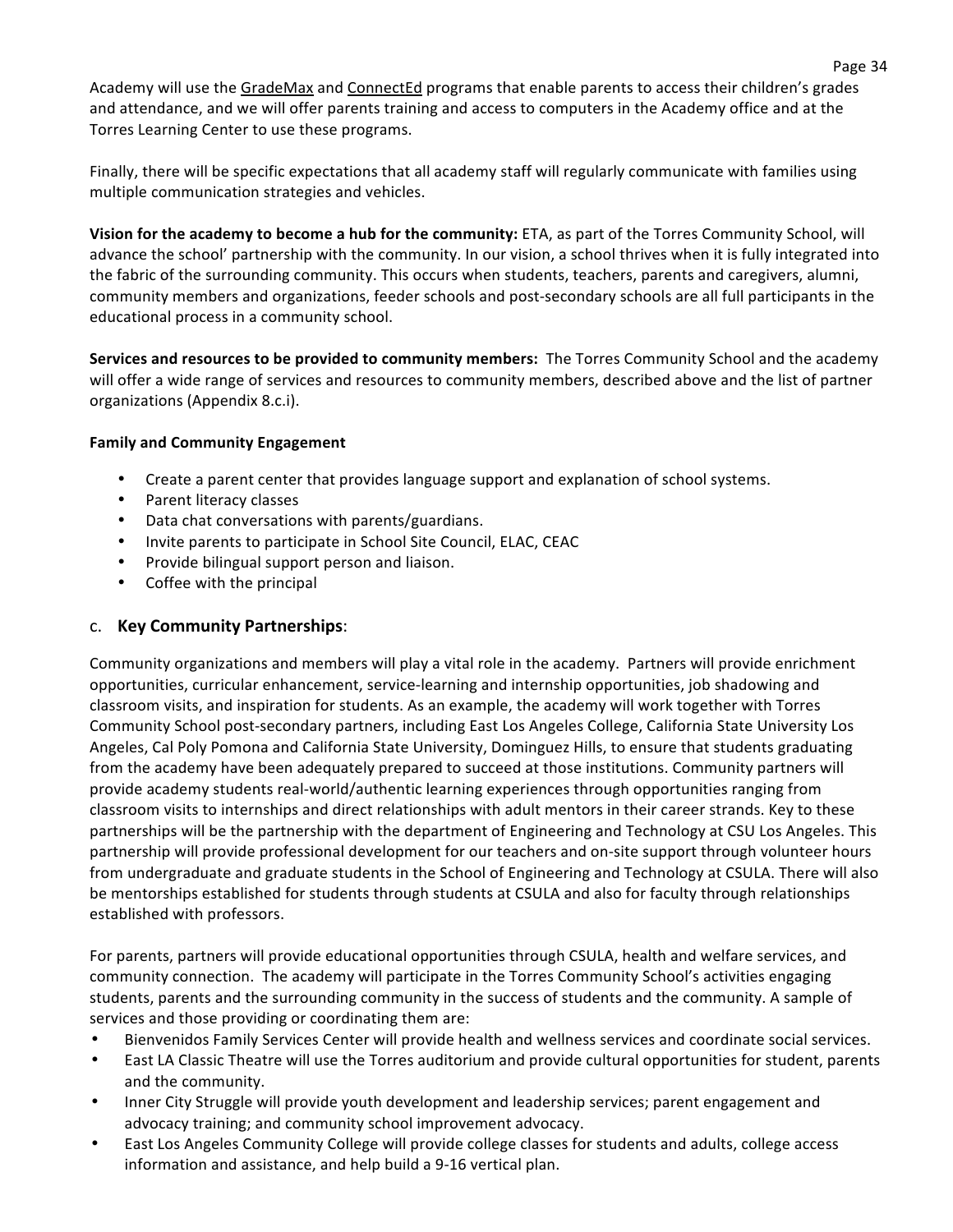- L.A. Parks and Recreation will provide a program to support parents with at-risk teens.
- Pan American Bank will provide assistance with a student-run bank and financial literacy services.

These are only a few of the services and resources we expect to locate at Torres. Please see Appendix 8.c.i for complete list and letters of secured and planned partnerships. Other letters committing resources are anticipated. The organizations located on the campus will receive free space but have their own funding for services, personnel, equipment and material. We are proud that Esteban E. Torres, for whom the school is named, has endorsed our teacher-developed pilot schools for the Torres High School.

The manager of site operations will be responsible for managing community partnerships and coordinating complex wide activities including making partnership agreements, arranging meeting space, and assigning office space. Inner City Struggle will be involved in engaging and recruiting community partners, conducting meetings and arranging outreach strategies for students. The principal and lead teachers will also establish and nurture continuing partnerships.

# **9. School Governance**

The Engineering and Technology Academy will adhere to Article XXVII-Shared Decision-Making and School-Based Management, as described in the LAUSD Collective Bargaining Agreements. In addition, this proposal will follow the Education Code regarding the formation and operation of the School Site Council. The school will be governed as an autonomous Pilot school within LAUSD (please see Pilot addendum in Appendix 14.a)



## a. **School and Advisory Organizational Charts:**

**Governing Council**: This council will promote and maintain the vision and the mission of the school. The council will oversee the Pilot schools progress and will acquire input from all of the various committees and councils listed below, with particular attention towards school accountability measures. The council will also oversee the evaluation of the principal, school policies and procedures, the election to work agreement. The council will have oversight along with the principal over the academy's operations and budgets. It will make recommendations regarding categorical budgets to the School Site Council and will have direct oversight of discretionary funds. Council members will be elected on a bi-yearly basis. The members of the council will select the Chairperson on a yearly basis. The Membership will consist of the Principal, 3 teachers, 1 other certificated staff, 1 classified staff, 3 parents, 2 students, 1 community member. The Principal and the Student Body President will be the only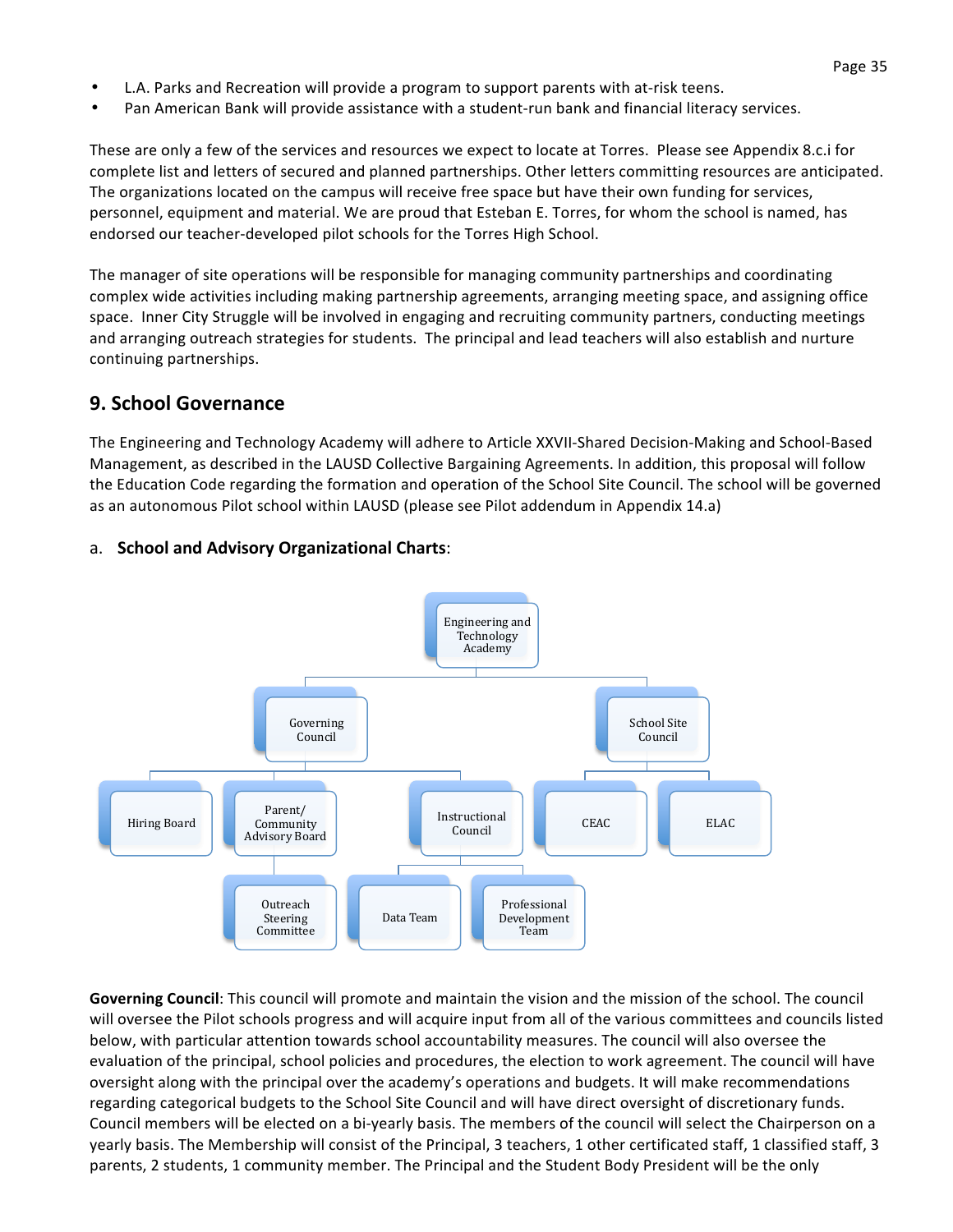automatic members.

**School Site Council** (SSC): controls budget, discipline, schedules, activities and school equipment; meets monthly; includes principal, lead teacher, teacher representatives, students, parents, and non-certificated

**Compensatory Education Advisory Council (CEAC)** and **English Learners Advisory Council ELAC**: follow government guidelines regarding operation, memberships and purview; meets monthly

Parent/Community Advisory Board: will be made up of community partners, parents, students and staff. Board will advise on academy related issues and help support the schools mission. Will meet on a bi-monthly basis

**Outreach Steering Committee:** will be a subcommittee of the advisory board and will be dedicated to acquiring and maintaining community partners to help support the school through donations and volunteer time. Committee will be made up of staff, parents and students. Will meet on a bi-monthly basis on months opposite to the parent/community advisory board.

**Instructional Council**: makes decisions affecting academy's instructional program, including master schedule and advises SSC and Governance council; meets twice per month; includes two lead instructional teachers, principal, parent and student.

**Data Team**: advises Small School Governance and Instructional Council to create data driven policy and programs; meets monthly.

**Professional Development Team**: Team made up of the Principal and three lead teachers to design professional development based on the academy's mission and the findings from the Data Team.

To the right is the Engineering and Technology Academy's supervisory chart. School-wide personnel and teachers will be under the administrative responsibilities of the Principal. The staff, parents, and students will fill out a yearly evaluation of the Principal to be reviewed by the Governing Council.



# **10. School Leadership & Staffing Plans**

As an internal applicant, the school will adhere to Hours, Duties and Work Year, Transfers, Reduction in Force/Reinstatement and Salaries as described in LAUSD Collective Bargaining Agreements. In addition, all internal proposals must adhere to Duties, Responsibilities and Hours as described in all Collective Bargaining Agreements.

# a. Leadership Team Capacity:

As illustrated by the following chart, the founding teachers of the academy have substantial experience in developing and implementing high quality curriculum with the target student population in East L.A. In addition we have had the wonderful support of the staff at the School of Engineering at California State University, Los Angeles.

|             | <b>Yrs</b> |                |                             |
|-------------|------------|----------------|-----------------------------|
| <b>Name</b> | Taught     | <b>Subject</b> | <b>Additional Expertise</b> |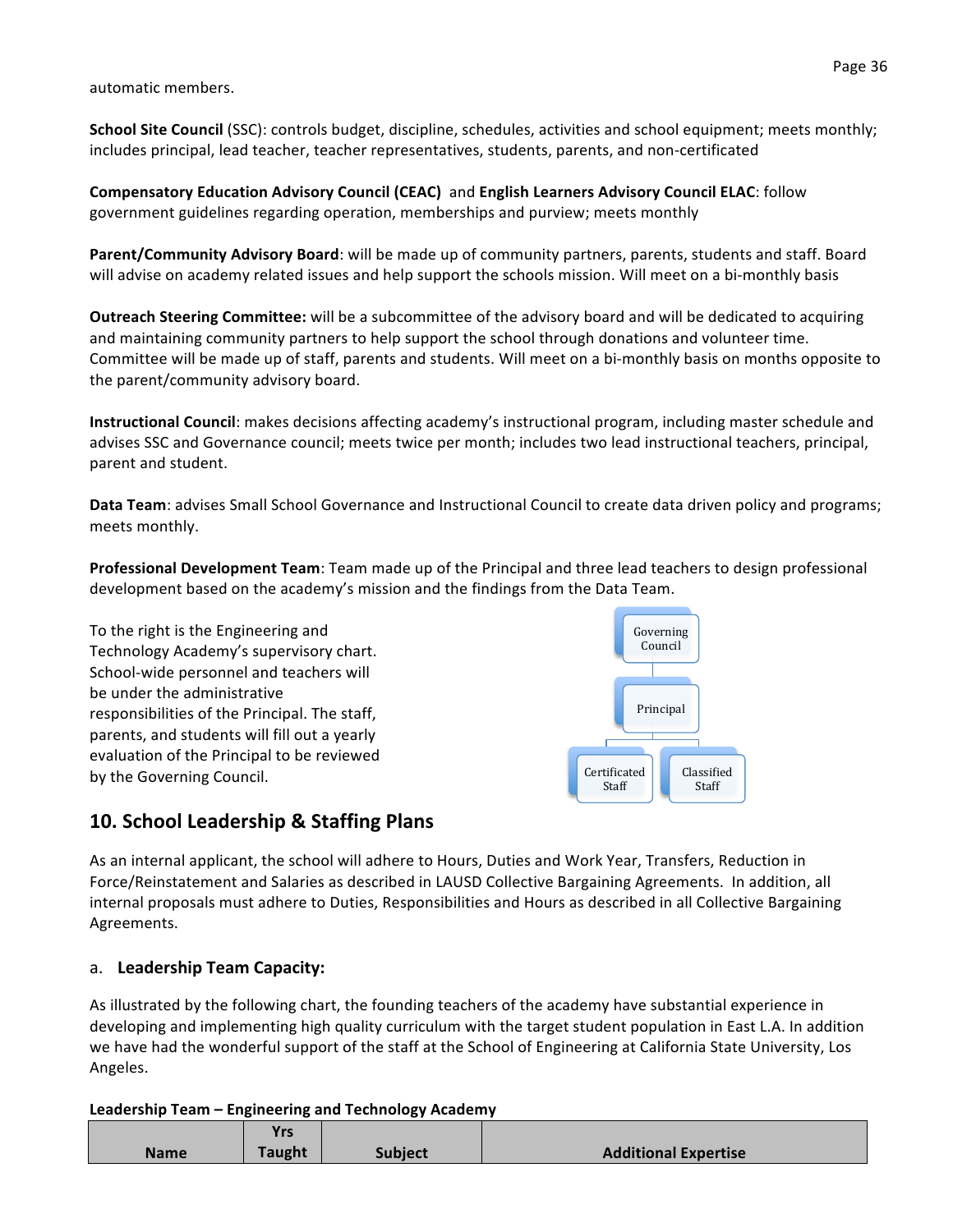| Diana Argueta       |    |                   | Garfield High School Alumni                           |
|---------------------|----|-------------------|-------------------------------------------------------|
| Francisco Apodaca   | 3  | Biology           | BA Biology; Biology Credential                        |
| Freddie Apodaca     | 14 | Math, Computers   | BA Mathematics; Math CLAD credential                  |
| Maria Avalos        |    |                   | Parent of Diana Prieto, Garfield High School Student  |
| Lori A. Barrell     | 11 | English           | BA English; English CLAD Credential                   |
| Dr. Mauricio        |    | Technology        | Professor in the School of Engineering and            |
| Castillo            |    | Education, Math,  | Technology at CSU Los Angeles                         |
|                     |    | Engineering       |                                                       |
| Sergio Garcia       | 28 | Social Studies,   | Social Science Credential; Math Credential            |
|                     |    | Math, Drafting    |                                                       |
| Zelman Lara-Salas   | 7  | English, ESL, Art | BA English; BA in Art Studio; English Credential, Art |
|                     |    |                   | Credential                                            |
| Eric Medina         | 17 | ESL, Math         | BS Industry Technology; MA Education; MA              |
|                     |    |                   | Computer Education; Administrative Credential;        |
|                     |    |                   | Multiple Subjects Credential                          |
| Sandra Nava         | 4  | Computers,        | BS Business Administration; Computer Applications     |
|                     |    | Technology        | Credential; Industrial Technology Credential          |
|                     |    | Education         |                                                       |
| Angelica Reyes      | 6  |                   | BA Chicano Studies; MA Education; Social Studies      |
|                     |    |                   | <b>BCLAD Credential</b>                               |
| <b>Gabriel Rios</b> |    |                   | Garfield High School Alumni                           |
| Griselda Solis      | 7  | Social Studies;   | BA Latin American Studies; BA Spanish Literature;     |
|                     |    | Counseling        | MA Social Studies MA, candidate for Counseling MS     |
| Stephen Vitale      | 9  | English           | BA English; BS Philosophy; English CLAD Credential    |

# b. **Staffing Model:**

The school will have an administrator, a counselor, a school administrative assistant and an office technician. Additionally the school will share the cost of a school nurse and a financial manager with the other Pilot schools located at the Torres site. The financial manager will oversee the day-to-day operations and student activities. That person will report to a council of Principals and will meet with the five principals on a weekly basis.

The Governing Council will do its best to allocate the majority of its per pupil funding towards the reduction of class sizes. We hope to be able to maintain a 30:1 or lower class size ratio in all academic classes. We will further recruit support from CSU LA's Engineering department to provide students from their graduate and undergraduate program to help support in the technology lab and further reduce the adult to student ratio in that elective class.

Support personnel to service the needs of our special education students will be provided by the district and paid for through the encroachment funds that the district will retain from our funding. The district will provide for all special education support required based on student IEPs.

We anticipate opening with approximately 12-14 teachers on staff. We will need 3-4 English and Math teachers, 2-3 Social Studies and Science teachers, 2 Electives teachers and 1 special education teacher. We expect to grow to a staff of about 17-18 teachers by the second year when we are fully enrolled.

# **c. Compensation:(**

We are an internal applicant and we will utilize LAUSD's salary schedule, benefits package, health benefits and lifetime benefits.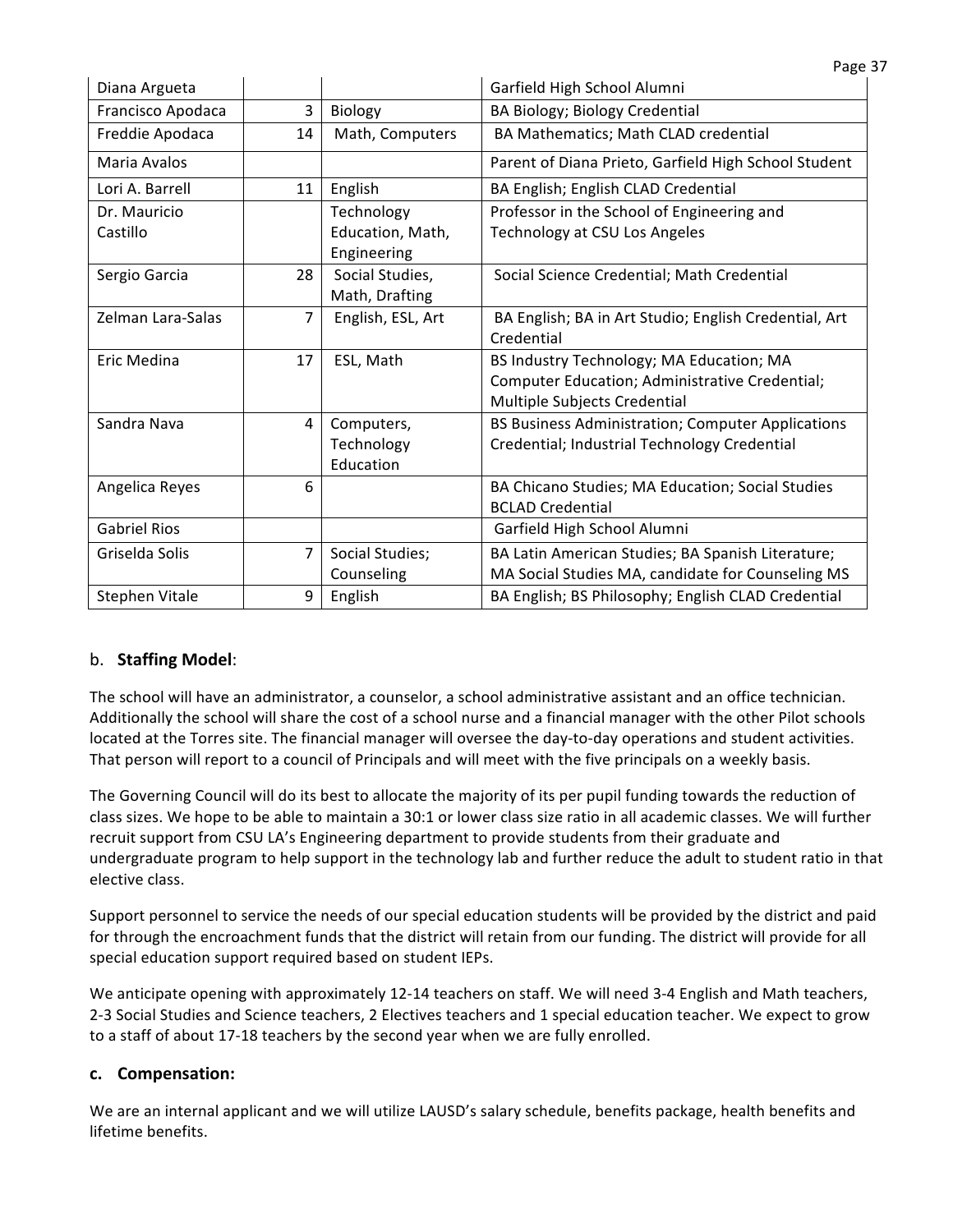## d. **School Leadership:**

Shortly after the Pilot proposal is accepted, the position of Principal shall be advertised. The initial hiring committee will consist of members of the design team and a Local District 5 representative. The Ideal Candidate will be a dynamic and innovative instructional leader who shares this vision of an autonomous pilot school, commits to an Engineering and Technology curriculum, helps design the Engineering and Technology Academy and serves as its founding principal. In addition, the principal will be expected to work closely with community leaders to ensure that the Academy is a vital site for teaching, learning, research, and service. Candidates will be interviewed and the committee will make its selection (Please see appendix 10.d for full description of Principal qualifications).

# e. Leadership Team beyond the Principal:

Please refer to the organizational charts and descriptions in 9.a and the leadership section in 10.a as well as 10.b regarding the staffing model.

## f. **Recruitment of Teaching Staff:**

The Engineering and Technology Academy will work diligently to recruit and retain a stable, diverse and pedagogically cohesive teaching staff.

**Timeline/Strategy**: The ideal mix of teachers hired for the academy would be a core of experienced veterans and new beginning teachers. The founding teachers include both veteran teachers and teachers with five or fewer years' experience. In February, we will post the job description at Garfield HS and Roosevelt HS and meet to answer questions the faculty might have. We want to attract creative teachers who are interested in collaborating to develop innovative, interdisciplinary instruction with a focus on science, technology, engineering and mathematics.

| Feb.-Mar. 2010 | Posting Job Description using standard Pilot School protocol                                                                                                                                                                                                               |
|----------------|----------------------------------------------------------------------------------------------------------------------------------------------------------------------------------------------------------------------------------------------------------------------------|
| Apr.-May 2010  | After an application review, candidates will be scheduled for an initial interview<br>with Design Team and Principal. Candidates will be asked to bring a demonstration<br>lesson. Depending on the number of candidates applying, a second interview may<br>be scheduled. |
|                |                                                                                                                                                                                                                                                                            |
| June 2010      | Final selections will be made and announced                                                                                                                                                                                                                                |
| Aug. 2010      | Orientation and professional development for teaching team                                                                                                                                                                                                                 |

The timeline for hiring teaching staff will be:

**Criteria:** All teacher candidates will demonstrate mastery of their discipline content (with single-subject credential) and a true familiarity with content standards; will be willing and able to integrate engineering and technology into the curriculum; will be experienced in or eager to learn progressive pedagogical strategies (ie. Simulations, Socratic seminar, project-based learning, student exhibitions, etc.); will be willing to work in a lab school where teachers are trained in interdisciplinary, thematic, inquiry-driven instruction; will be comfortable using project/ project-based learning both for formative and summative assessment; willing to be committed collaborators who will hold themselves accountable for rigorous grade-level planning; will be aware of the importance of writing across the curriculum and willing to use discipline-specific and interdisciplinary writing as a form of summative assessment; will be aware that literacy is the gateway to all learning and will be willing to learn and integrate strategic literacy strategies that will be used schoolwide and eager to promote a college-going culture by leading an advisory group through graduation, promoting college access and awareness strategies, and by assisting with college portfolios.

# 11. Operations